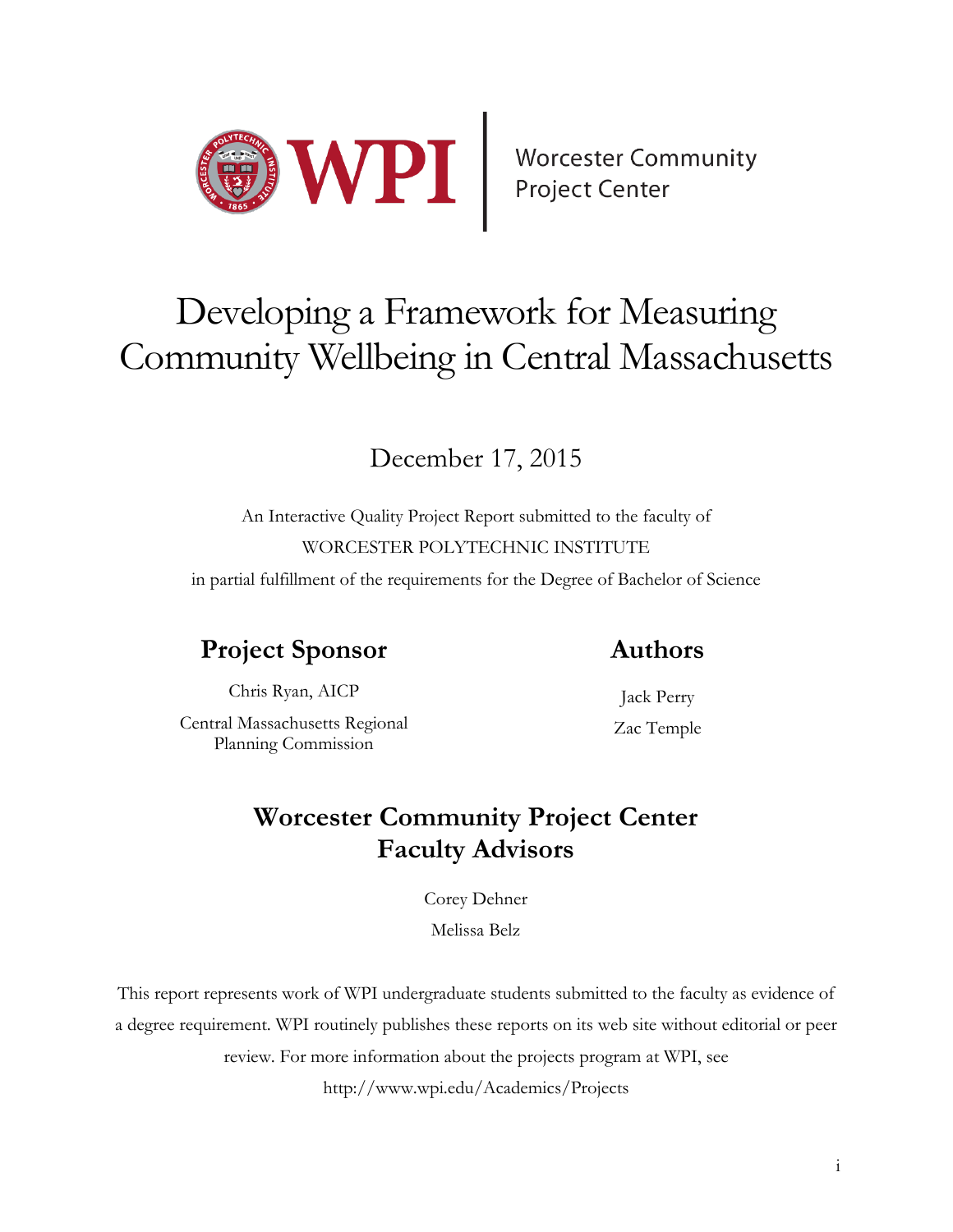## <span id="page-1-0"></span>Abstract

The goal of this project was to provide the Central Massachusetts Regional Planning Commission (CMRPC) with a recommended framework for measuring community wellbeing. Community wellbeing measurements, known as *indicators*, enhance visibility of quality of life trends within the community, highlighting opportunities for improvement. We conducted interviews with indicators project organizers from around the country and analyzed reports published by existing indicators projects. At the conclusion of our project, we recommended a framework which emphasizes planning for sustainability and fulfilling the needs of specific community leaders to maximize the use of results. If successfully implemented, the CMRPC will provide a useful, sustainable indicators project for Central Massachusetts.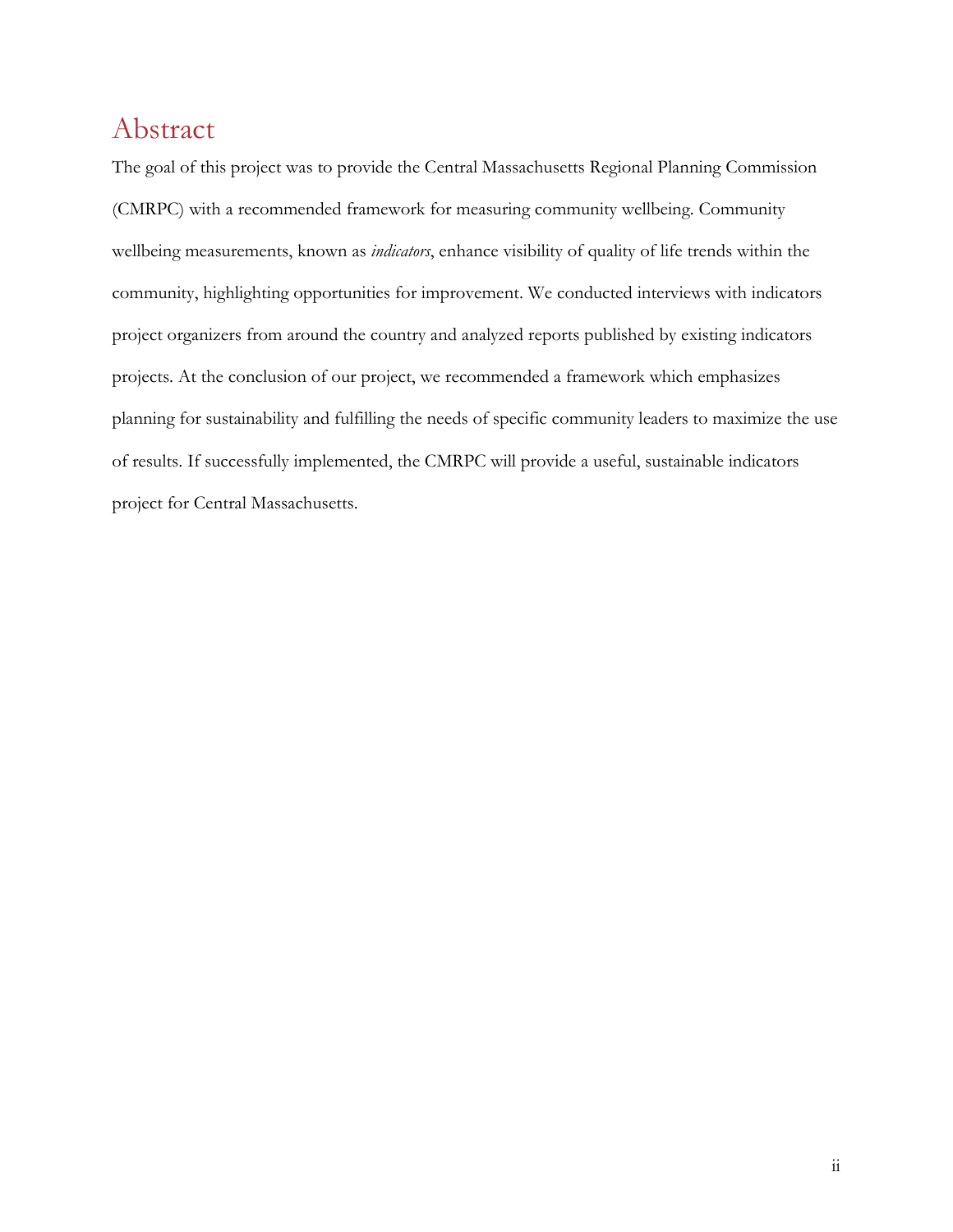# <span id="page-2-0"></span>Acknowledgements

We would like to thank the following for their willingness to dedicate their time, efforts and resources, without which this project and report would not have been possible.

- Corey Dehner & Melissa Belz, Worcester Community Project Center (WCPC) advisors
- Laura Roberts, WCPC Co-Director
- Laura Hanlan, WPI Research and Instruction Librarian
- Jim Monaco, WPI Instructional Media Specialist
- Our sponsors at the CMRPC, especially Chris Ryan, Hoamy Tran, Suman Lama, and Matt Franz
- All of those interviewed over the course of this project (see Appendix  $C List$  of [Interviewees\)](#page-63-0)
- Bill Aldrich & Jeannette Harmsen, Theater Cafe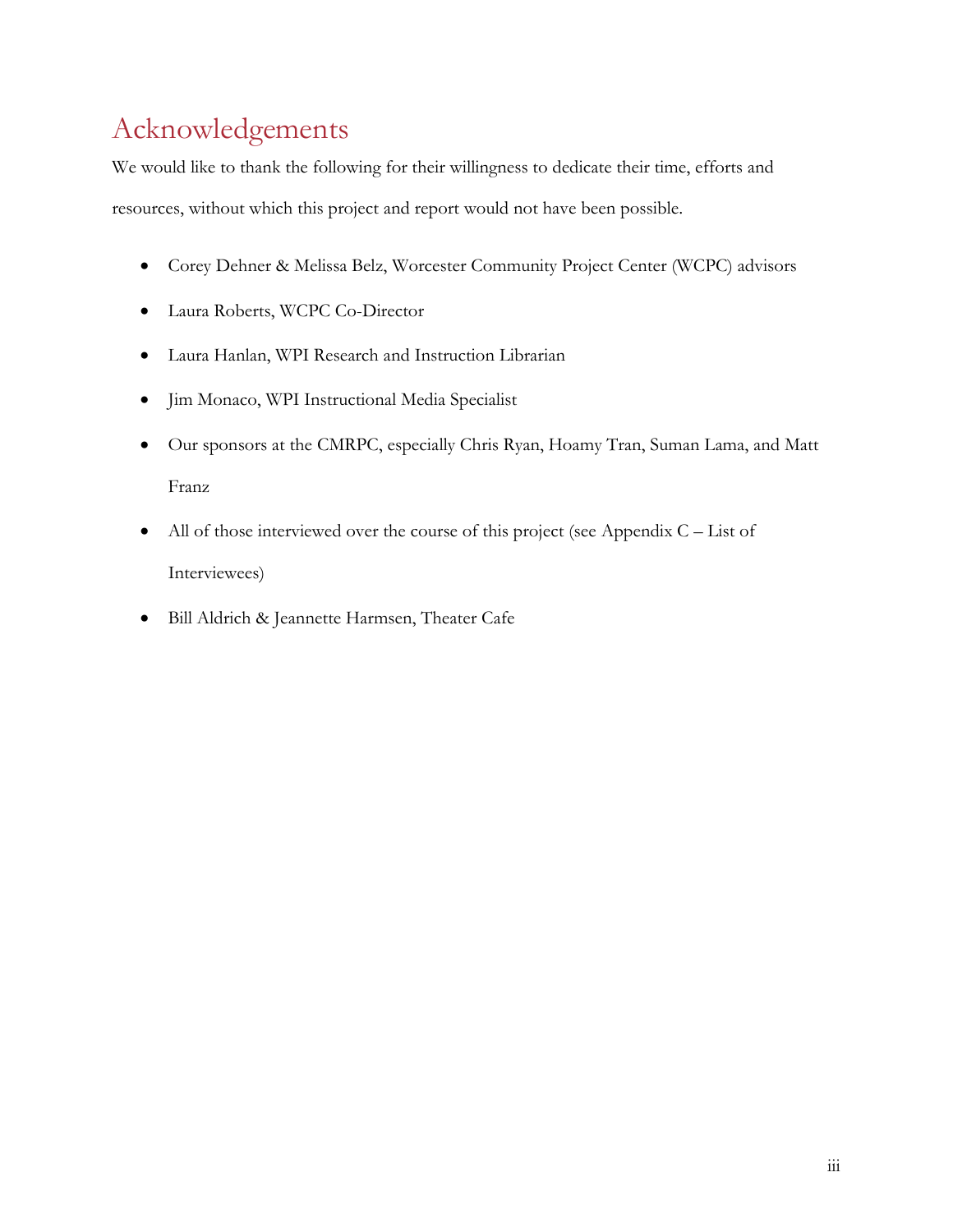## <span id="page-3-0"></span>Executive Summary

The Central Massachusetts region has no shortage of motivated people and organizations that are eager to make lasting, positive changes to the community. Yet they currently lack a comprehensive resource to both identify and prioritize where the changes are most needed, and to track the progress of their efforts. The grants and charitable giving that tackle these changes are not limitless and therefore must be appropriated in a way that maximizes community impact.

Currently, there is an abundance of data, not all of which is being aggregated, synthesized, or otherwise used to inform members of the community. A consistent, reliable source to measure and track the wellbeing of various facets of the Central Massachusetts community has the potential to benefit grant writers and community leaders.

#### <span id="page-3-1"></span>Background

Hundreds of projects exist around the United States that are dedicated to tracking the health and wellbeing of a community (CIC, 2015). Most of these projects are known as "community indicators projects", as each project typically identifies, acquires, and maintains sets of data indicative of the wellbeing of some part of the community (e.g. economy, education, health) (Van Assche, 2010).

The streamlined process for users to assess community status creates the opportunity for nearly anyone to utilize data in order to understand a community and contribute towards its wellbeing. Such groups include interested residents, elected officials, foundations, business leaders, grant writers and public agency managers (Dluhy, 2006).

#### <span id="page-3-2"></span>Methods

The goal of this project was to work collaboratively with the Central Massachusetts Regional Planning Commission (CMRPC) to provide them with a recommended framework for the development of a full-scale indicators project in Central Massachusetts.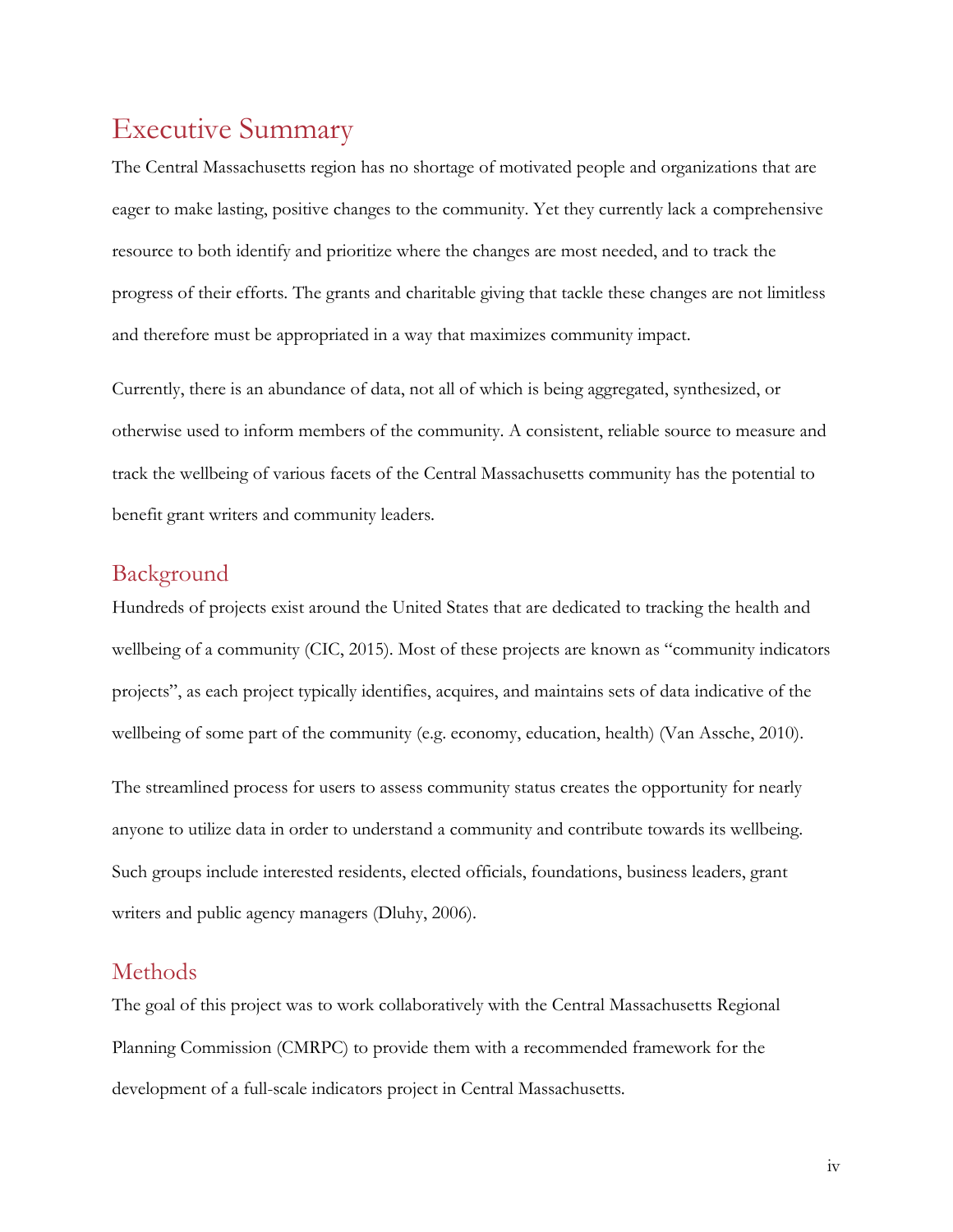In order to complete our goal, we achieved the following four objectives:

#### **Objective 1: Identify successful, currently operating indicators projects**

We worked with our sponsors at the CMRPC to identify a definition for success of an indicators project. We define a successful indicators project as: (1) one that has been in full operation for more than two years; (2) one that has conducted periodic evaluations of the program's success; and (3) one that has stable, sustainable funding.

**Objective 2: Research and analyze methods used in indicators projects identified in Objective 1, focusing particularly on funding procurement, to be used as a guideline in development of a framework for the Central Massachusetts indicators program**

We used a case study approach, with a multiple-case design, to learn from successful indicators projects. The case study approach included analysis of other indicators projects, meta-analysis of project reports, as well as interviews with a subset of those involved with these established projects.

We identified seven general aspects of an indicators project to aid in the analysis of existing projects.

- 1. Project funding
- 2. Project goal and origins
- 3. Stakeholder determination
- 4. Stakeholder input
- 5. Indicator selection
- 6. Data acquisition and indicator analysis
- 7. Publication and distribution of findings and results

#### **Objective 3: Assist in the efforts to publicize DataCommon**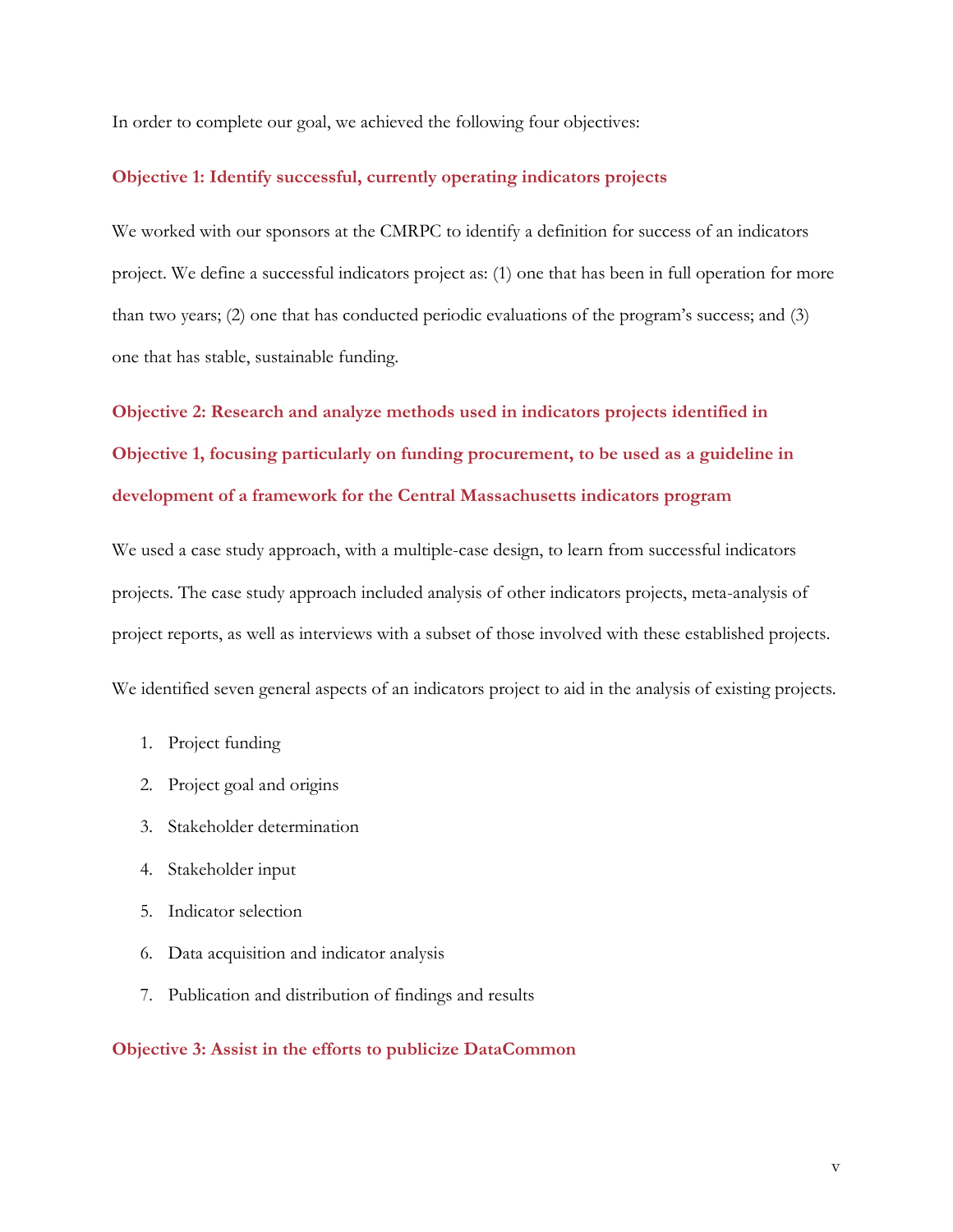We prepared a short informational video which demonstrated the core functions of DataCommon, and shared clips from interviews with existing DataCommon users explaining their use cases for the resource. We worked with the CMRPC to ensure the informational video was made publicly available, and was shown during meetings of potential stakeholders. This maximized the utility of the video by targeting the message directly to the desired audiences.

## **Objective 4: Develop framework and process recommendations for a full-scale Central MA indicators project using findings from Objectives 1-3**

To provide the Central Massachusetts Regional Planning Commission with recommendations for a full-scale indicators project, we synthesized the large amounts of information gathered from indicators projects interviews, content analysis, and meta-analysis, using several matrices.

#### <span id="page-5-0"></span>Findings

After analyzing our research, we arrived at the following findings.

- Finding 1: It is important to define the target population who will benefit to ensure the greatest impact of the project
- Finding 2: Having reliable sources of funding is key in the development, implementation, and sustainability of an indicators project
- Finding 3: The number of selected indicators and their geographic scopes directly affects project impact and sustainability
- Finding 4: Employing repeatable and sustainable data sourcing methods can help to alleviate the resource burden of keeping the indicators data up to date
- Finding 5: Collaboration provides mutual benefits to indicators projects and local organizations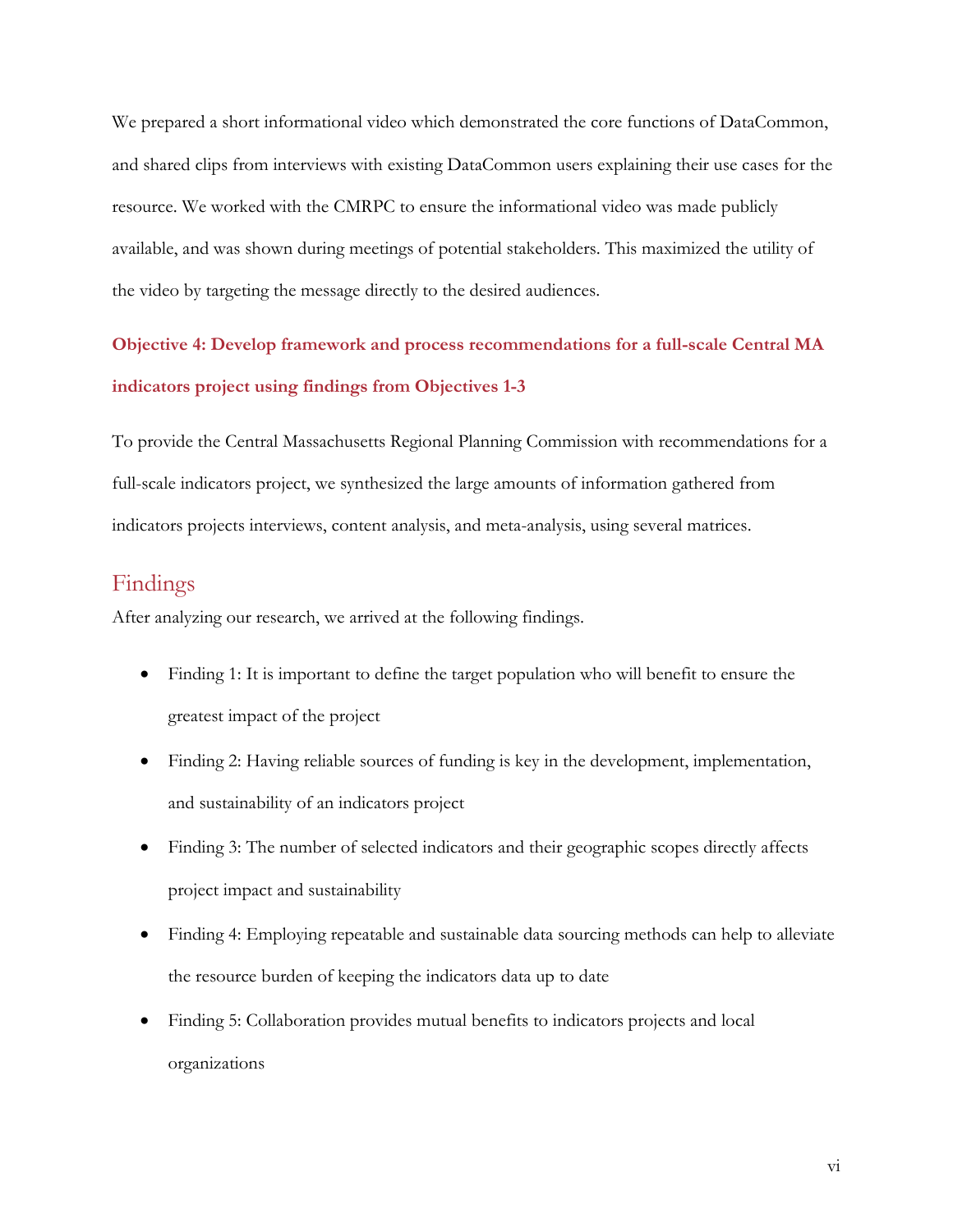- Finding 6: The findings and results of an indicators project must be published and distributed effectively to facilitate community impact
- Finding 7: Different sectors (e.g. Education, Health) often require different approaches to community involvement and indicator selection

#### <span id="page-6-0"></span>Recommendations

We first recommend that the CMRPC carefully assess its current funding and resources, as well as its projections for funding resources in the foreseeable future. Funding is crucial because of how community involvement, indicator selection, and findings/results distributions and publishing are all tightly constrained by funding and resources within the CMRPC. By first assessing these, the project can be developed within the scope of feasibility and sustainability.

When initially selecting indicators, pursue those that are backed with data that is both easily obtained and maintained. Constrain the scope of the indicators project to just a handful of sectors initially if necessary due to limited funding and resources. Once support builds, other sectors and more burdensome indicators can be supported to expand the utility and impact of the project. Consult with local experts and community stakeholders in related fields for guidance and direction in the initial indicator selection process. When discussions with local experts suggest that obtaining input from a larger, grassroots community group may be advantageous, proceed with a known direction that is determined with the local experts in order to most effectively guide conversation with community members.

As the current structure of DataCommon only allows for city/town-level data to be utilized, continue to populate the data repository with data from the US Census/American Community Survey (ACS). Consider narrowing the geographic scale of Worcester data to neighborhood-level when funding and resources allow. Because no lower-level data can currently be entered into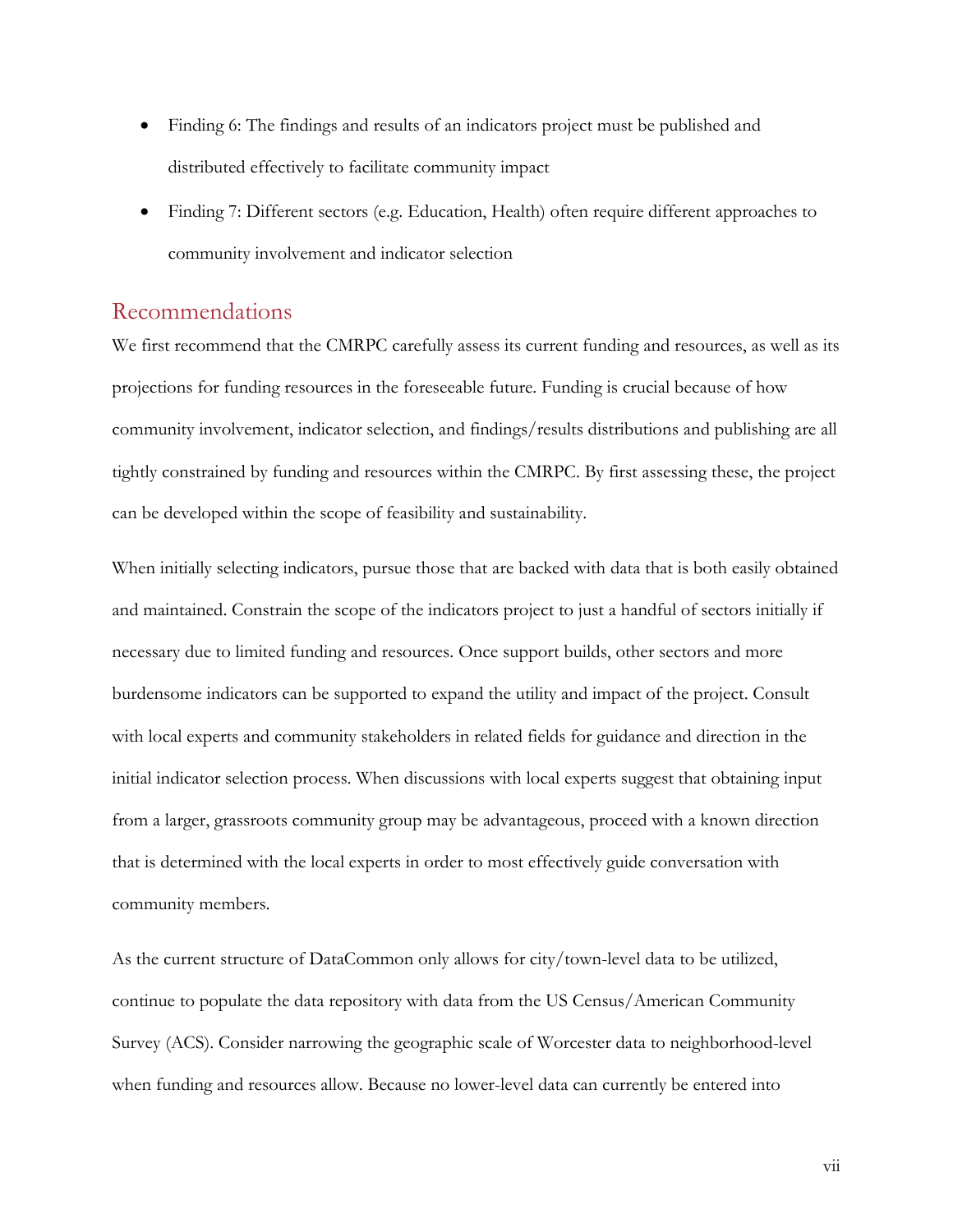DataCommon for the city of Worcester, the usability and actionability of Worcester data is severely limited.

Once DataCommon is stable and well-populated with public, easily available city/town-level data (and hopefully neighborhood-level in Worcester), begin spending time and resources acquiring more specialized data sets where the need is identified by desired indicators, e.g. local town government officials or utilities companies. Carefully document all processes used to gather and use this data for the sake of repeatability and sustainability.

We recommend investigating and pursuing inclusion into the National Neighborhood Indicators Partnership to utilize the experiences of other indicators projects to more easily grow the Central Mass Indicators Project.

When publishing reports, tailor information to the community leaders identified as the target audience. Focus the discussion of project reports to areas where these organizations can focus their efforts, enabling the highest use for the indicators information.

Based on the response we saw to the DataCommon Informational Video we provided to the CMRPC, we recommend that the CMRPC continue efforts to publicize DataCommon to potential stakeholders with visual media. Given the interactive nature of DataCommon, we noted that a visual explanation is effective in explaining the tools available through the repository after several screenings with stakeholders.

It is important that the CMRPC be able to format presented reports and data in a manner which is receptive to the stakeholders. Formatting requires the CMRPC to have the ability to modify all publication materials including the website which houses DataCommon and eventually the indicators project reports and summaries. The current website is restricted to the formatting of the MetroBoston DataCommon. We recommend that the CMRPC investigate possible resources for the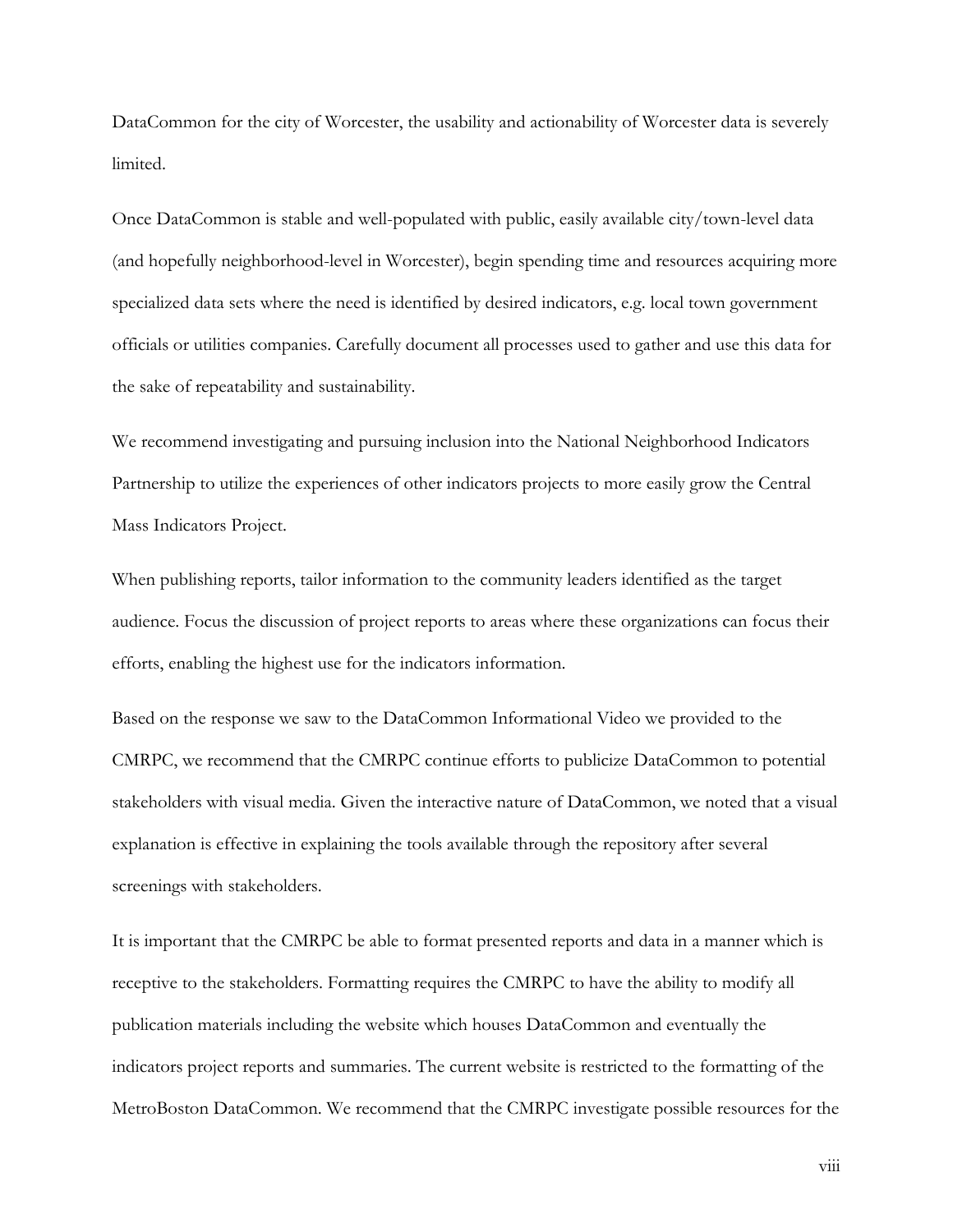creation of a new website, one specific to the Central Massachusetts region. A new website would allow the CMRPC to modify formatting to suit the needs that stakeholders express.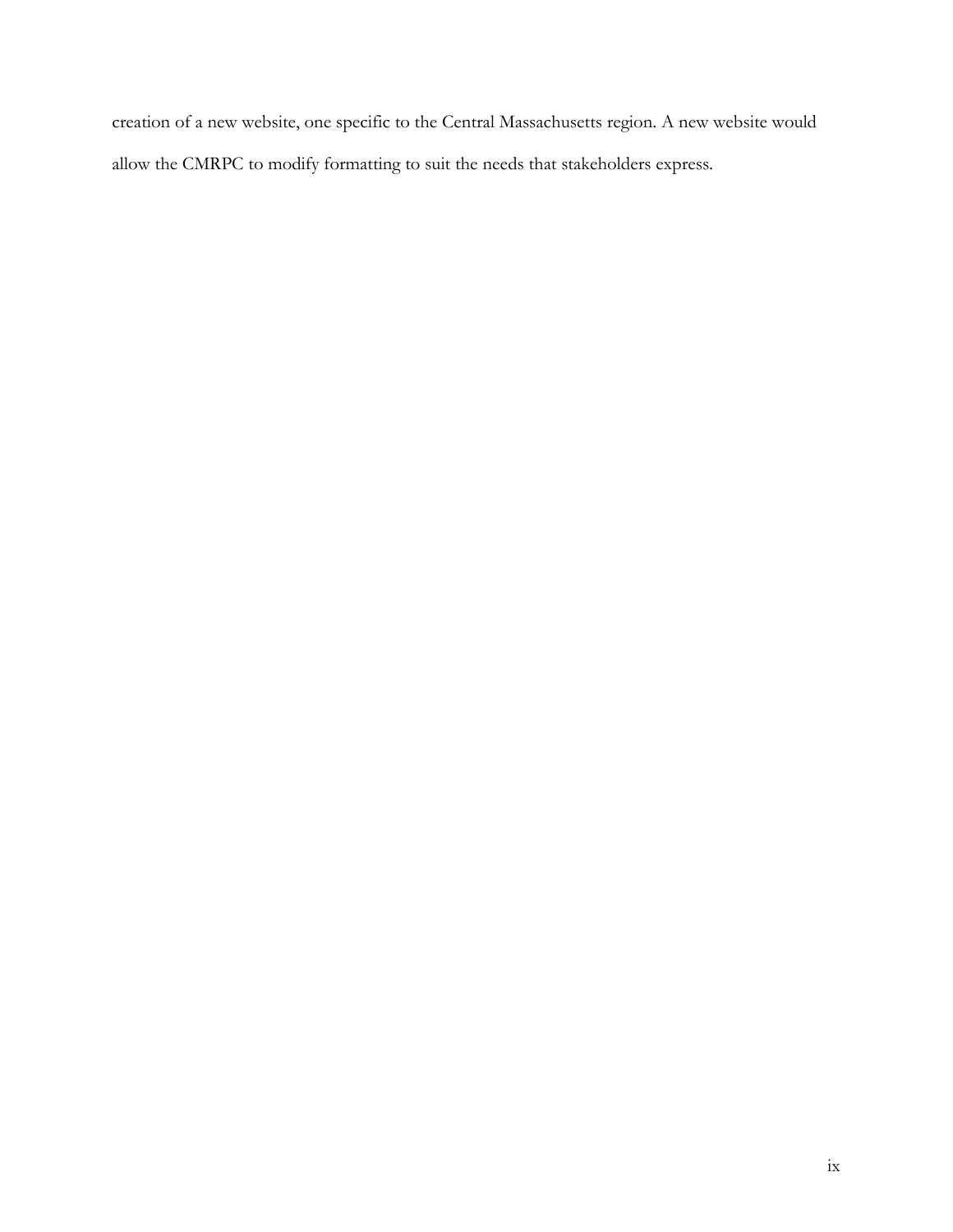# <span id="page-9-0"></span>Authorship

| Section                                                              | Primary    |
|----------------------------------------------------------------------|------------|
|                                                                      | Author(s)  |
| Abstract                                                             | Zac Temple |
| Acknowledgements                                                     | All        |
| <b>Executive Summary</b>                                             | All        |
| 1. Introduction                                                      | Jack Perry |
| 2. Background                                                        |            |
| 2.1 The Concept of Community Wellbeing                               | Zac Temple |
| 2.2 Why Should We Measure Community Wellbeing                        | Jack Perry |
| 2.3 How is Community Wellbeing Measured                              | All        |
| 2.4 The Central Massachusetts Regional Planning Commission           | Zac Temple |
| 3. Methodology                                                       |            |
| 3.1 Objective 1: Identify successful, currently operating indicators | Zac Temple |
| projects                                                             |            |
| 3.2 Objective 2: Research and analyze methods used in indicators     | Jack Perry |
| projects                                                             |            |
| 3.3 Objective 3: Assist in the efforts to publicize DataCommon       | Zac Temple |
| 3.4 Objective 4: Develop framework and process                       | Jack Perry |
| recommendations for a full-scale Central MA indicators project       |            |
| using findings from Objectives 1-3                                   |            |
| 4. Findings                                                          |            |
| Finding 1: The first step in the development of an indicators        |            |
| project is to define the target population who will benefit to       |            |
| ensure the greatest impact of the project                            |            |
| Finding 2: Having reliable sources of funding is key in the          |            |
| development, implementation, and sustainability of an indicators     |            |
| project                                                              |            |
| Finding 3: The number of selected indicators and their geographic    |            |
| scopes directly affects project impact and sustainability            |            |
| Finding 4: Employing repeatable and sustainable data sourcing        |            |
| methods can help to alleviate the resource burden of keeping the     | All        |
| indicators data up to date                                           |            |
| Finding 5: Collaboration provides mutual benefits to indicators      |            |
| projects and local organizations                                     |            |
| Finding 6: The findings and results of an indicators project must    |            |
| be published and distributed effectively to facilitate community     |            |
| impact                                                               |            |
| Finding 7: Different sectors (e.g. Education, Health) often require  |            |
| different approaches to community involvement and indicator          |            |
| selection                                                            |            |
| 5. Recommendations & Conclusions                                     |            |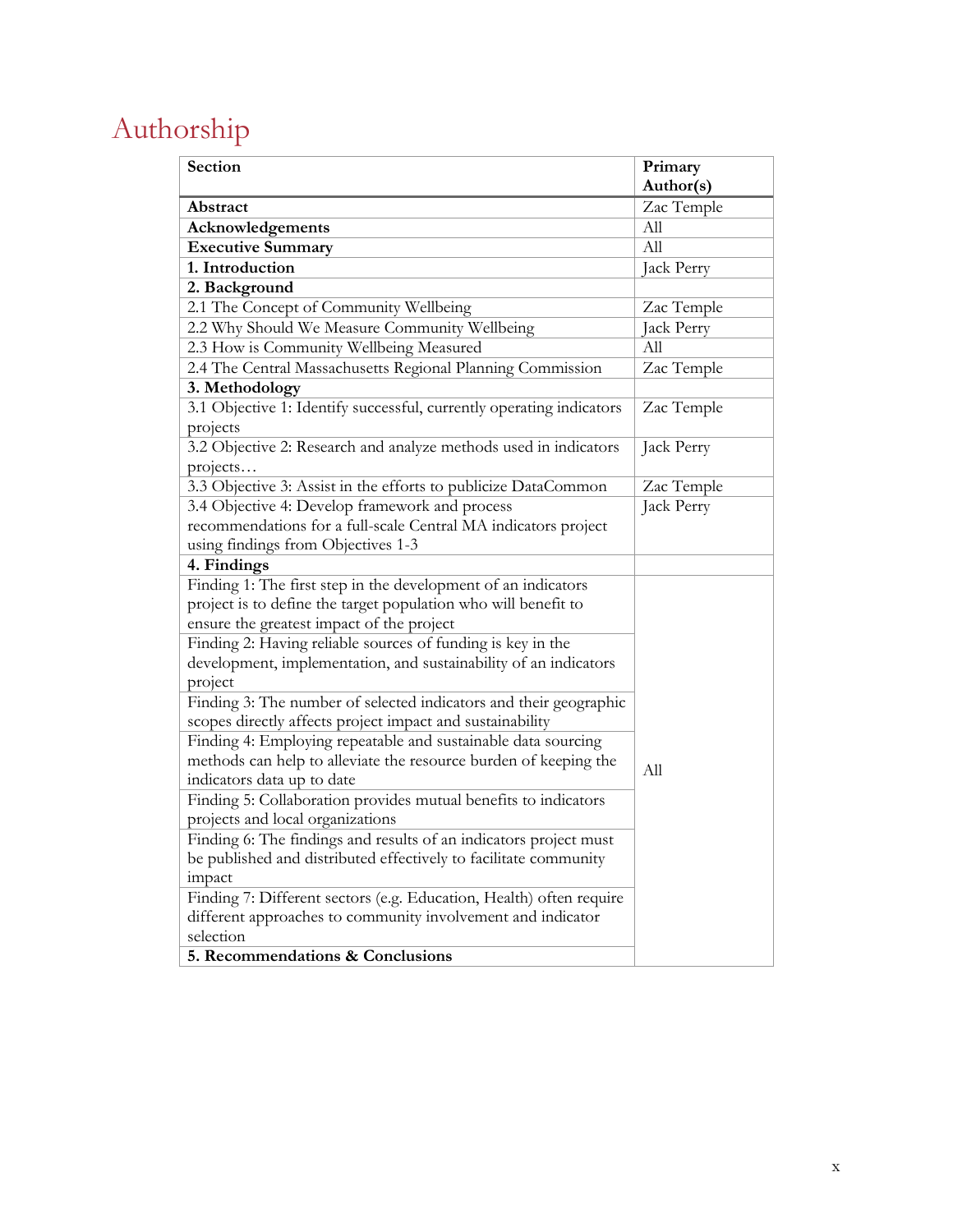# <span id="page-10-0"></span>Table of Contents

| Objective 2: Research and analyze methods used in indicators projects identified in Objective 1, focusing particularly                                                                                                                                                                                                                                                                                                  |    |
|-------------------------------------------------------------------------------------------------------------------------------------------------------------------------------------------------------------------------------------------------------------------------------------------------------------------------------------------------------------------------------------------------------------------------|----|
| on funding procurement, to be used as a guideline in development of a framework for the Central Massachusetts                                                                                                                                                                                                                                                                                                           |    |
|                                                                                                                                                                                                                                                                                                                                                                                                                         |    |
| Objective 4: Develop framework and process recommendations for a full-scale Central MA indicators project using                                                                                                                                                                                                                                                                                                         |    |
|                                                                                                                                                                                                                                                                                                                                                                                                                         |    |
|                                                                                                                                                                                                                                                                                                                                                                                                                         |    |
| Finding 1: The first step in the development of an indicators project is to define the target population who will benefit to ensure the greatest                                                                                                                                                                                                                                                                        |    |
| Finding 2: Having reliable sources of funding is key in the development, implementation, and sustainability of an indicators project  25<br>Finding 3: The number of selected indicators and their geographic resolution directly affects project impact and sustainability 28<br>Finding 4: Employing repeatable and sustainable data sourcing methods can help to alleviate the resource burden of keeping indicators |    |
|                                                                                                                                                                                                                                                                                                                                                                                                                         |    |
| Finding 6: The findings and results of an indicators project must be published and distributed effectively to facilitate community impact 35                                                                                                                                                                                                                                                                            |    |
| Finding 7: Different sectors (e.g. Education, Health) often require different approaches to community involvement and indicator selection                                                                                                                                                                                                                                                                               |    |
|                                                                                                                                                                                                                                                                                                                                                                                                                         |    |
|                                                                                                                                                                                                                                                                                                                                                                                                                         |    |
| Additional Recommendations.                                                                                                                                                                                                                                                                                                                                                                                             | 43 |
|                                                                                                                                                                                                                                                                                                                                                                                                                         |    |
|                                                                                                                                                                                                                                                                                                                                                                                                                         |    |
|                                                                                                                                                                                                                                                                                                                                                                                                                         |    |
|                                                                                                                                                                                                                                                                                                                                                                                                                         |    |
|                                                                                                                                                                                                                                                                                                                                                                                                                         |    |
|                                                                                                                                                                                                                                                                                                                                                                                                                         |    |
|                                                                                                                                                                                                                                                                                                                                                                                                                         |    |
|                                                                                                                                                                                                                                                                                                                                                                                                                         |    |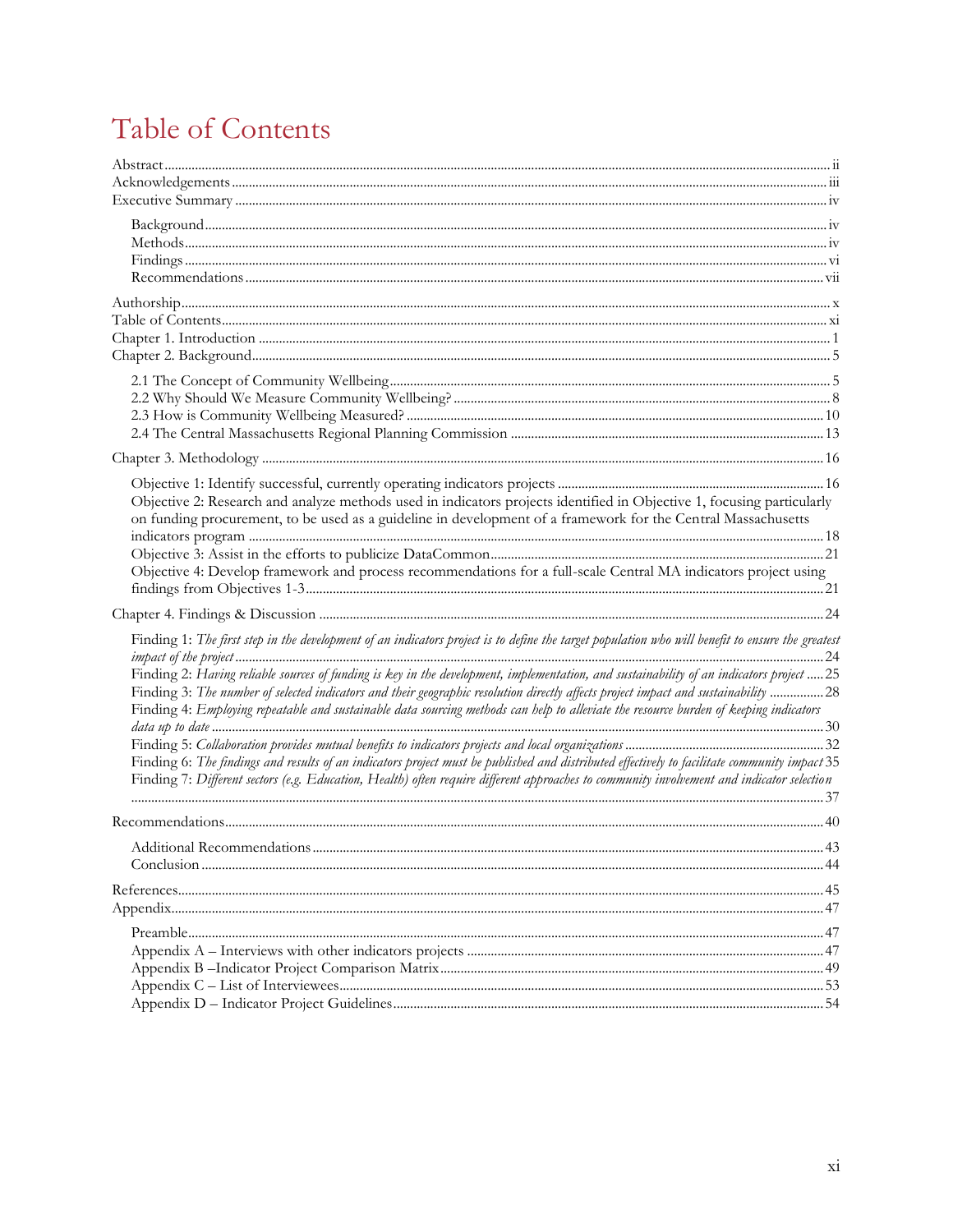# <span id="page-11-0"></span>Chapter 1. Introduction

Progress begins with a goal. The goal can be grand (eliminate extreme poverty in the world); the goal can be subtle (increase school attendance rates). Small and large, the changes made around the world are driven by the goals and visions set by empowered communities. Both qualitative and quantitative data is used in the goal-setting process.

Since 1990, the United Nations Development Programme (UNDP) has tracked the life expectancy, education, and income per capita of every member state in the United Nations (for which adequate data exists) in an effort to use both economic and human wellbeing to indicate which countries have the greatest need (Malik, 2014). These data points serve as indicators of human development and are

essentially combined to form a onenumber-summary *index* for each country. The main utility in the Human Development Index is the ability to compare indices of countries against each other, as well as



*Human Development Index by country, 2013 (darker indicates higher HDI) Wikimedia Commons* 

track trends and progress in indices over time. Bill Gates, in a special contribution to the Human Development Report, describes the need for data-driven approaches to benefit humanity:

"...the development community is starting to consider the next set of global goals and how to build on the current progress. The Secretary-General of the United Nations convened a High Level Panel on the subject, and one of the priorities it highlighted is a 'data revolution'. According to the panel, to accelerate the pace of improvements, development organizations and developing-country governments need access to more and better data." (Malik, p. 47, 2014)

The global development community uses data-driven assessments of human development and quality of life to identify areas in need and to subsequently set goals especially for these areas. The Fragile State Index (formerly the Failed States Index), measured annually by the Fund for Peace,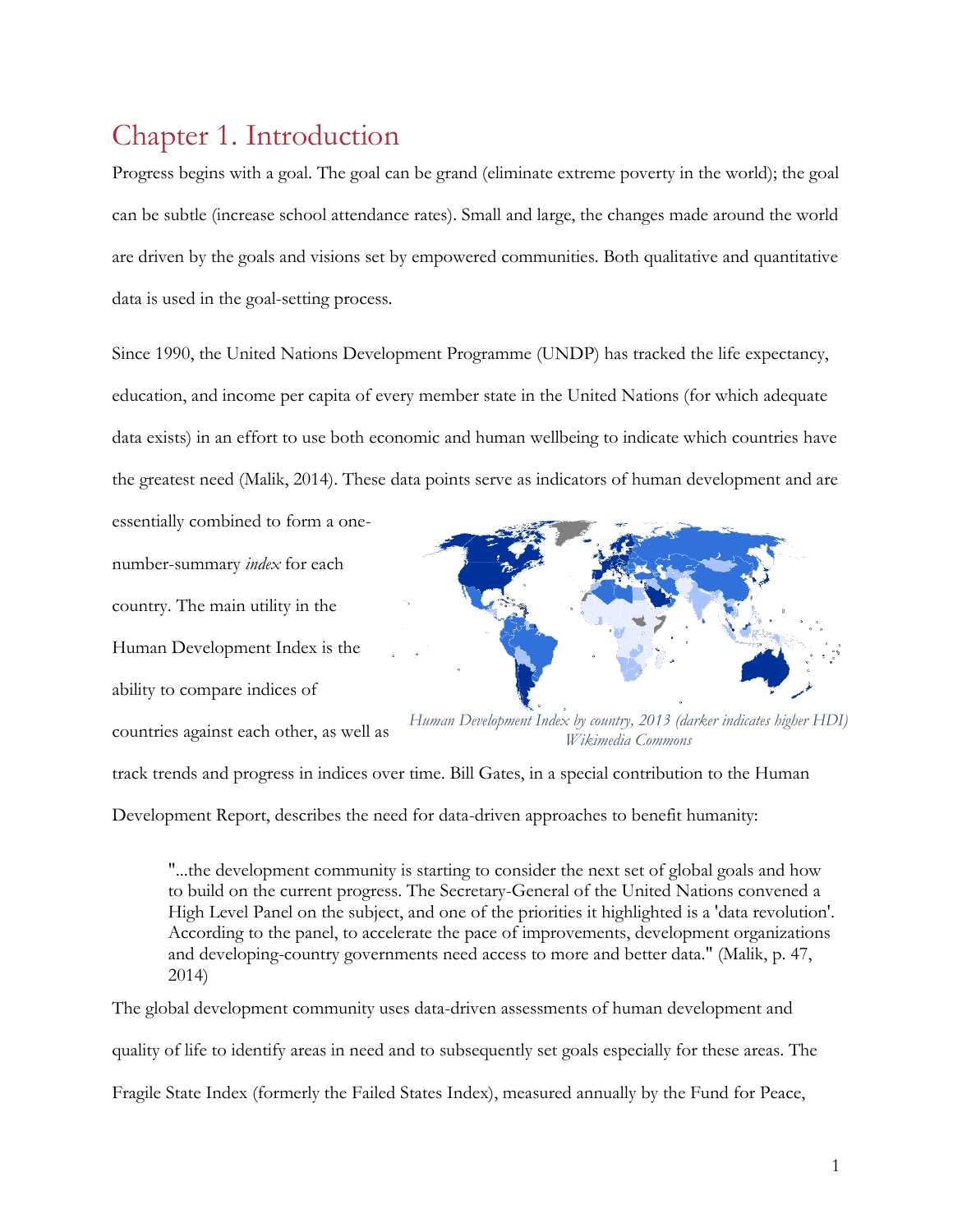measures the stability and vulnerability of sovereign states recognized by the United Nations (Carlsen & Bruggemann 2014). Similar to the Human Development Index, the Fragile State Index uses indicators of risk and vulnerability to assign levels of 'alert' to the 193 member states of the UN. Twelve indicators, across social, economic, and political-military domains, are measured for each member state. Uniform measurement allows countries to track their own progress and also empowers the global community to address the most critically unstable countries.

The potential utility of a similar, but much more detailed project, has been identified for the United States. The United States Government Accountability Office (GAO) published a report in 2004 titled *Improving our Nation: Improving How to Understand and Assess the USA's Position and Progress*. In the report, the GAO discovered that the "United States does not have a national system that assembles key information on economic, environmental, and social and cultural issues" (Hayes, 2006).

Currently, there is an abundance of data in regions around the country like Central Massachusetts (though some of it may not be easily accessible or immediately recognizable as usable data) (Scerri & James, 2010). However, not all of the data is being aggregated, synthesized, or made available to relevant members of the community.

The Central Massachusetts region has no shortage of motivated people and organizations that are eager to make lasting, positive changes to the community. Yet they currently lack a comprehensive resource to both identify and prioritize where the changes are most needed, and to track the progress of their efforts. A consistent, reliable source to measure and track the wellbeing of various facets of the Central Massachusetts community has the potential to benefit grant writers and community leaders. The grants and charitable giving that tackle these changes are limited and therefore must be appropriated in a way that maximizes community impact.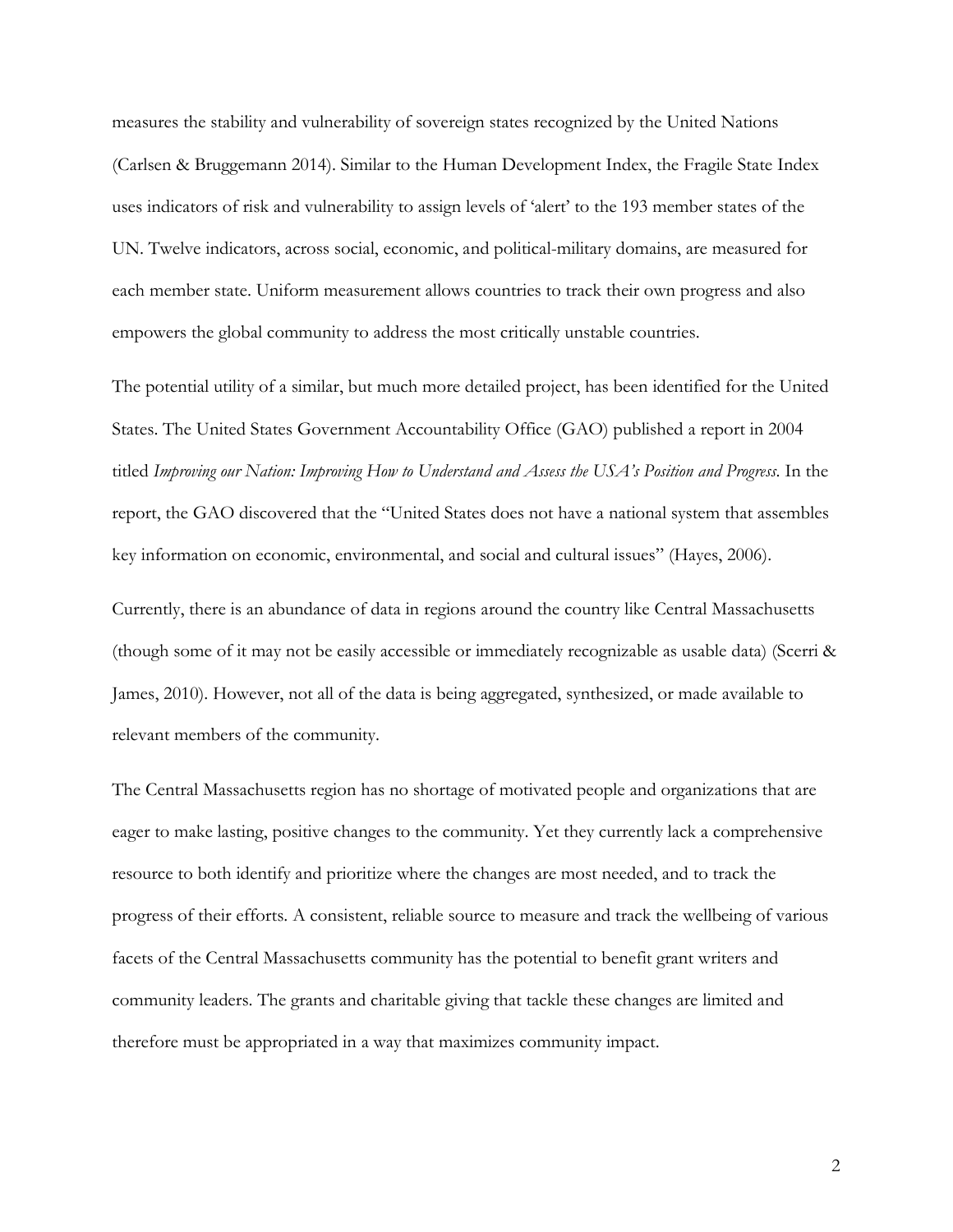Hundreds of projects exist around the United States that are dedicated to tracking the health and wellbeing of a community (CIC, 2015). Most of these projects are known as "community indicators projects", as each project typically identifies, acquires, and maintains sets of data indicative of the wellbeing of some part of the community (e.g. economy, education, health) (Van Assche, 2010). While the Metro Boston Region has been served by the Boston Indicators Project since 2000, the Central Massachusetts region lacks such a comprehensive resource (Roberts, et al., 2005).

The Central Massachusetts Regional Planning Commission (CMRPC) has successfully developed and implemented, but not yet fully populated, a data repository called CentralMass DataCommon. In its final form, DataCommon will contain relevant and far-reaching data on the Central Massachusetts community that can be manipulated, cross-compared, and analyzed for trends over time, all in one accessible website. However, DataCommon lacks the bottom-up, communitygrassroots input into what should be tracked and measured in order to catalyze campaigns for change or follow trends (Magee, et al., 2012).

The goal of this project was to work collaboratively with the Central Massachusetts Regional Planning Commission (CMRPC) to provide them with a recommended framework for the development of a full-scale community indicators project in Central Massachusetts. We identified successful indicators projects from around the country and, in conjunction with content analysis of existing literature and reports, interviewed people directly involved with several of these indicators projects. We learned about their purpose, development, implementation, and sustainability of nine projects and sought recommendations for a fledgling indicators project for the Central Massachusetts region. We then synthesized all of this information to develop framework and process recommendations for a full-scale Central MA indicators project.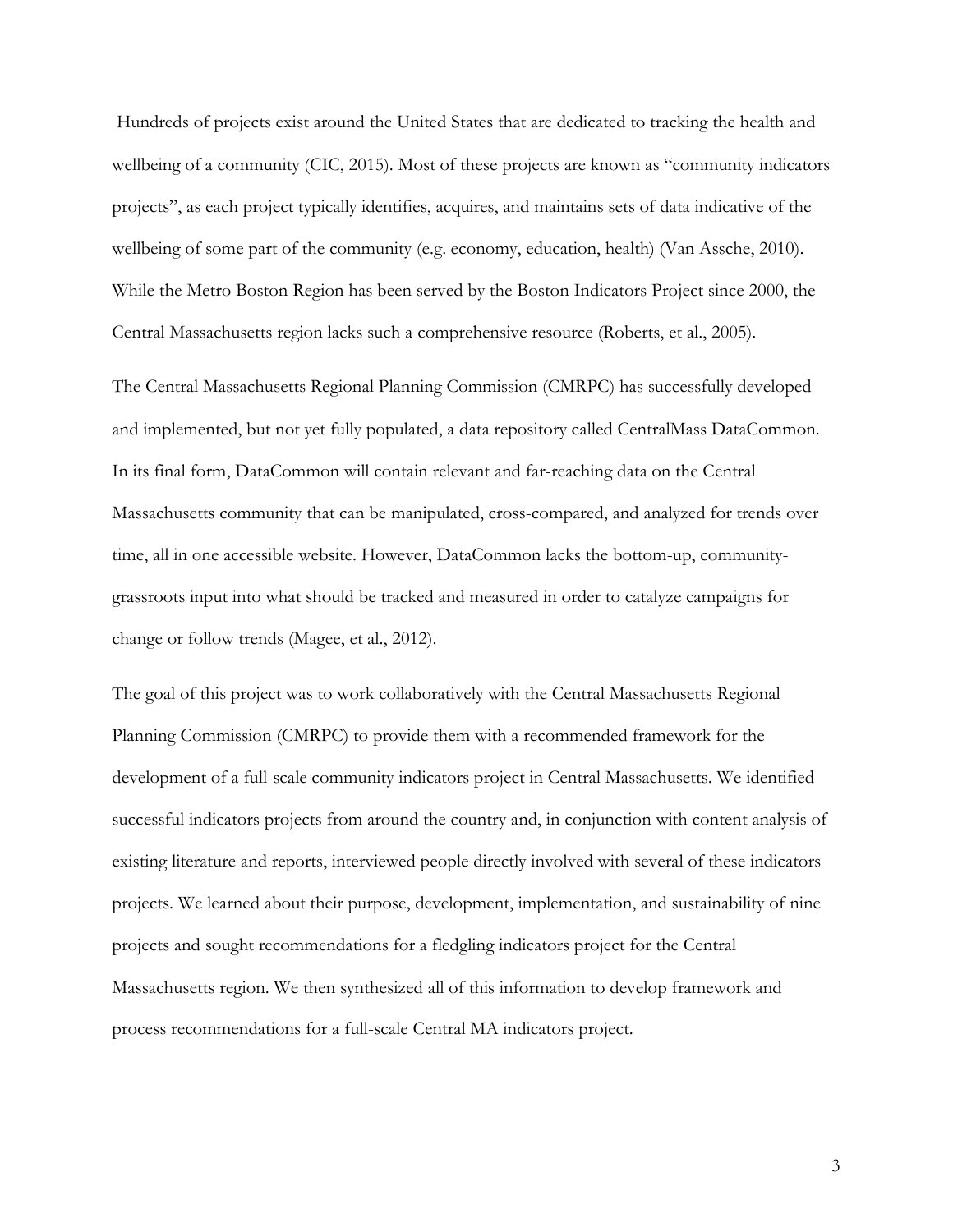This report contains four chapters, including this introduction. In the second chapter, we discuss the background information necessary to contextualize and execute this project. In the third chapter, we describe the methods and procedures that we used to complete the goals of our project. Finally, in chapter four, we describe the findings from our analysis of existing indicators projects and the recommendations to the Central Massachusetts Regional Planning Commission that follow.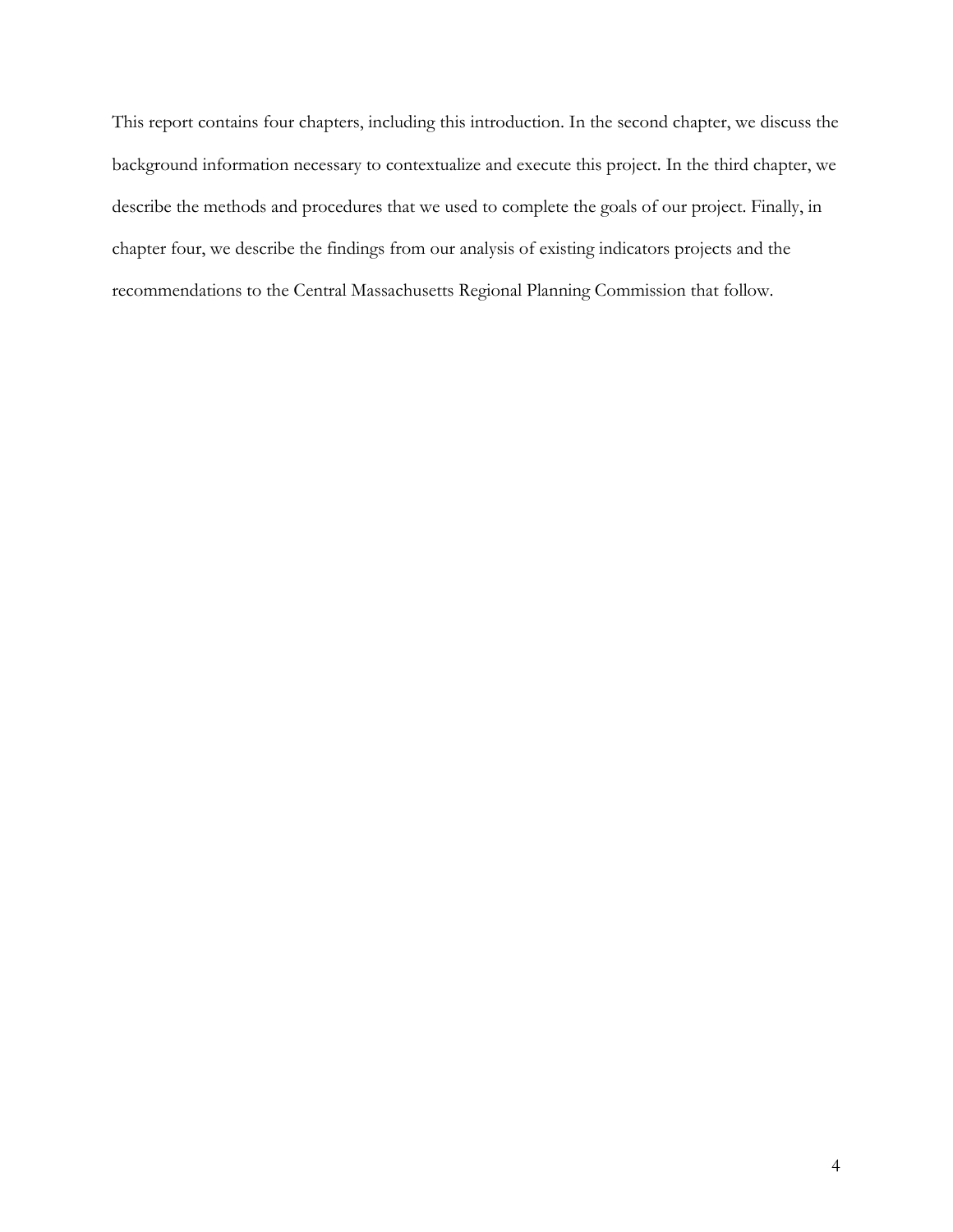## <span id="page-15-0"></span>Chapter 2. Background

Central Massachusetts is a diverse and thriving region (WRRB, 2010) in the heart of the Commonwealth of Massachusetts. As communities grow and further diversify, as they have been doing for the last three decades (Magee, 2012), the Central Massachusetts Regional Planning Commission (CMRPC) seeks to establish a program aimed at measuring community wellbeing of Central Massachusetts. Data sets that are indicative of community wellbeing will identified and tracked by the CMRPC to facilitate informed decision making and the measurement of progress of shared community goals and vision.

In this chapter, we begin by introducing and explaining the concept of "community wellbeing," how it is measured, and how indicators measure community wellbeing. In section 2.2, we detail the importance of tracking and measuring the various aspects of community wellbeing. In section 2.3, we describe how community wellbeing is measured fundamentally and how it is already being measured in the global community. Finally, in section 2.4, we explain our role and the role of the Central Massachusetts Planning Commission in the project.

### <span id="page-15-1"></span>2.1 The Concept of Community Wellbeing

#### **2.1.1 Defining Community Wellbeing**

The wellbeing of a community is judged by many things, including: median household income, crime rate, percentage of home ownership vs. renters, and access to open space. In a 2009 report, Professor Geoffrey Woolcock explains that community wellbeing encompasses safety, health, recreation and economic stability of a place (Woolcock, 2009). Liam Magee explained, in a 2012 report *Measuring Social Sustainability: A Community-Centered Approach,* that community wellbeing or quality of life, is a combination of judgments made by community members, judgments based upon comparisons between current conditions against experiences from the past, perceptions of the experiences of others, as well as universal expectations for a community (Magee, et al., 2012).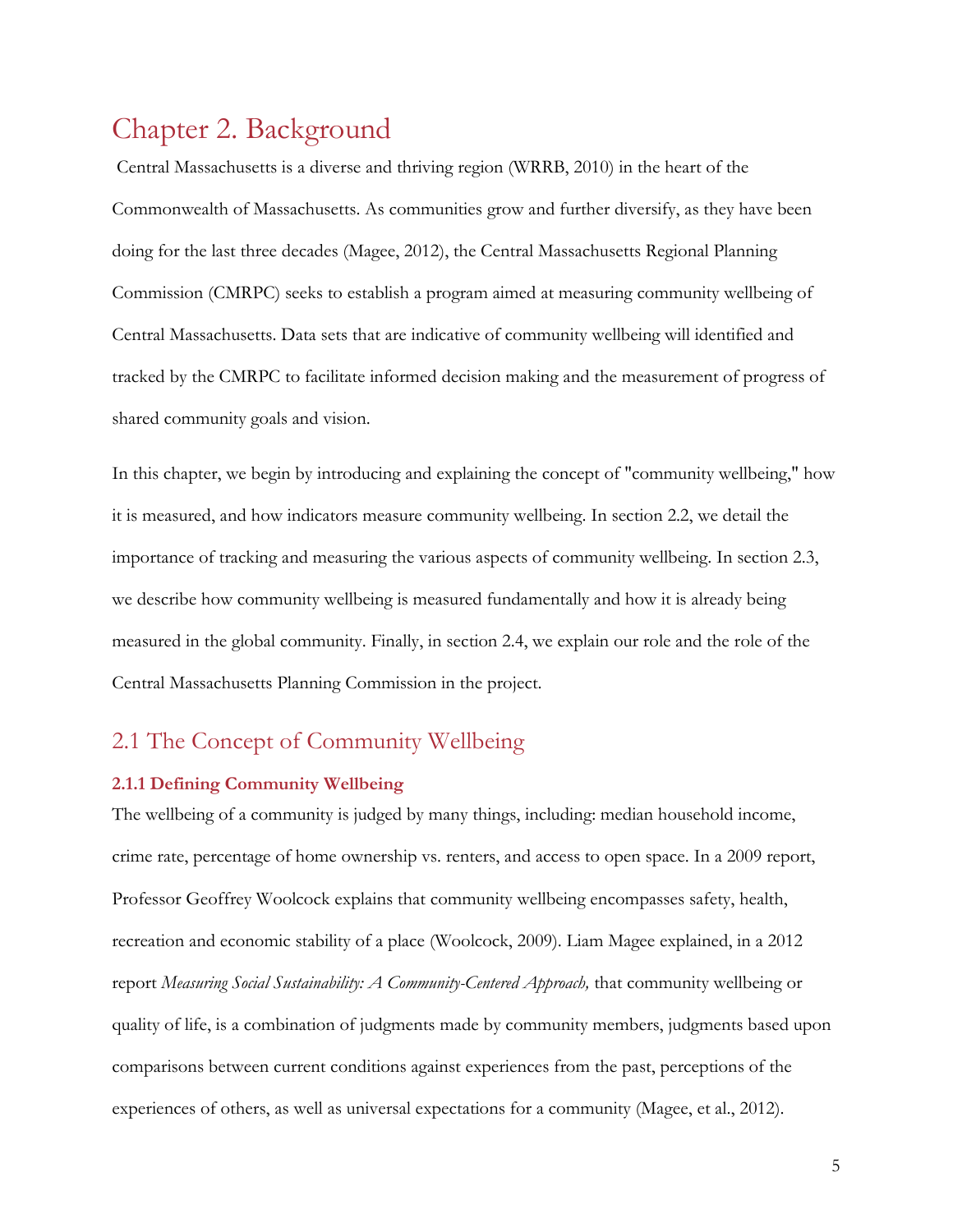Community wellbeing, used interchangeably with community health in this report, varies greatly amongst individual communities. Woolcock explains that there is yet to be a universal framework in place which acts to define community livability, or community wellbeing. This is a recognition of the fact that different geographic areas have different barometers for what it means to live in a healthy community. Community wellbeing is therefore a subjective characteristic of a community, however one that is understood as simply being the community status as it relates to the goals of that community as a whole. Many communities collect and analyze data to indicate the wellbeing of their community.

#### **2.1.2 Measuring Community Wellbeing**

Given the subjective nature of community wellbeing, the broad spectrum of communities, and the variance in definitions of a healthy community amongst them, measuring community wellbeing cannot be a standardized process. The overarching idea of measuring community wellbeing refers to the process for measuring the status of the community as it pertains to the goals for the community. While there is no universal method for measuring community wellbeing, many communities are able to make use of indicators to accomplish the task of utilizing objective characteristics, data, to explain the underlying subjective qualities of the community which combine to become community wellbeing.

#### **2.1.3 The Role of Indicators in Community Wellbeing**

In a 2002 report by Mathis Wackernagel and Kim Rodgers, whose studies of indicators led to the creation of a Community Indicators Network, indicators were defined as "A measurement that reflects the status of some social, economic, or environmental system over time" (Cobb and Rixford, pp. 23). In other words, indicators are selected sets of data which can be analyzed to convey the trends within a community. The data sets are grouped specifically by an overseeing body to measure progress toward goals. Wackernagel and Rogers go on to explain that "generally an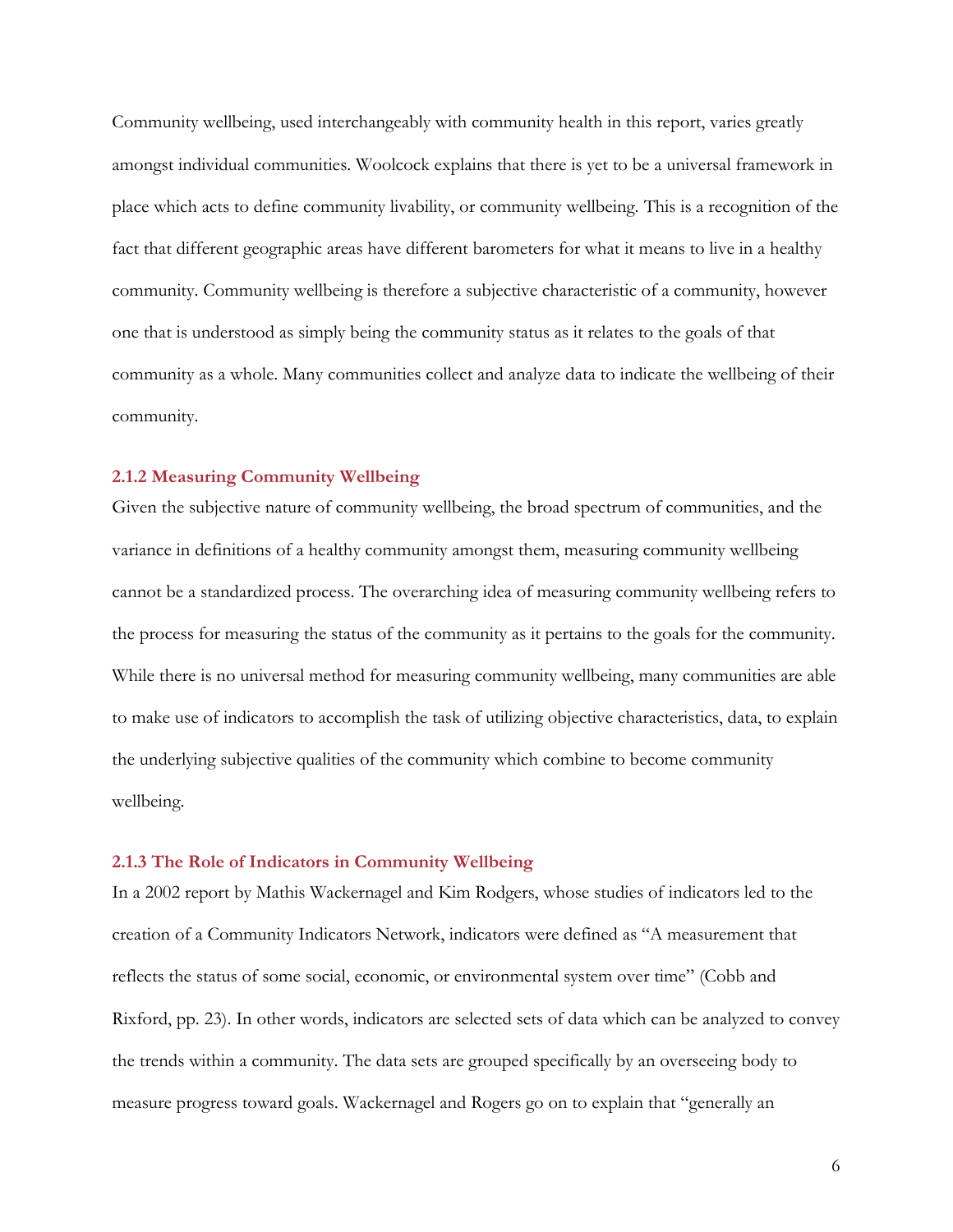indicator focuses on a small, manageable, tangible and telling piece of a system to give people a sense of the bigger picture." In this individualized way, indicators are useful in making data relevant to specific aspect of a community, serving to paint part of the picture that is the community at large (EDN, Sustainability Starts in Your Community, 2002).

The distinction between indicators and raw data is crucial to understanding the opportunities made available through the use of indicators. Although indicators are nothing more than data sets, selected to characterize the progress towards a community goal, indicators are not just any data sets. Because indicators are so broad in nature, individual indicators need to be tailored to their specific audience (Scrivens, 2010). The importance of indicators in a society comes from their "reinventing" of data to tailor to key concerns felt by residents (Diener, 1997). What is so enabling about indicators is that, once selected, users of indicators no longer need to pour through vast amounts of information, picking and choosing what they believe to be the most important aspects to understand trends within a community. By simply reviewing the indicators, the select data sets, users can efficiently cover the information which is predetermined to be the most pertinent and telling, enabling users to understand overarching community status, and progress towards set goals.

The streamlined process for users to assess community status creates the opportunity for nearly anyone to utilize data in order to understand a community and contribute towards its wellbeing. Such groups include interested residents, elected officials, foundations, business leaders, grant writers and public agency managers (Dluhy, 2006). For many stakeholder groups, indicators may simply offer a streamlined process for assessing data, a quicker way to accomplish a task that is required as part of their jobs. However, for interested residents, indicators are more enabling. The process for analyzing large amounts of data in order to assess community wellbeing is outside the ability for the interested community member. The process is far too involved. With indicators,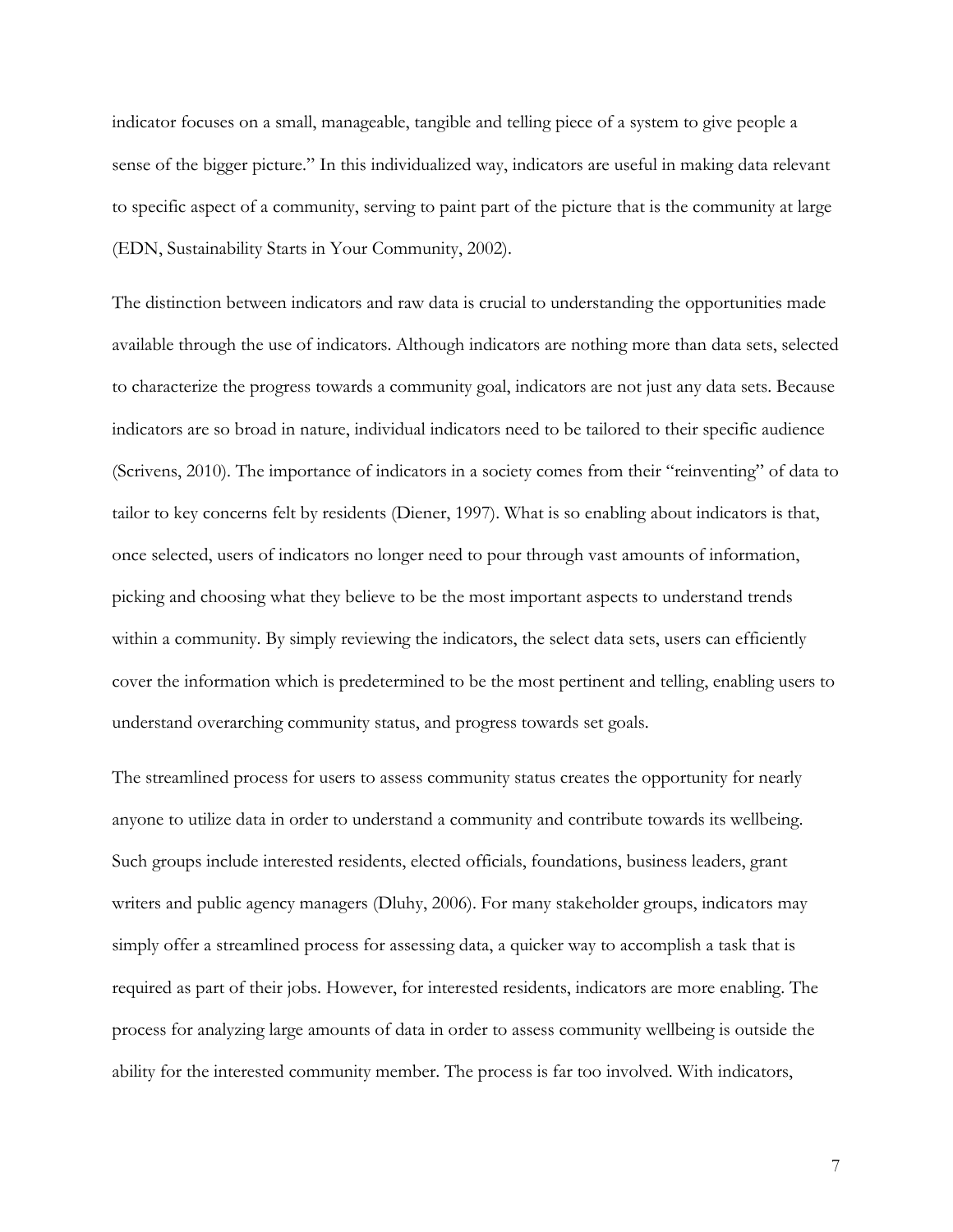interested community members are presented with only the pertinent information. The labor saving process for gaining insight into the community empowers its members to understand their communities, and to identify areas for improvement. The use for indicators is neatly summed up in Milan Dluhy's article *Connecting Knowledge and Policy*: "We use these indicators for public enlightenment as well as to monitor the progress of a community or society" (Dluhy, 2006, pp. 4). Indicators are the pathway to making clear what community members cannot otherwise see about how their populations are progressing towards community goals.

#### <span id="page-18-0"></span>2.2 Why Should We Measure Community Wellbeing?

The global community has a distinct use for indicators as it identifies and addresses areas of the world with the greatest need. Bill Gates, renown global philanthropist and co-founder of Microsoft Corporation, succinctly cites the importance of measurement in the name of progress: "What gets measured gets done" (Malik, p. 74, 2014). With over \$134 billion dollars being spent globally each year on official development assistance of developing countries, accurate and timely measurements of development progress ensure that the impact of each dollar of aid is maximized (OECD, 2015).

*Data Deprivation – Another Deprivation to End* is a report published in 2015 by the Poverty Global Practice & Development Data Groups of the World Bank Group. In the report, Serajuddin et al. discuss the importance of data for tracking the progress of goals—specifically, the goal to end extreme poverty by the year 2030. However, the ability to measure progress made on the elimination of poverty is hampered by the "data deprivation" of less developed countries, 57 of which track less than two conventional poverty estimate statistics (Serajuddin et al., p. ii, 2015). The lack of tracking is the result of a lack of resources necessary to collect and organize data, or instability due to violence or natural disaster (Malik, 2015; Serajuddin et al., 2015).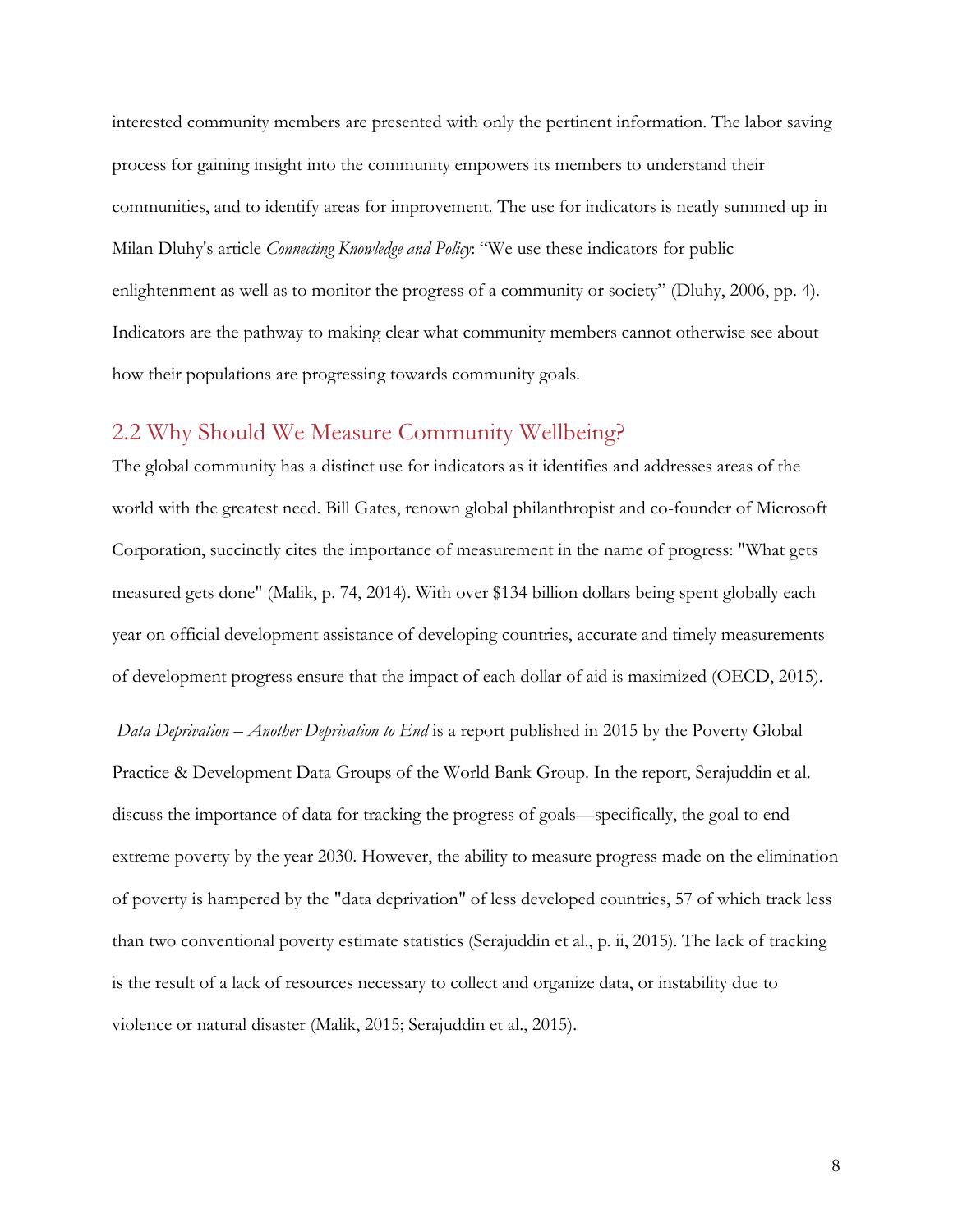Investments into indicator development can help to fill the gap in progress measurement even in areas that lack resources or stability. Organizations like the United Nations Development Programme or World Bank Group can develop and use unconventional indicators that are both possible to track consistently, and accurately reflect the economic, social, or environmental status of a struggling country.

In the United States, the Government Accountability Office (GAO) identified potential for a countrywide indicators program in a 2004 report that investigated the background, utility, applications, and operation of indicators projects around the world (Hayes, 2006). The GAO discovered a lack of a "national system that assembles key information on economic, environmental, and social and cultural issues" (Hayes, 2006)

At an even smaller geographic scale, hundreds of communities around the country are currently served by indicators projects (CIC, 2015). We studied many projects and each community had its own specific needs for measuring and tracking community wellbeing. In the following paragraphs, we describe the needs expressed by several smaller communities (under 1,000,000 people, similar to Central Massachusetts) and how the implementation of community-customized indicators programs fulfilled the needs.

Jacksonville Community Council Inc. (JCCI) began the first quality-of-life-oriented indicators program in the world in 1985 (Swain and Hollar, 2003). At the time, only traditional economic and other quantitative indicators served to measure the wellbeing of the Jacksonville, Florida community. A clear need for more comprehensive indicators arose when more and more business leaders required "quantifiable information about Northeast Florida's quality of life that, at the time, was not available" (Swain and Hollar, 2003). Prospective business leaders needed this information to make an informed decision before investing in the Jacksonville community.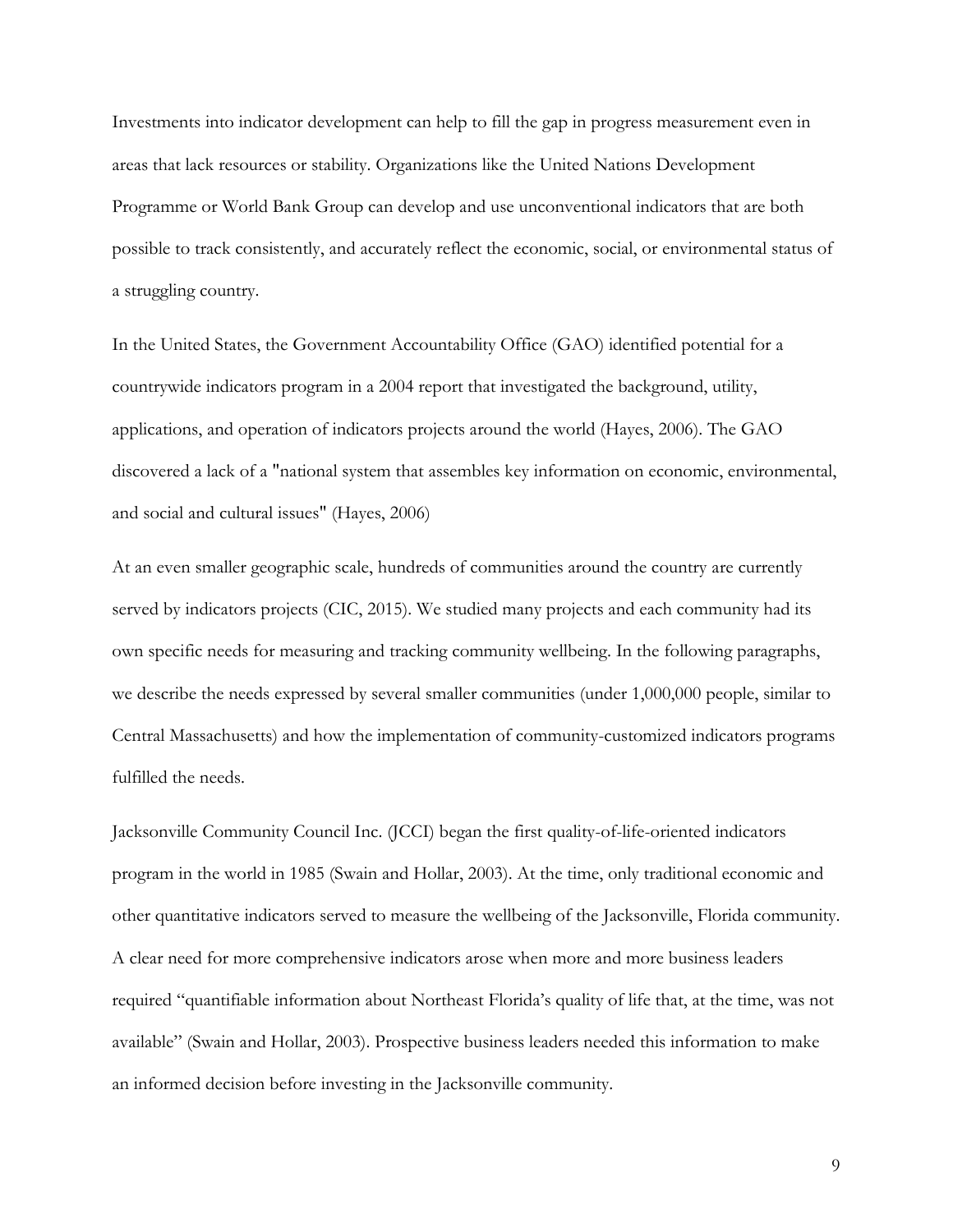Baltimore, Maryland first identified a specific need for data-driven decision making and progress tracking in 1999 when then-mayor Martin O'Malley urged the development and implementation of a government-run program called CitiStat (Schachtel, 2001). The program aimed to enhance city service management by tracking "overtime, leave, disability days, and light-duty days" and compared them over two-week periods; The program later expanded to geocoded data tracking "everything from burglaries to potholes, vacant houses, lead paint poisoning, and rat concentrations" (Schachtel, p. 255, 2001). In approximately one year, the city of Baltimore saved over \$5,000,000 and realized numerous benefits and reductions in road repair, active lead paint violations, and more. After noticing the success of the data-driven CitiStat initiative, a mix of public, private, and non-profit community members formed the Baltimore Neighborhood Indicators Alliance to investigate how a similar approach could bring similar benefits to the entire Baltimore community (Schachtel, 2001).

In their 2013 article in the National Civic Review, Sheila Martin and Elizabeth Morehead identified a major problem in the Portland, Oregon metropolitan area (and other similar areas across the country): lack of a formal regional system of governance. In many cases, there is no formal organized effort or focus on important goals or problems. A group of private, public, and nonprofit community leaders were invited by the Institute of Portland Metropolitan Studies at Portland State University in 2010 to address Portland's regional dilemma. The Institute's efforts led to the creation of the indicators project called Greater Portland Pulse (Martin & Morehead, 2013).

#### <span id="page-20-0"></span>2.3 How is Community Wellbeing Measured?

#### **2.3.1 Fundamental Approaches to Measuring Community Wellbeing**

In a case study published in 2008 in the Australasian Journal of Regional Studies, R. L. Miles et al. discuss methods used for assessing community health. The One Number Approach and the Suite of Indicators Approach are still commonly used to measure community wellbeing in indicators projects today.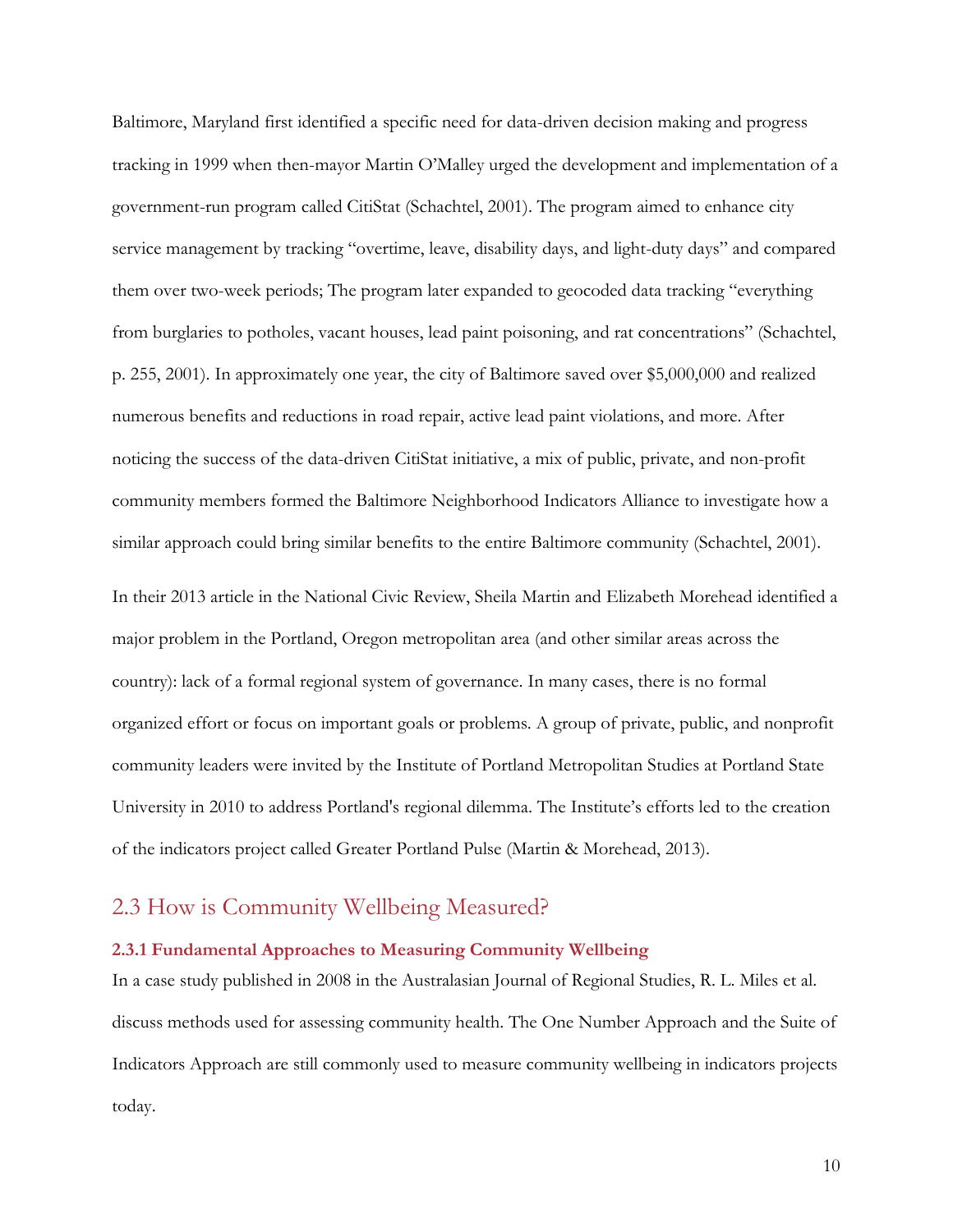The One Number Approach takes a numerical approach to defining community wellbeing. Component indicators of community wellbeing, such as health, wealth, education, and environmental indicators are weighted and combined into a single measurable indicator of community wellbeing, hence "One Number." Similarly, the Suite of Indicators Approach, utilizes composite indicators of community wellbeing, selected to best represent a given community, and each are analyzed individually. In contrast to the One Number Approach, the Suite of Indicators Approach does not make any effort to combine these indicators into a single measure. The component indicators are instead left together to be analyzed separately. Advantages to this approach stem from its simplicity, with less manipulation of data between the collection and presentation steps, the composite indicators more accurately represent their respective categories of community health than a single indicator could ever represent the broad topic of community wellbeing at large. In addition, indicator information can be processed more rapidly (Miles et al., 2008).

Both the One Number Approach and the Suite of Indicators Approach can be used effectively when tailored to the target audiences for indicator information. The One Number Approach offers the simplest possible result, by delivering just a single assessment of community wellbeing. The simplicity makes the one number approach for indicator presentation an attractive option when trying to enlighten community members. The Suite of Indicators Approach breaks community health wellbeing down into components. Unlike any other form of data, indicators serve to directly represent the state of community wellbeing. While indicators still rely on data, the data becomes more usable when formatted into an indicator, and therefore, more impactful to a community.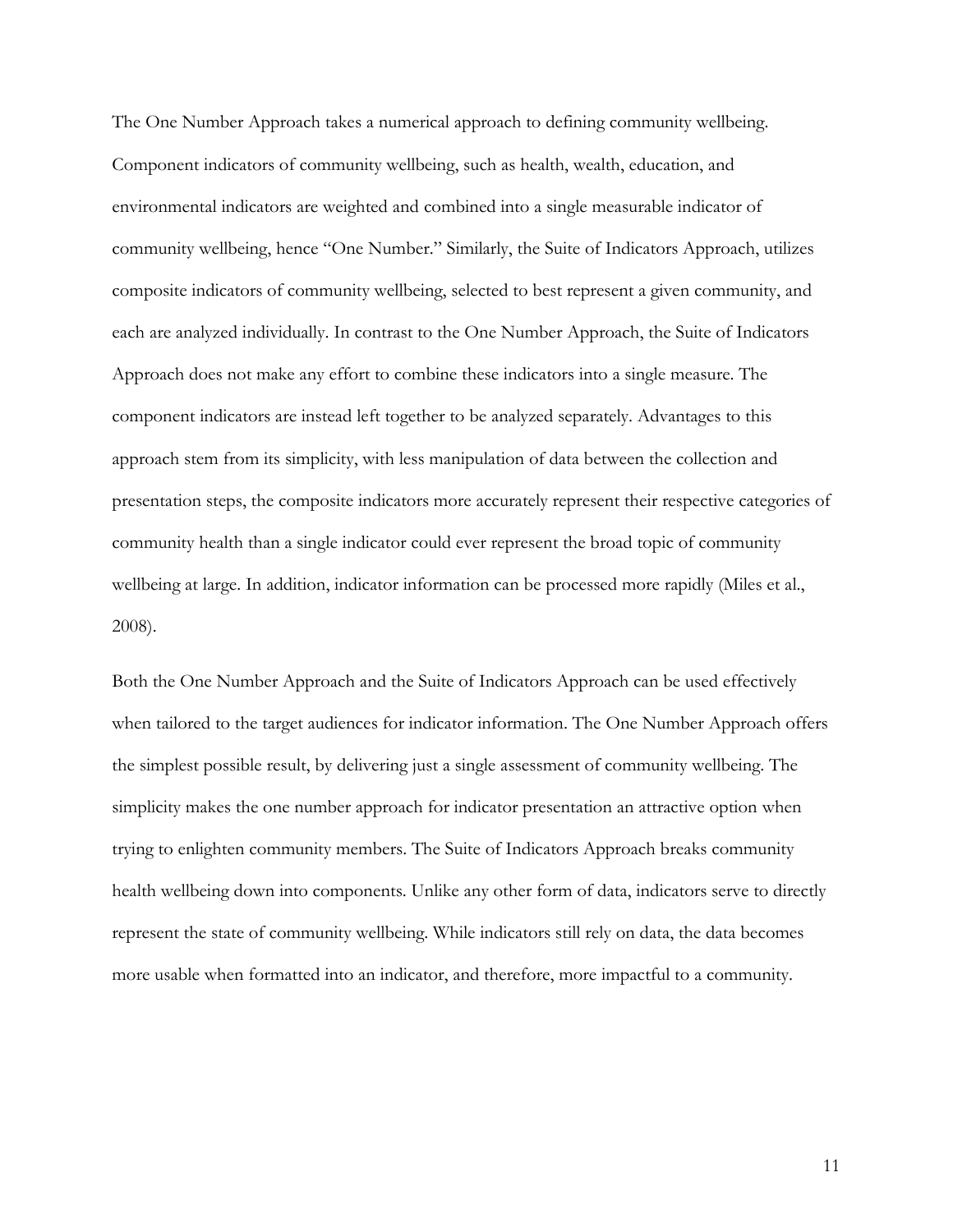#### **2.3.2 Measuring the Global Community**

Two notable examples of the One Number Approach on a global scale are the United Nations Development Programme's (UNDP) Human Development Index, and the Fund for Peace's Fragile State Index.

In 2000, the Millennium Development Goals (MDGs) were established to allow motivated and charitable organizations around the world, of any scale, to unite their efforts and work toward shared goals (Malik, 2014). Some examples of MDGs are the elimination of extreme poverty and hunger, reduction in child mortality, and promotion of gender equality. These goals are universal; all countries are expected to meet them within the timelines established by the UNDP.

One of the tools used by organizations around the world to track the progress of the Millennium Development Goals is the Human Development Index (HDI), which is published annually by the United Nations Development Programme. The HDI provides a one-number summary measure of the state of human development in each of the sovereign states recognized by the United Nations. Countries can be directly compared both witheach other and against past levels of development because every country's human development is indexed equally. Three indicators of human development are assessed and combined into a useful and descriptive summary statistic: life expectancy, years of schooling, and per capita income (Malik, 2014). The ability to compare countries in a geographic and historical frame allows UNDP to discover trends in human development and direct more or less resources to countries depending on observed need. Similarly, the Fund for Peace calculates a composite statistic for nearly every country (for which data is available) that describes the "vitality and stability," called the Fragile States Index (FSI). Twelve indicators of instability across social, economic, and political and military topics are normalized and

combined into a summary statistic that, like the Human Development Index, can be compared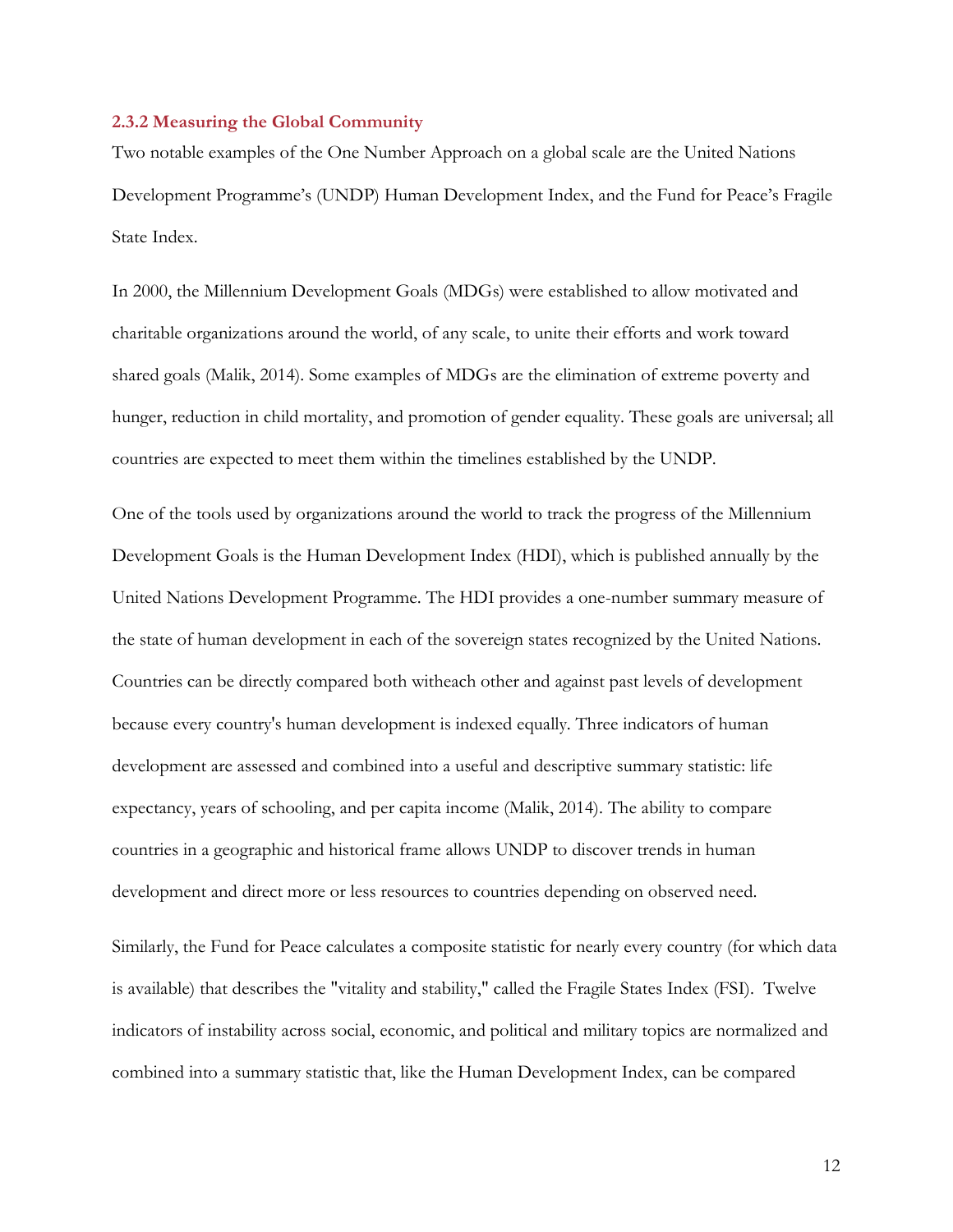geographically and historically. Changes in the FSI of countries are often explained by war, civil unrest, natural disasters, and other world events. The Index is also used to identify countries in need of aid, and to track the progress of countries as they deal with the factors causing instability (FFP, 2015; Carlsen & Bruggemann, 2014).

Measurement of the facets of communities of all types and sizes in countries around the world can vary greatly because the communities are each unique. Alternate measurement techniques are also sometimes required due to the resources or special circumstances of a country, such as civil war, poverty, or simply the lack of gathered statistics (Malik, 2014; Serajuddin, et al., 2015). In such cases, other measurements are used as proxies. One recent example of this is in the case of poor or wartorn African countries and the new proxy measurement tool proposed by Orbital Insight to assess their human and economic development: satellites (OI, 2015). Orbital Insight leverages satellite imagery and complex software to measure experimental indicators of human development such as building heights, infrastructure density, and number of cars. By discovering innovative ways of measuring communities, Orbital Insight is helping to end the "Data Deprivation" that threatens to slow the progress of community improvement around the world (Serajuddin, et al., 2015).

#### <span id="page-23-0"></span>2.4 The Central Massachusetts Regional Planning Commission

The Central Massachusetts Regional Planning Commission has spent half a century helping the communities in its region have a positive impact (CMRPC, 2015). We helped gather data to increase their resources and further their ability to serve as a repository for information on the region and to advise area stakeholders. To understand how our work fits into their goals, we look at their history, structure, and primary functions of the CMRPC.

The CMRPC was formed in 1963, to collaborate with local agencies on planning and development in Central Massachusetts. It advises on regional planning in the City of Worcester and the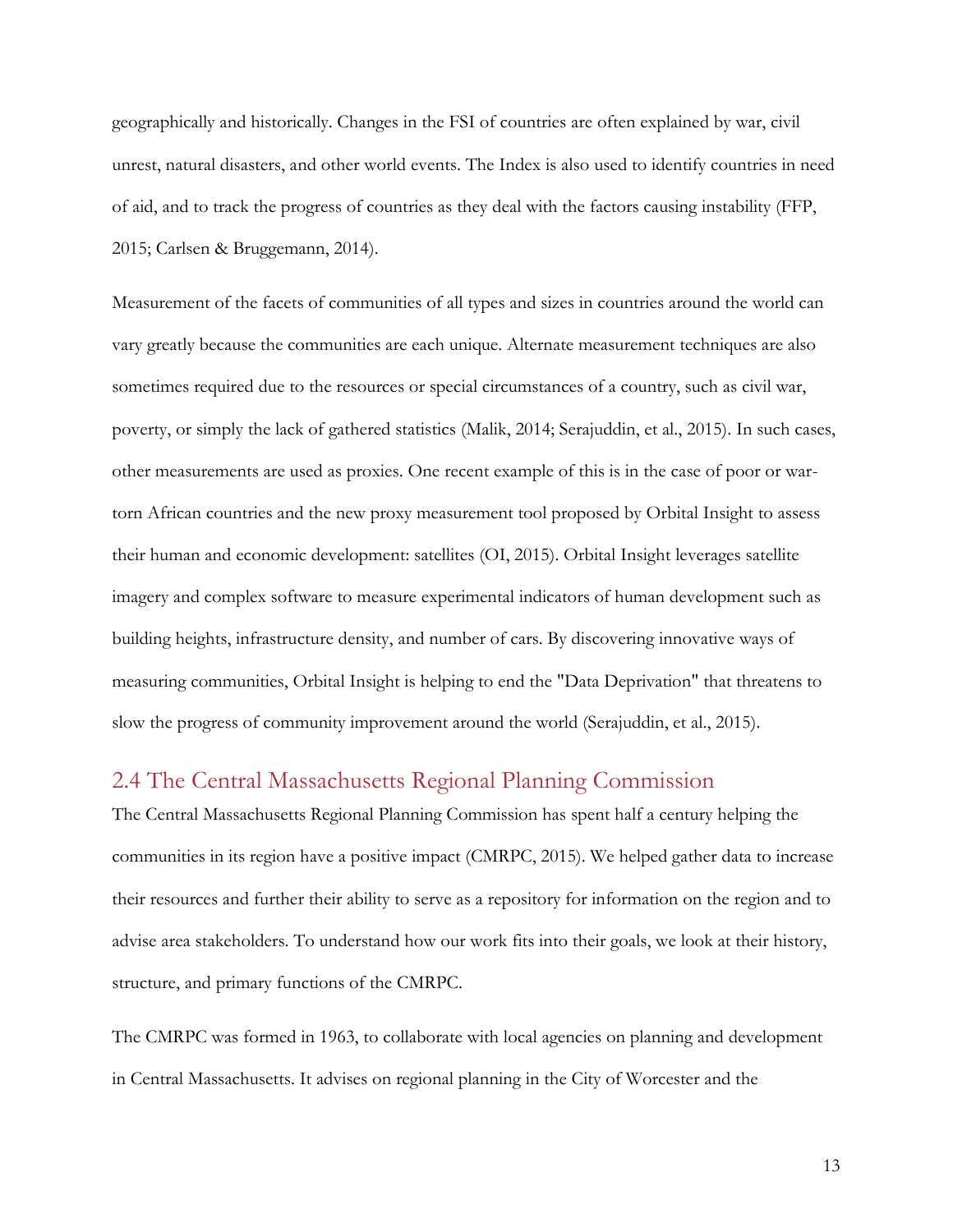surrounding 39 communities, which includes the southern two-thirds of Worcester County. Commission delegates, who are comprised of 1-4 people (based on population) from 40 Central Massachusetts communities, meet quarterly, with an annual meeting in June of each year. The body of delegates bears responsibility for policy and budget items (CMRPC, 2015).

The stated goal of the CMRPC is to "improve the quality of life for those who work and live in the Central Massachusetts region." The CMRPC works with officials and agencies from a local to federal level to offer local perspectives to issues, and works alongside them. They assist with municipal and regional planning, Community Development services, Transit Planning, Geographic Information Services, and other programs. (CMRPC, 2015)

In late August, 2015, the CMRPC was asked to weigh in on a proposed rail line in East Brookfield, MA. Several members of the small community were objecting due to the close proximity of the proposed rail line to their homes (Ellery, 2015). The function of the CMRPC is to help decide what projects are worth the time and money, what will have the greatest impact, and what will be disruptive to the communities in its jurisdiction.

Among numerous other land use planning functions, the CMRPC is at the helm of the new Central Massachusetts DataCommon, a data repository. CMRPC developed DataCommon, in conjunction with numerous area stakeholders, to be a data hub of high-quality information about Central Massachusetts (CMRPC, 2015). Our work contributes to the important addition of information to DataCommon, which is intended to be used by the community to make more informed decisions. In enabling informed decision making, indicators can present information which directly relates to the issues faced by members of the Central Massachusetts region.

In an effort to catalyze development of the Central Massachusetts Indicators Project, the CMRPC reached out to Worcester Polytechnic Institute's Worcester Community Project Center.

14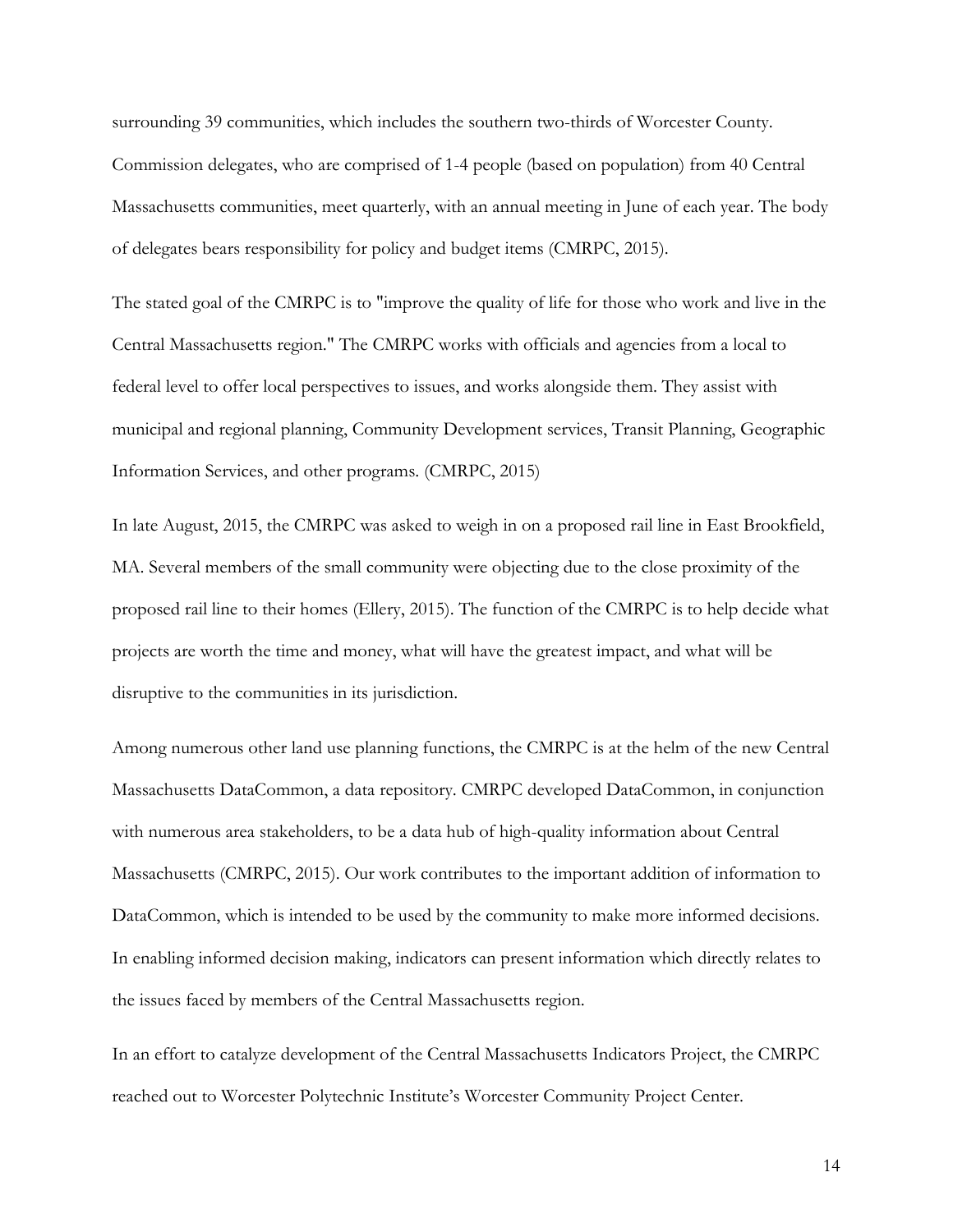Consequently, in conjunction with the CMRPC, we developed recommendations for a systemic process for finding and working with relevant stakeholders to regularly reevaluate necessary indicators for community health and education. We worked with the CMRPC, and together developed a baseline for education and health in the Greater Worcester Community, to better understand these sectors of community wellbeing and how they have changed over time. Additionally, we worked to acquire maintenance funding for the project and develop a work program. All indicator information gathered as part of the indicators project was to be published to the DataCommon website in a manner which we helped to develop in order to make this resource accessible to all potential stakeholders. Our process for recommending a framework for the CMRPC took into account the limited resources available for the Central Massachusetts Indicators Program. DataCommon, was in stage two of development, the website was publicly available, with limited functionality and minimal use by community members. Roughly two full time staff positions were available for work on the indicators project. Minimal funding had been identified to cover initial expenses associated with the planning of the indicators project. The scope for the project aimed to serve 62 cities and towns in Central and Northern Massachusetts.

In next chapter, we explain the methods we used to accomplish our goal and objectives.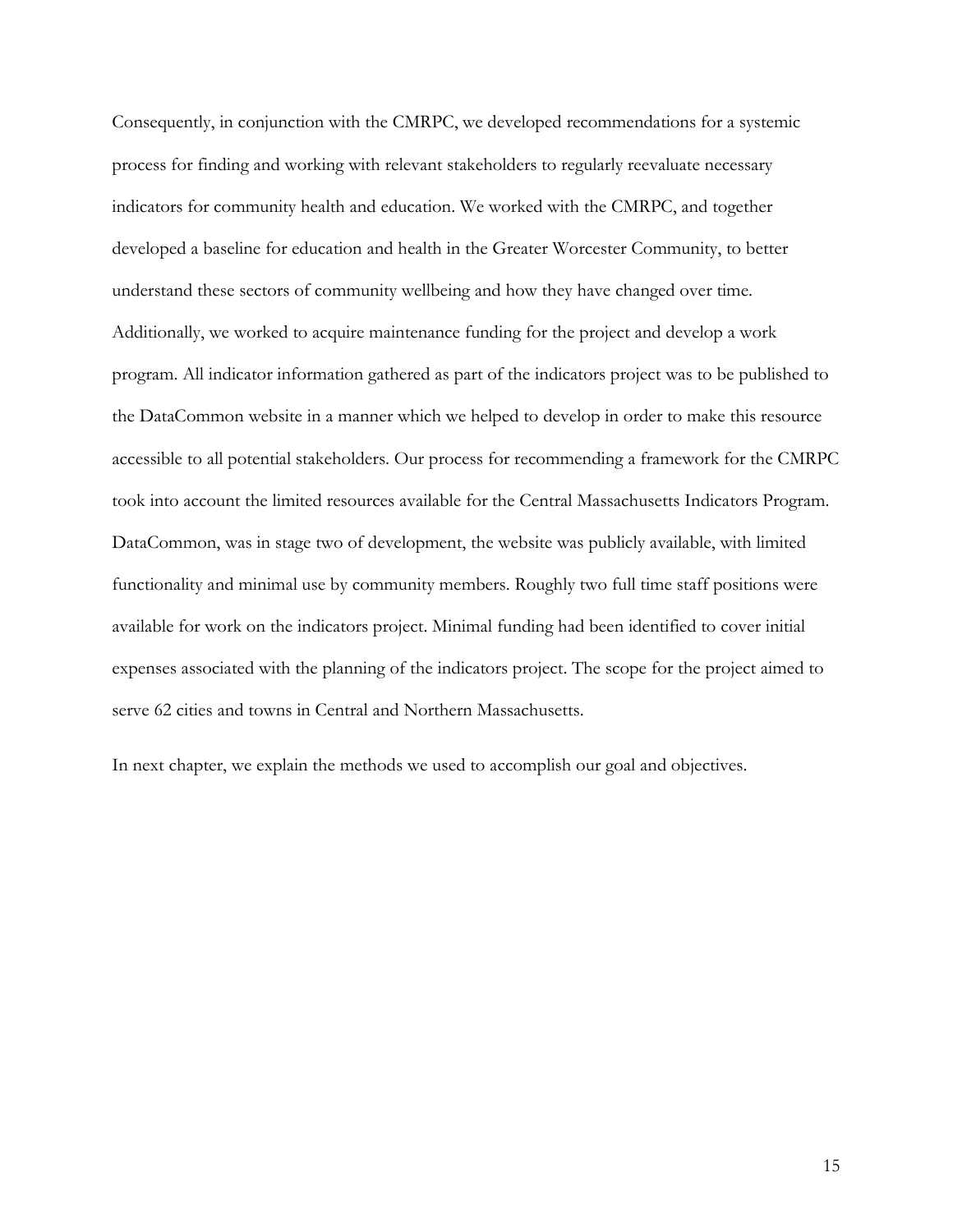# <span id="page-26-0"></span>Chapter 3. Methodology

The goal of this project is to work collaboratively with the Central Massachusetts Regional Planning Commission (CMRPC) to provide them with a recommended framework for the development of a full-scale indicators project in Central Massachusetts.

As CMRPC seeks to stand with the Boston Indicators Project as a leader in New England for indicators programs, we must first pay due diligence to existing programs, before laying the groundwork for a sustainable, ongoing community indicators project. In this chapter, we describe the four objectives we completed in order to achieve our overall goal. Our objectives are:

(1) Identify successful, currently operating indicators projects;

(2) Research and analyze methods used in indicators projects identified in Objective 1, focusing particularly on funding procurement

(3) Assist in the efforts to publicize DataCommon

(4) Develop framework and process recommendations for a full-scale Central MA indicators project using findings from objectives 1-3.

#### <span id="page-26-1"></span>Objective 1: Identify successful, currently operating indicators projects

In order to provide recommendations to the Central Massachusetts Regional Planning Commission we needed to first understand all of the different methods currently existing indicators projects use to deliver indicators to stakeholders. To become well versed in the frameworks of indicators projects, we needed to identify and subsequently investigate a variety of existing, successfully running indicators projects.

Our first task was to define a successful indicators project. For the purposes of this project, we define a successful indicators project as: (1) one that has been in full operation for more than two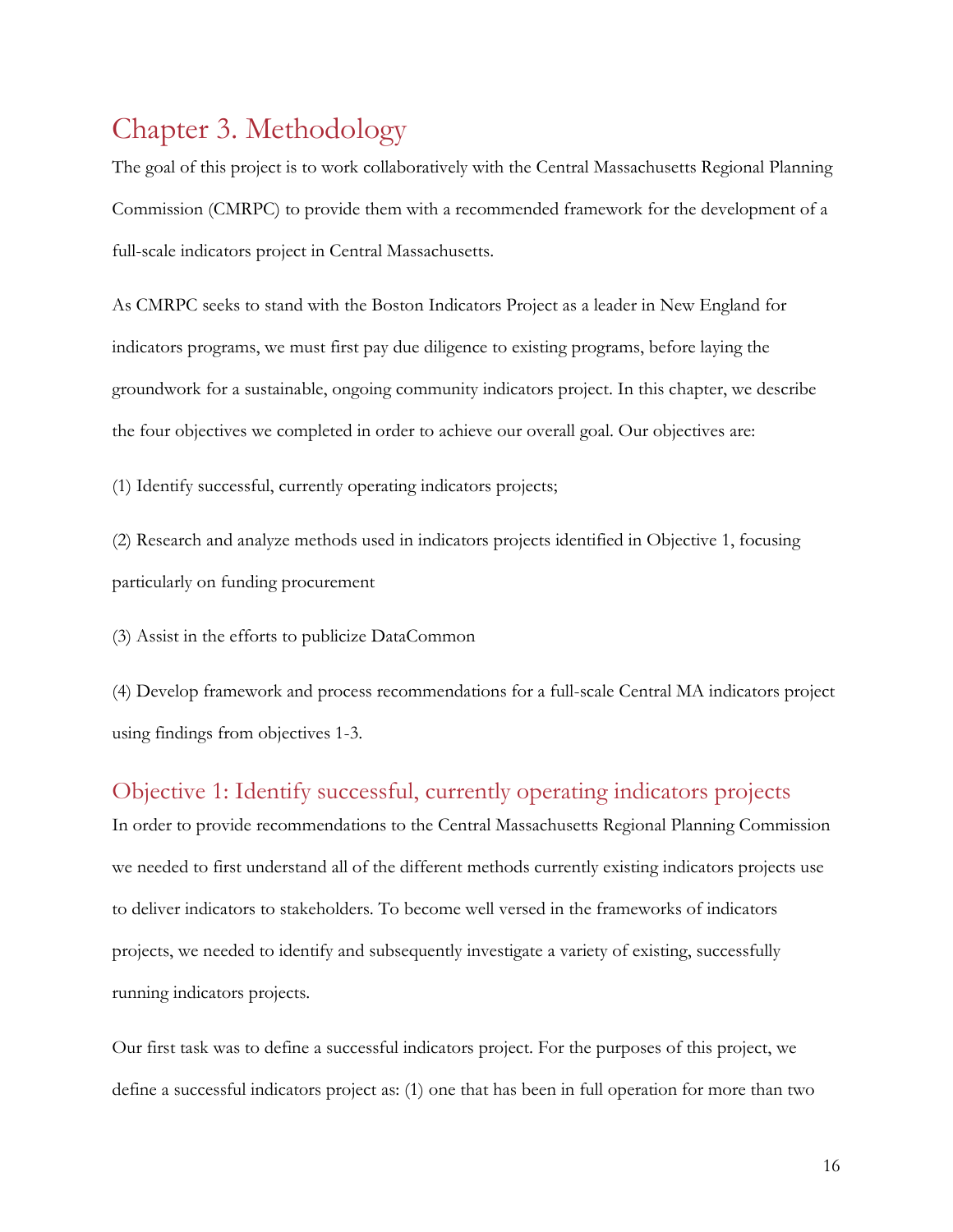years; (2) one that has conducted periodic evaluations of the program's success; and (3) one that has stable, sustainable funding. Our sponsor, the CMRPC, stressed the importance of funding and sustainability for indicators projects. If a project provided little to no utility to any of its intended stakeholders, it was likely that the project would struggle to find funding in order to sustain itself and therefore would not last long enough to provide updates as new data became available.

Using this definition, we began our search for successful indicators projects by reading reports recommended to us by our sponsor, the CMRPC, as well as the most accessible reports we could find during initial searches of journal articles and other published literature on indicators projects. We aimed to read reports which included details about the methods used during the indicators project, therefore, projects which simply detailed results in their reports were not included in our initial research.

We noticed that in several indicators project reports, other projects were specifically cited as model frameworks or inspiration. This formed a "network" of projects that served two main purposes for us in our goal of researching the methods of successful indicators projects: first, we were able to continue our research by looking into each of the programs which were cited in project reports; second, we were able to triangulate the information we had gathered. Triangulation refers to the process by which information becomes strengthened when cited by several other sources. Nearly every report cited several other projects which in turn cited each other as being successful indicators projects. This gave us confidence that we chose the most successful indicators projects and the ones that other evolving indicators projects modeled themselves after.

Additionally, we recognized that many reports mentioned their partnership in the National Neighborhood Indicators Partnership (NNIP), a selective organization aimed at fostering the development and use of neighborhood indicators projects citation. The NNIP evaluates indicators

17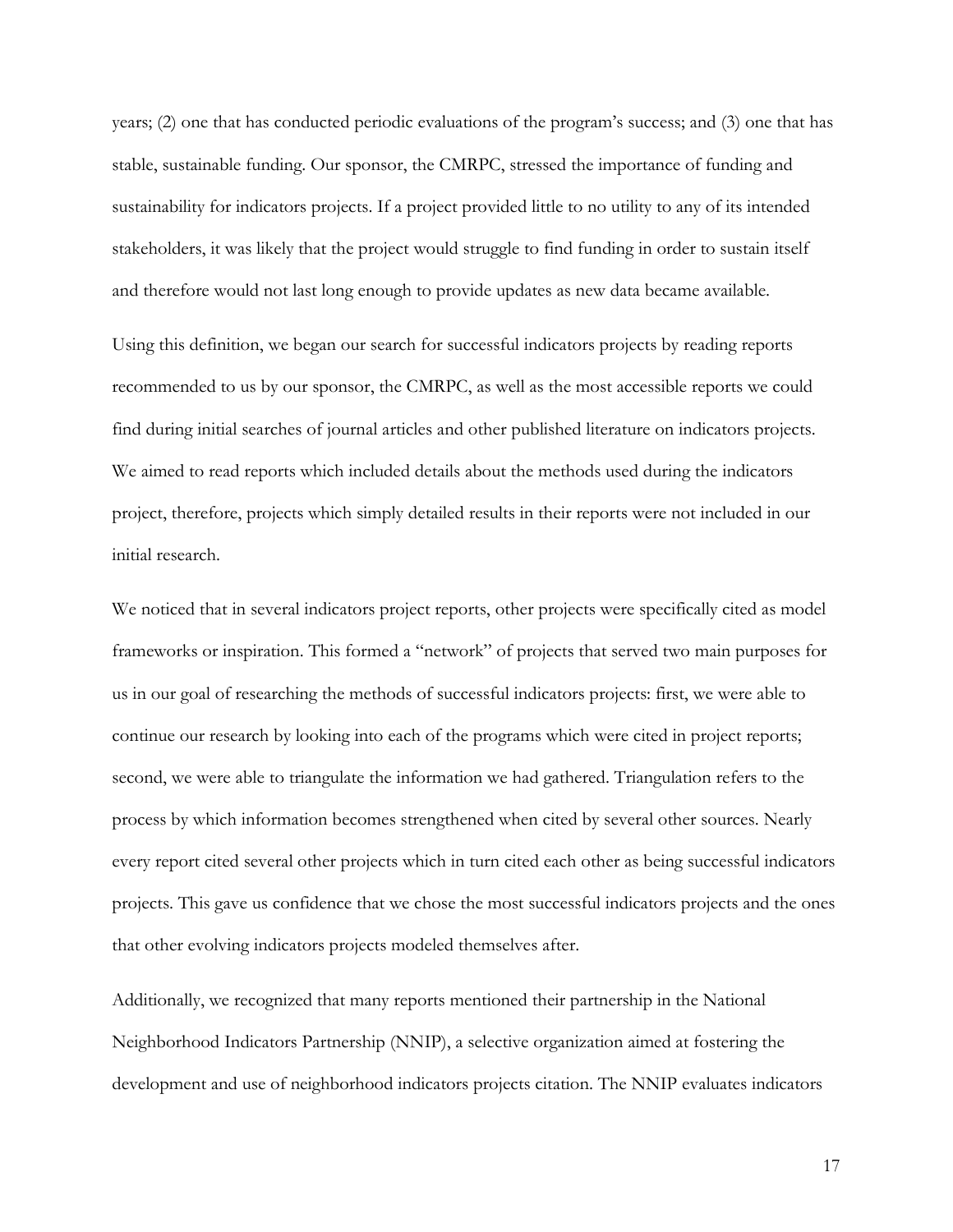projects in the United States and includes those that fit their criteria in the partnership. Despite not having access to criteria when we selected projects to include in the partnership, we saw that several of the indicators projects which were identified as being particularly strong by our sponsors at the CMRPC were part of the NNIP. We concluded that projects which were selected by the partnership would satisfy our definition of a successful indicators project. The NNIP then served as an excellent repository of indicators projects to further investigate. We screened all of the projects listed by the NNIP and analyzed only the reports which discussed methods of indicator selection.

### <span id="page-28-0"></span>Objective 2: Research and analyze methods used in indicators projects identified in Objective 1, focusing particularly on funding procurement, to be used as a guideline in development of a framework for the Central Massachusetts indicators program

Hundreds of community indicators projects exist around the world with scopes ranging from subneighborhood to multinational (CIC, 2015). In developing a project for the Central Massachusetts Regional Planning Commission, we stood to benefit from the hard work already done by the groups responsible for these existing projects. We used a case study approach, with a multiple-case design, to learn from successful indicators projects. This approach included content analysis of other indicators projects, meta-analysis of project reports, as well as surveys and interviews with a subset of those involved with these established projects. The case study approach was useful in qualitative assessment because case studies help answer the 'how' and 'why' questions (Yin, 1994): "how did these other communities establish and utilize indicators projects," and "why were their approaches successful (in improving the health of their respective communities)?"

#### **3.2.1 Content and meta-analysis of other indicators projects**

We analyzed the content of the websites and publicly available reports on these indicator projects to identify each project's unique evolutionary timeline and chosen community indicators. Websites and reports are maintained by most indicator projects, as public accessibility to indicators information is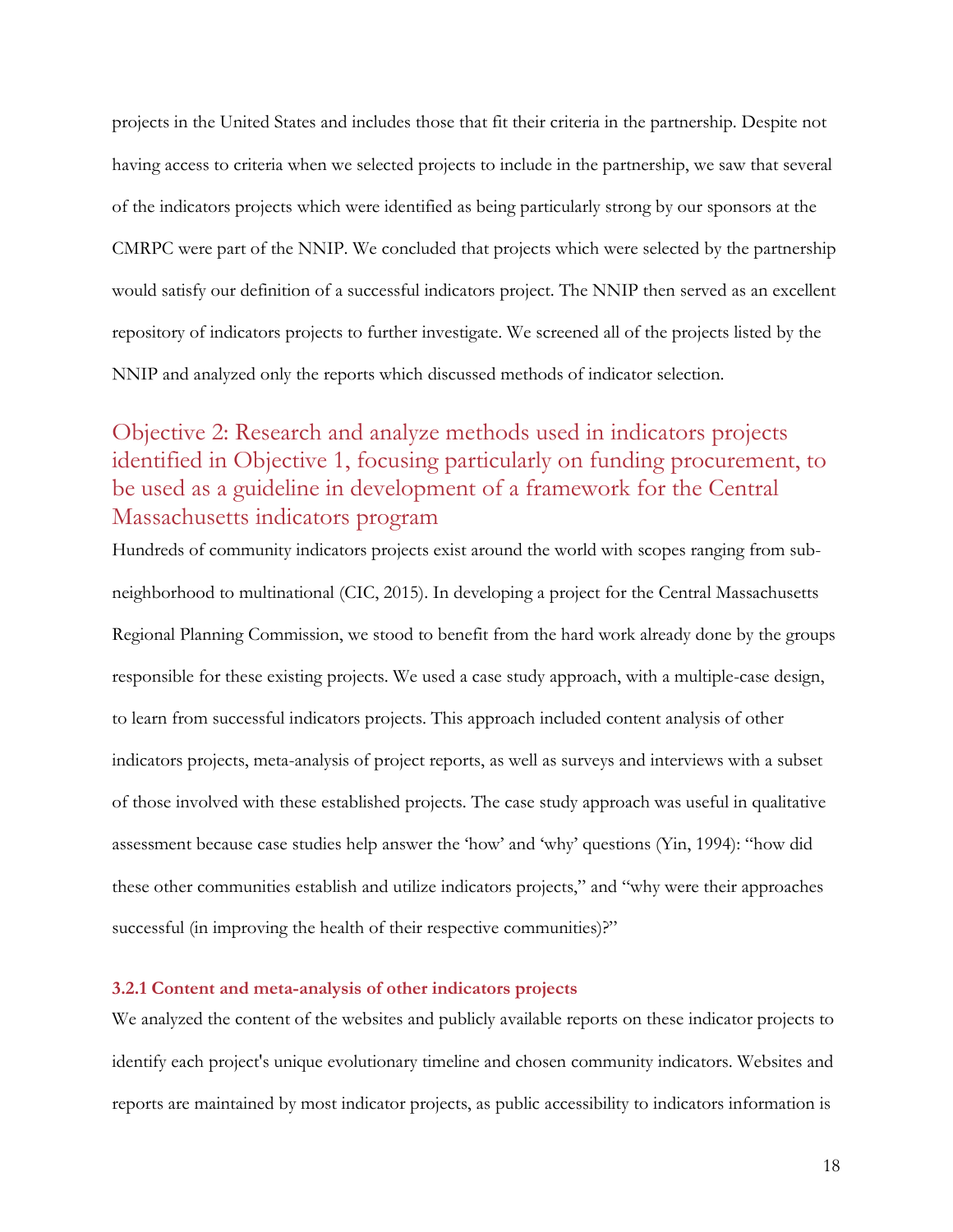often a cornerstone of the projects (CIC, 2015). The Boston Indicators Project, for example, has a biennial report (Martin & Vance, 2015), and the GPP publishes a biannual report (GPP, 2015). This analysis guided us as we formed our own timeline of events.

All of the community indicator projects that we analyzed had a process for summarizing and distributing their work through published reports, generally through a website maintained by the project. Although meta-analysis is classically used in a heavily quantitative context, it is still a key tool for the social scientist that wishes to gain a macro-level insight of the functioning of different indicator projects (Glass, MacGaw, & Smith, 1984). To meta-analyze the reports and project websites, we searched for common threads, such as origin (grassroots, public, private), structure (committees, executives, delegates), etc. and compared them. We noted trends and contrasts between projects to use as guides and references as we continued to develop the indicators project.

We compiled a list of indicators via project reports and websites and organized them by sector (e.g. economy, education). We then identified indicators that were used in multiple projects and noted in how many projects were used. The results of this aspect of the meta-analysis were given to our sponsors at the CMRPC to be used in the indicators program focus group to facilitate the discussion of potential indicators for Central Massachusetts, described below in Objective 3.

#### **3.2.2 Interviewing of parties involved with other indicators projects**

We reached out to the groups and organizations responsible for the indicators projects above for interviews as well as general feedback and information. The published reports from groups like Greater Portland Pulse or the Jacksonville Community Council Inc. do not describe the technical problems or the organizational difficulties that were encountered in the process of developing their community indicators projects. With contact information supplied by the projects themselves and from our sponsors at the CMRPC, we asked for information they felt would be helpful to a newly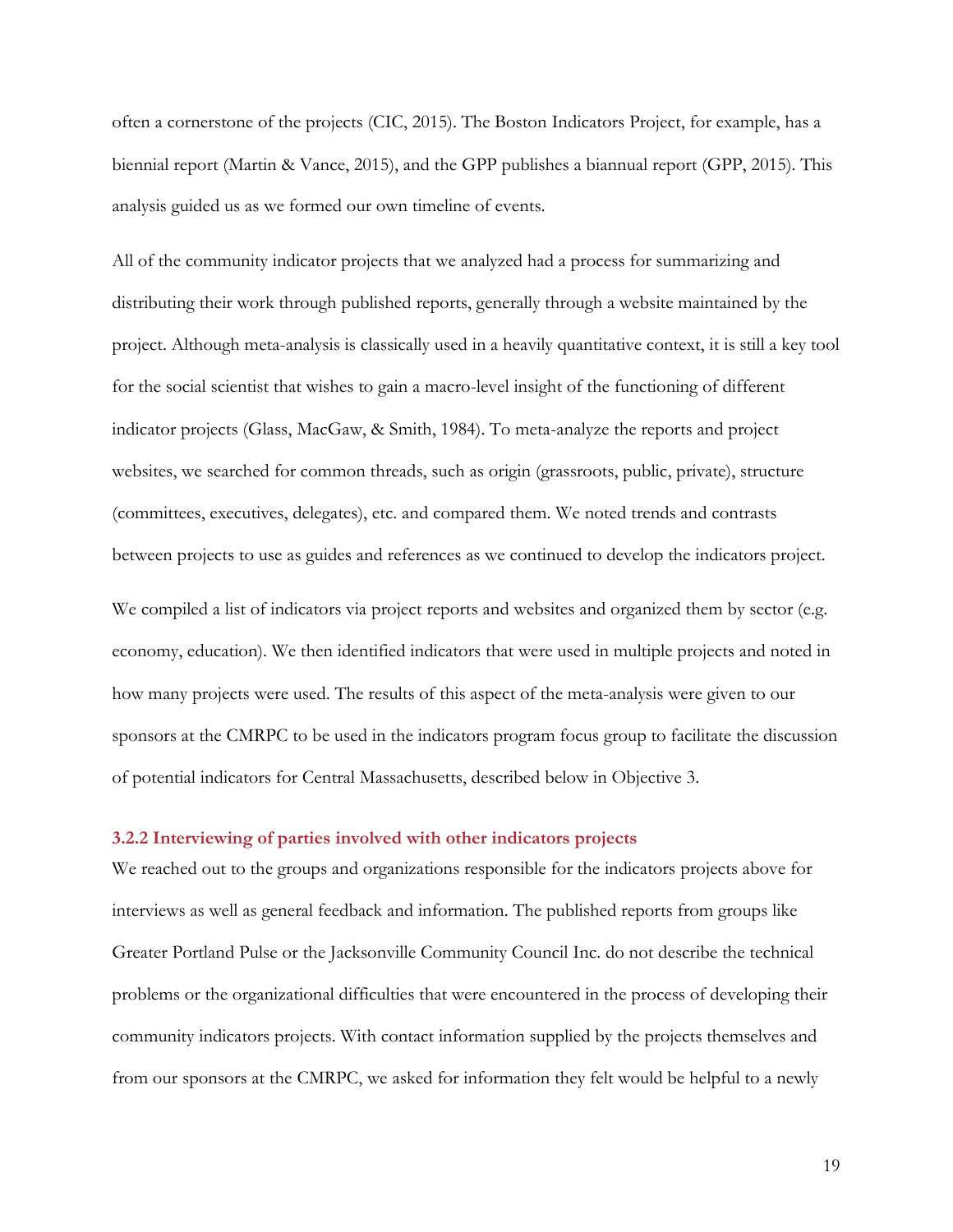developing indicators project that would otherwise not be readily available in existing project reports or other literature.

When reaching out to any given indicators project, we aimed to interview someone who would likely have an intimate familiarity with their project due to their position within the program (e.g. Executive Director, Research Manager, Program Director).

The goal of these interviews was to use the generally time-limited format of a semi-structured interview to acquire the most useful and extensive information about a particular indicators project. To accomplish the goal, we identified seven general aspects of an indicators project:

- 1. Project funding
- 2. Project goal and origins
- 3. Stakeholder determination
- 4. Stakeholder input
- 5. Indicator selection
- 6. Data acquisition and indicator analysis
- 7. Publication and distribution of findings and results

We identified these aspects after extensive background research into existing indicators projects. These seven aspects, while not explicitly stated by any interviewees or in any analyzed content, comprehensively represent fundamental core structures of an indicators project of any scale.

See Appendix A – [Interviews with other](#page-57-2) indicators projects for a general sample of interview questions used in these interviews.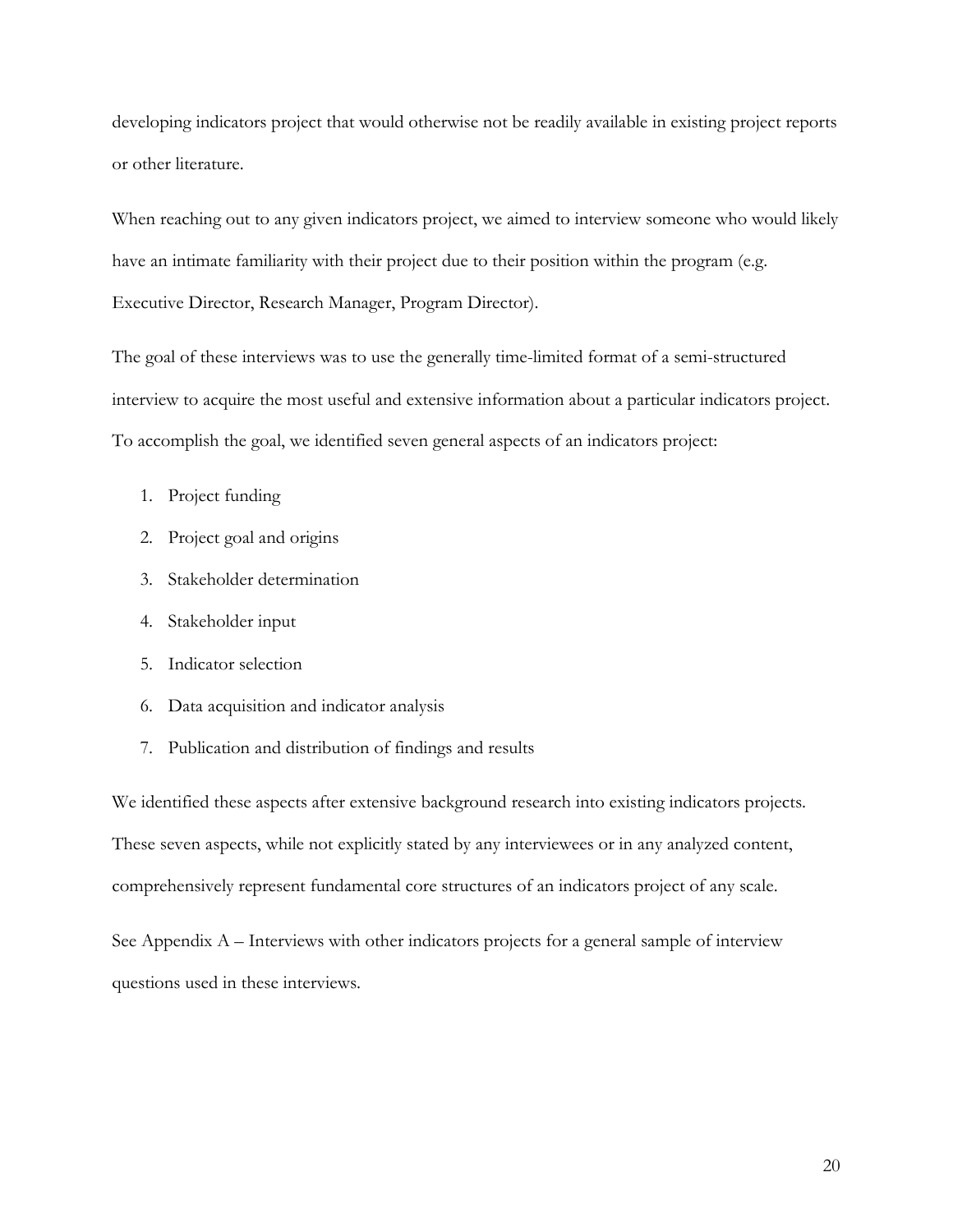### <span id="page-31-0"></span>Objective 3: Assist in the efforts to publicize DataCommon

The CMRPC requested that we assist in efforts to broadcast DataCommon to community stakeholders. The Central Massachusetts Regional Planning Commission believed that DataCommon was underused and that building relationships with stakeholders could lead to potential partners to work with during the indicators project. Through informal meetings with existing stakeholders and interested parties, organized by the CMRPC, we identified the key information that convinced stakeholders to experiment with DataCommon and begin to understand the role that is can play in streamlining the process of data sourcing and analysis.

One of the academic requirements for Interactive Qualifying Projects competed at the Worcester Community Project Center is the creation of a short informational video. Our sponsors at the CMRPC suggested utilizing the video to advertise DataCommon to potential stakeholders. Having an informational video created an opportunity for the CMRPC to experiment with a completely new medium for publicizing resources.

We prepared a short informational video which demonstrated the core functions of DataCommon, and shared clips from interviews with existing DataCommon users explaining their use cases for the resource. We worked with the CMRPC to ensure the informational video was made publicly available, and was shown during meetings of potential stakeholders. This maximized the utility of the video by targeting the message directly to the desired audiences.

<span id="page-31-1"></span>Objective 4: Develop framework and process recommendations for a fullscale Central MA indicators project using findings from Objectives 1-3 To provide the Central Massachusetts Regional Planning Commission with recommendations for a full-scale indicators project, we synthesized the large amounts of information gathered from indicators projects interviews, content analysis, and meta-analysis.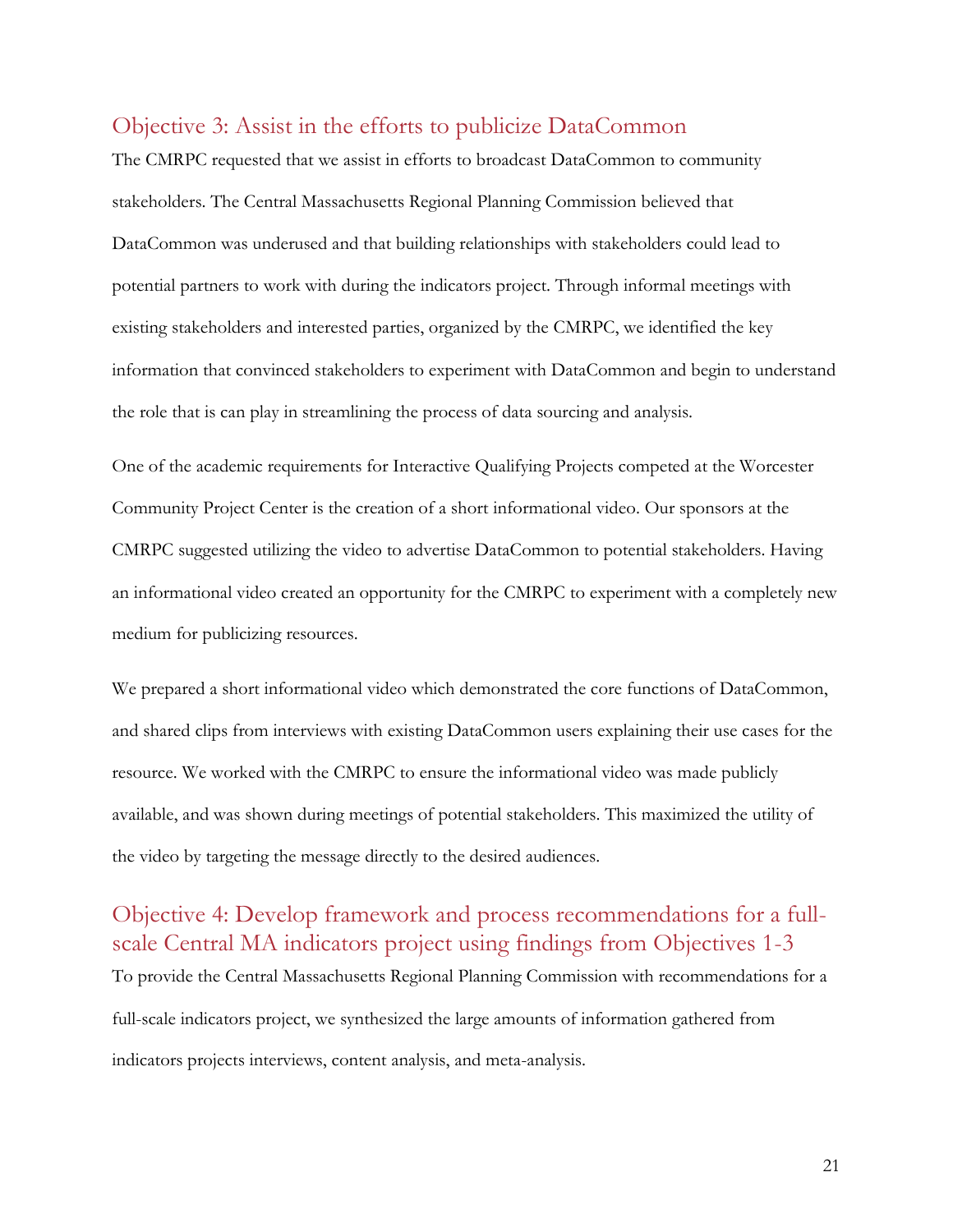Because every interview with existing indicators projects adhered to the same structure (see Appendix A – [Interviews with other](#page-57-2) indicators projects) identified in Objective 2 – Section 3.2.2, we compiled and sorted the comments and recommendations of each interviewee in a matrix roughly organized by the seven general aspects described in Section 3.2.2 (see [Appendix B](#page-59-0) – Indicator [Project Comparison Matrix](#page-59-0) for the full comparative matrix). We condensed and simplified the content in the matrix to enhance its readability and usability. We also provided the comments and recommendations that did not explicitly belong in any of the seven identified project aspects in the Findings section below. The compiled matrix of interview findings contributed to our final recommendations and will also serve as a resource for the CMRPC in all general aspects of an indicators project.

We also synthesized and distilled all of the findings from the interviews and analysis into a matrix, organized by project that includes eleven elements of indicators projects. We identified these eleven elements as the most distinct and immediately useful pieces of information from the indicators projects that we studied. The eleven categories also allow for quick and easy comparisons between indicators projects.

With short-form information and comparisons available in the interview and analysis matrices, and long-form project information available in the findings below, we developed a full set of recommendations for a full-scale indicators project for the Central Massachusetts community. Development involved synthesizing the findings and reconciling them with the needs, interests, and unique characteristics of the Central Massachusetts region described in Section 2.6 of the Background. Wherever possible, we also noted the effectiveness and feasibility of certain aspects of other indicators projects outside the scope of our research (described in interviews and in some project reports) that we used in our recommendations for Central Massachusetts.

22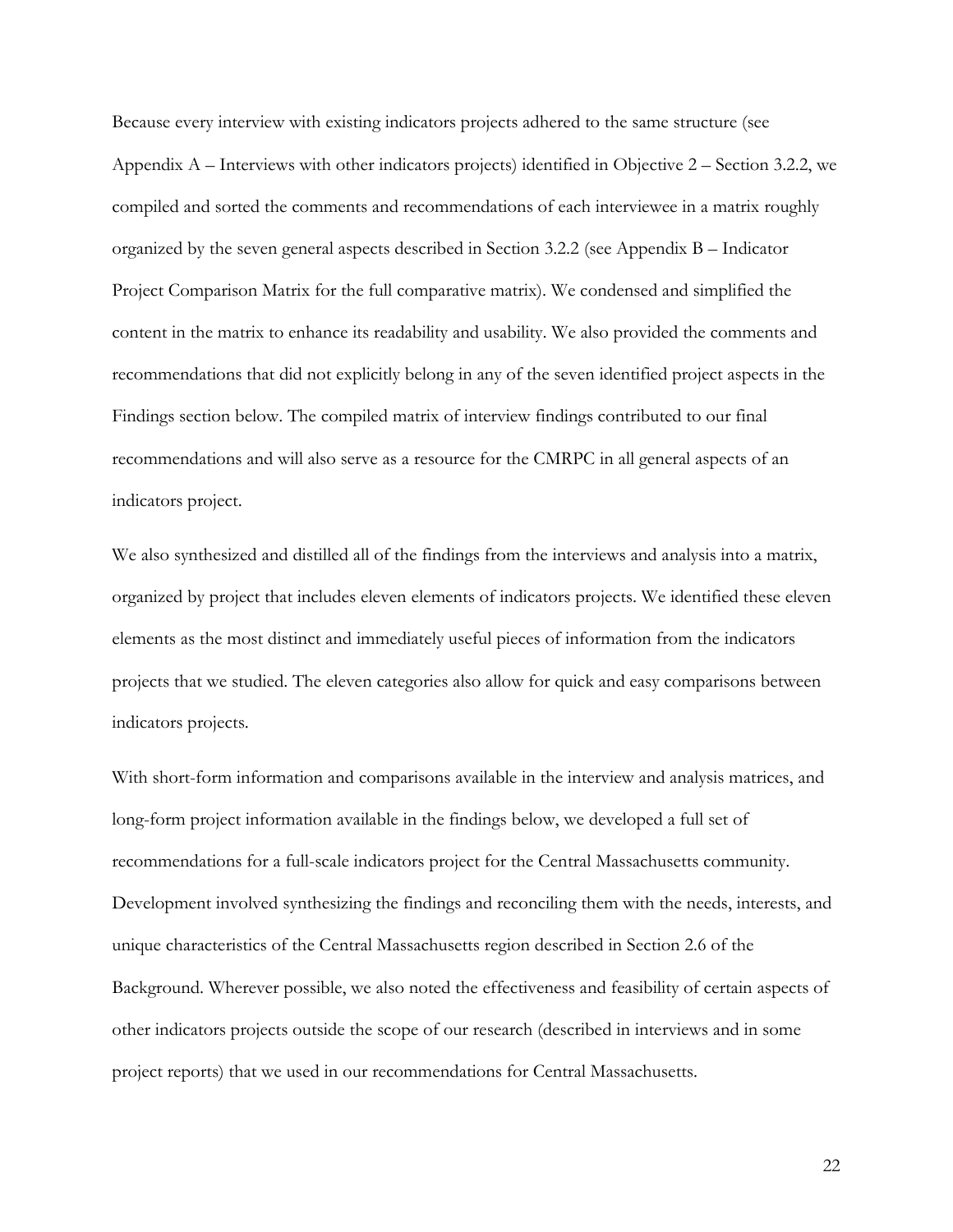Our recommendations are organized in the form of the seven general core elements of an indicators project (identified above in Objective 2). The recommendations serve to guide the CMRPC in all aspects of a community indicators program as it develops and implements its own in the Central Massachusetts region.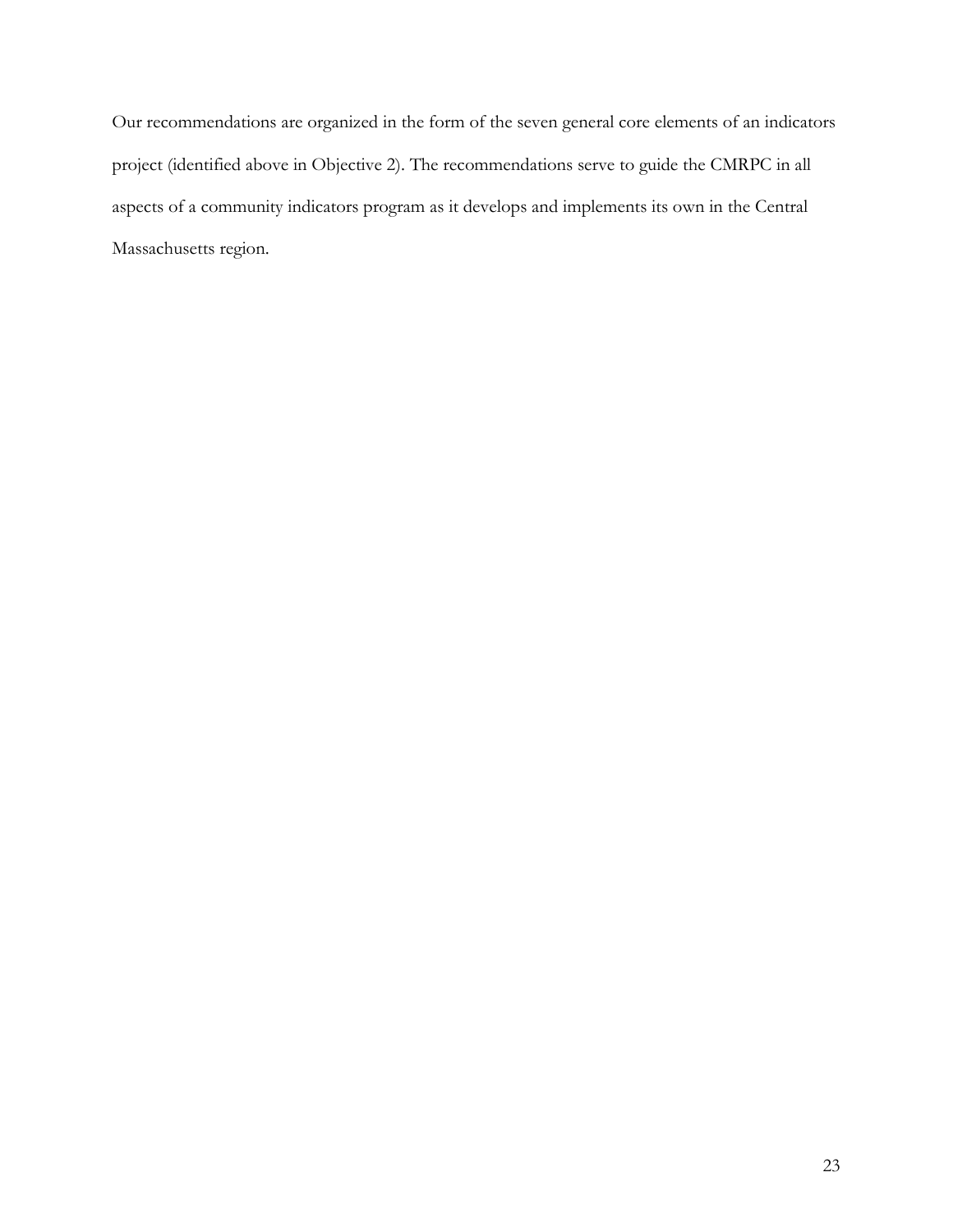# <span id="page-34-0"></span>Chapter 4. Findings & Discussion

Due to the community-centric nature of indicators, every project that we analyzed from around the country uniquely contributed to the findings presented in this chapter. We organize the findings by the seven general aspects of an indicators project identified in Section 3.2.2, because these seven aspects form a narrative that closely mirrors the chronology of methods of many indicators projects. Many of our findings are the result of fruitful interviews with indicators projects organizers in other communities in the United States, as well as three interviews with stakeholders and organizations already involved with CentralMass DataCommon and the developmental indicators program. For reference Appendix C – List of [Interviewees](#page-63-0) contains a table of the people we interviewed.

### <span id="page-34-1"></span>Finding 1: *The first step in the development of an indicators project is to define the target population who will benefit to ensure the greatest impact of the project*

As each indicators project is customized to its own community, it is critical that a developing project consider who in the community it aims to benefit. Most of the indicators projects we studied began by identifying a target audience, the few that did not instead offer their projects as open resources to be used by anyone and everyone. One of the major downsides to not defining an audience is that it can lead to an effort that is not utilized to its full potential compared to a project that is intentionally structured to benefit a target population.

Seema Iyer, the Associate Director at the Baltimore Neighborhood Indicators Alliance (BNIA), identified the target beneficiaries of the BNIA as organizations working to help make data driven decisions to improve the quality of life in distressed communities. By working with these organizations BNIA is able to fill the need that organizations have for data analysis. Iyer explained that organizations do not have time to analyze data, yet still have a need for it as a tool to drive progress in community improvement efforts. By addressing needs of stakeholders directly, BNIA is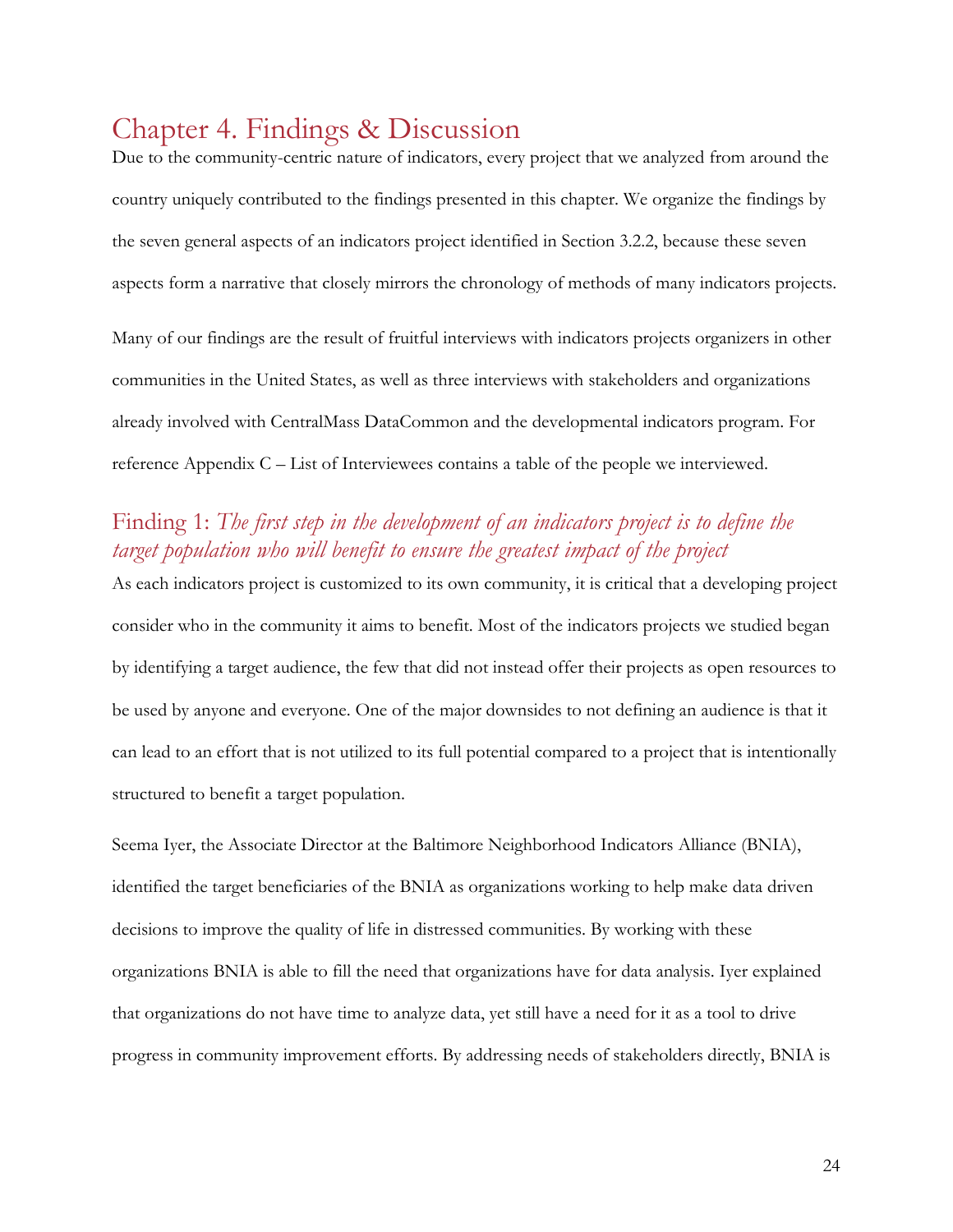able to ensure that the work being completed is utilized (S. Iyer, personal communication, Nov. 23, 2015).

In an interview with Robert Ross, a professor in the department of sociology at Clark University, Ross identified a drastically different group of stakeholders for a small scale indicators project he constructed at the university. Ross aimed to provide information to students of sociology as well as Clark researchers, to "tell the story" behind communities in the Worcester area. Due to the audience Professor Ross aimed to benefit, there was no need to implement large scale advertising of the indicators website. Rather, word of mouth amongst Clark students and staff sufficed. Additionally, the website Ross used to publish indicators information, was easily housed within the Clark webpage, allowing the majority of his efforts to be efficiently focused on gathering and formatting indicators data (R. Ross, personal communication, Nov. 5, 2015).

In successful implementations of indicators projects, we observed varying target populations and beneficiaries, including: empowered community leaders in low-income neighborhoods; non-profits and similar organizations seeking grants or general guidance; and even simply the 'typical' community member who seeks to be more informed and knowledgeable of the qualities and trends of their community. In projects which clearly identified a target audience to benefit, project organizers were able to efficiently focus efforts to provide the most benefit to stakeholders. The focused efforts yielded the most use of the indicators information.

### <span id="page-35-0"></span>Finding 2: *Having reliable sources of funding is key in the development, implementation, and sustainability of an indicators project*

While this finding may seem needlessly obvious and intuitive at first, all nine of the projects that we researched take reliable, sustainable funding into account. The most common warning of potential funding shortfalls expressed to us during our interviews, was a point that Susan Kelly, an indicators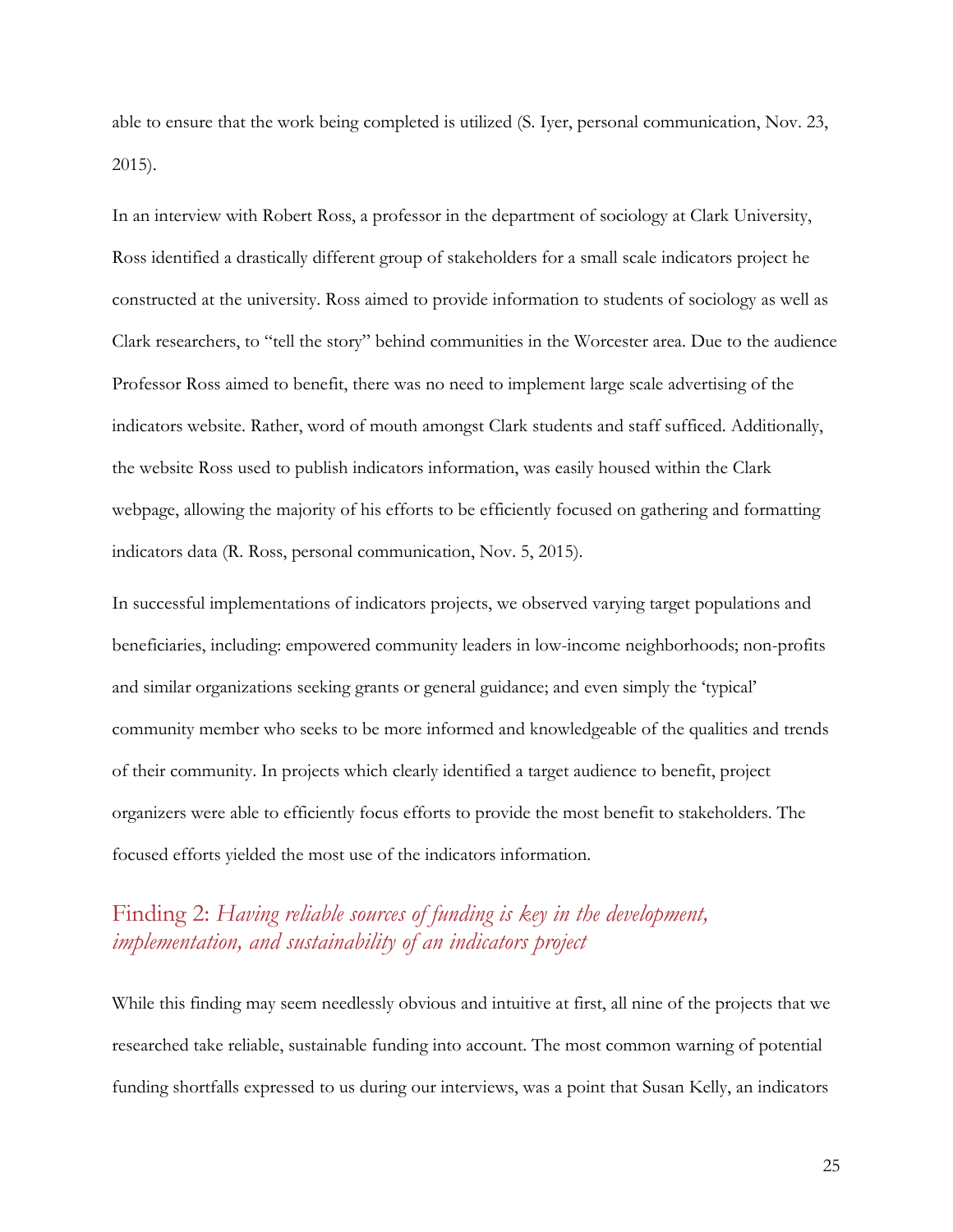project consultant at CGI (Center for Government Research), stressed. She stated that the tendency for project organizers is to underestimate the resources required to maintain large amounts of data which eventually leads to difficulty sustaining an indicators project (S. Kelly, personal communication, Nov. 19, 2015).

Funding ties into every aspect of any indicators project. Funding is an enabler; it can enable the hiring of staff, the purchase of physical resources, and the ability for organizers to sustain more time intensive planning efforts.

Erika Rosenberg, principal at CGR (Center for Government Research), has experience as a consultant developing indicators projects. She stated that several of the projects she studied had to scale back the number of indicators that they tracked, or broaden the geographic scope used to evaluate indicators. Acquiring and updating such large amounts of data and information on a regular basis is often a far more burdensome task to complete than project organizers anticipate (E. Rosenberg, personal communication, Nov. 20, 2015). Susan Kelly, Director of Community Planning at Jacksonville Community Council Inc. (JCCI) echoed the warning shared by Rosenberg and added that there is a need to account for the funding needed as an indicators project grows to better suit community needs. She stated that there is a need for indicators projects to expand as new stakeholder goals were brought to their attention. Expansion efforts inherently utilize additional resources. There is a direct relationship between resource needs and funding needs. Kelly identified the need for indicators projects to continue securing reliable funding streams even after establishing a primary set of indicators to enable the opportunity for expansion. By anticipating the need for funding early on in the process, indicators projects can avoid delays to expansion which would otherwise occur while additional funding is acquired (S. Kelly, personal communication, Nov. 19, 2015).

26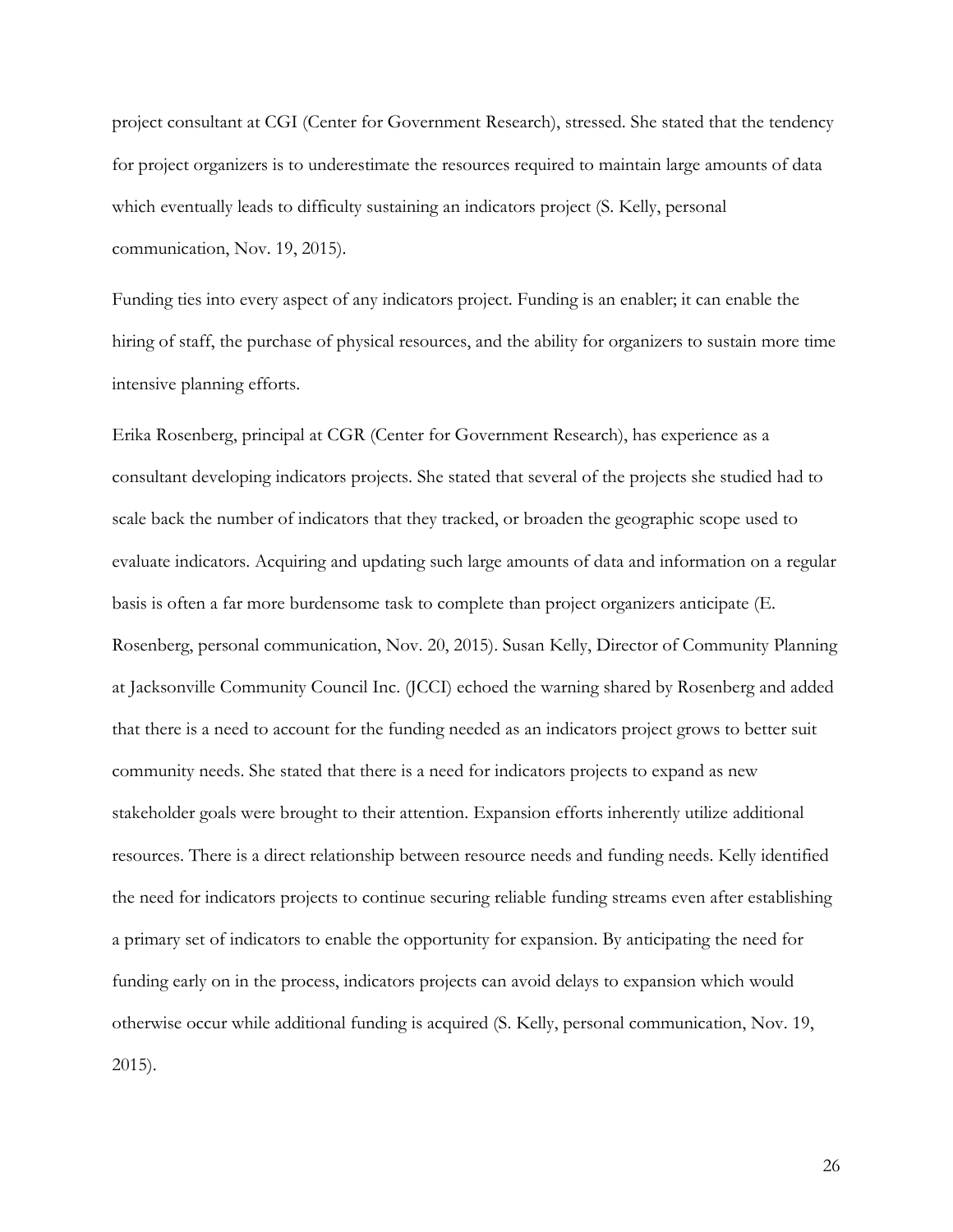Even in the earliest stages of an indicators project, adequate funding is necessary to acquire, format, and maintain initial indicators. Jessica Martin, Boston Indicators Project Director, stressed the importance of having enough indicators in the initial stages of an indicators project: too few, and the project may lack the broad appeal or comprehensive utility to attract further support from the community. Manpower is clearly a rate-limiting step in the initial stages of an indicators project (J. Martin, personal communication, Nov. 30, 2015). We observed in several of our interviews with those directly involved with indicators projects, that the process for gathering and formatting data can range from "extremely slow" or "impossible" (R. Ross, personal communication, Nov. 5, 2015), to somewhat streamlined and manageable given sufficient staffing and time to develop standardized processes for data collection (S. Kelly, personal communication, Nov. 19, 2015).

We did not observe any kind of "minimum number" of employees necessary for community impact. Rather, we found that any amount of project staffing (which is generally a function of the amount of funding available) could result in a successful and meaningful community indicators program. The indicators projects that we studied all had drastically different levels of funding and full-time staffing, ranging from at least three full-time employees at the Boston Indicators Project down to "about one-tenth of a full-time employee" at the Eastern Tennessee Index (T. Kuhn, personal communication, Nov. 13, 2015).

Having reliable sources of funding can aid in project development and sustainability in other ways. Some projects leverage their funding resources to alleviate some of the work on their employee(s). Alleviating work generally involves outsourcing components of their projects, most commonly data acquisition, analysis, and maintenance. The Knoxville-Knox Metropolitan Planning Commission even hired a nonprofit consultant to handle a significant part of the development of Eastern Tennessee Index. This allowed for a greatly expedited program development process, bypassing the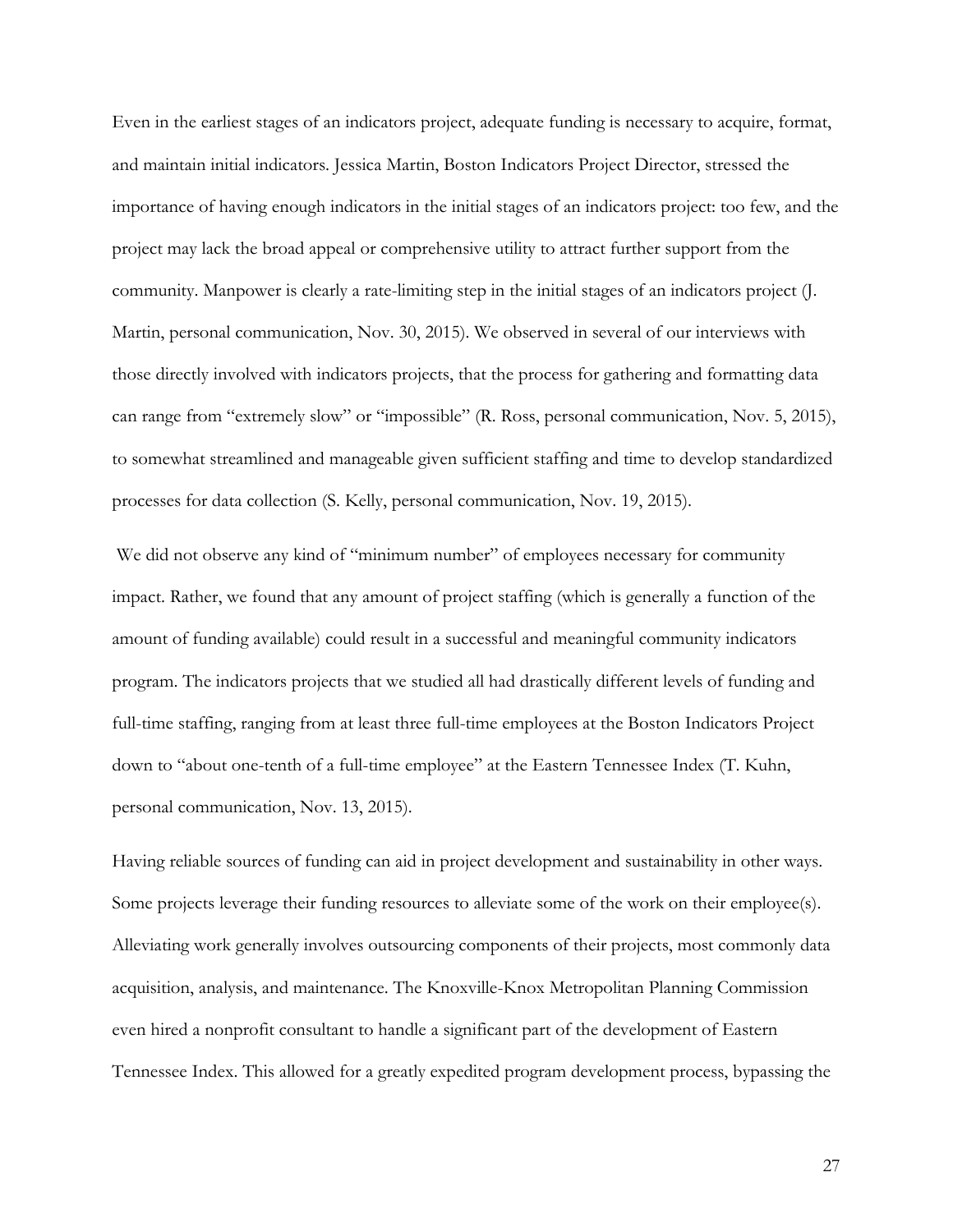time- and resource-intensive deliberation and convening phase (T. Kuhn, personal communication, Nov. 13, 2015).

### <span id="page-38-0"></span>Finding 3: *The number of selected indicators and their geographic resolution directly affects project impact and sustainability*

Project organizers need to balance providing sufficient information to the community and maintaining a reasonable workload for the team. Consequently, project organizers must identify a manageable geographic resolution of data sets, and number of indicators.

In this project we often refer to geographic resolution. Geographic resolution is most easily understood through example. The two maps below (see Figure 1) illustrate two different geographic resolutions; both are commonly used to analyze census data. The image on the left illustrates a set of data on a county level while the image on the right depicts a set of data visualized on a subcounty (effectively town) level. Both data sets survey the entire state of Massachusetts. The key difference is the resolution of the data sets. The left map presents data on a lower resolution (larger geographic area of each collection area) while the map on the right offers a higher resolution (smaller geographic area of each collection area).



*Figure 1 – Examples of Geographic Resolution*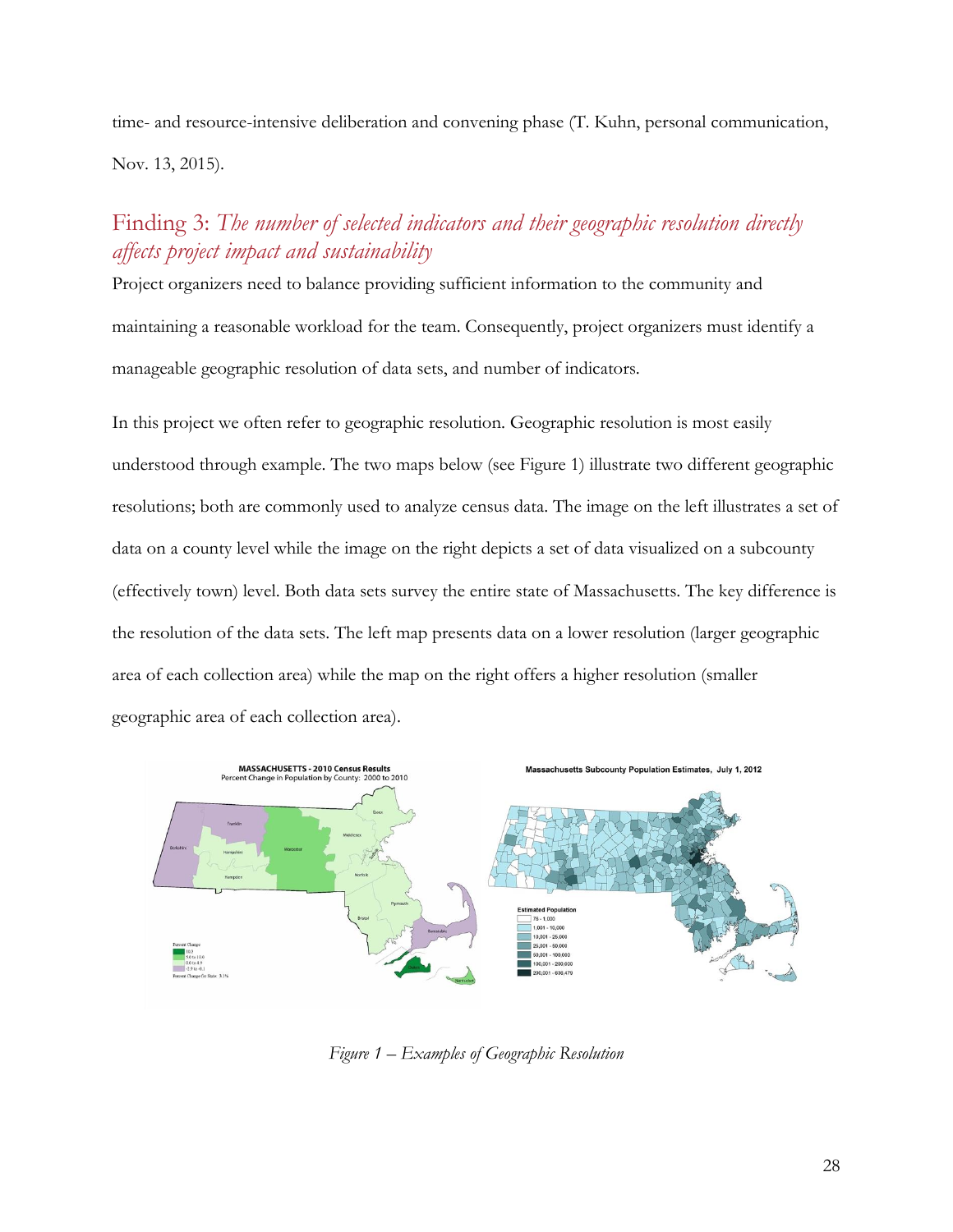In an interview with Erika Rosenberg, a consultant at the Center for Governmental Research (CGR), she noted that, in her experiences working to develop community indicators projects across the country, it becomes difficult to provide a comprehensive and influential resource with fewer than 50-75 indicators; however, working with more than 100 indicators can become burdensome without adequate staffing. Additionally, the number of indicators included in the project must be large enough to be comprehensive of all aspects of the community. Too few indicators leaves users with data that is not broadly applicable or credible, while too many indicators makes the process for finding specific information sets difficult (E. Rosenberg, personal communication, Nov. 20, 2015).

No two of the nine projects that we analyzed have identical numbers of indicators. The uniqueness is a result of the 'tailored fit' of each indicators project to its community. Much of what dictates the resolution of the indicators data is the resolution of the most easily accessible data sets to the indicators project team. The process for entering data into a management system can also become a limiting factor in determining the level of precision of the data. A data management system that does not accommodate data sets of differing geographic resolution, would require a project team to select a single geographic resolution for all data.

All indicators project organizers we interviewed explained that utilizing data with a higher geographic resolution (smaller data collection areas) enabled additional opportunities for the utility of indicators. Many warned that the additional efforts of utilizing data with higher resolution may not yield significant increases in the effectiveness of indicators towards meeting the goals of the project. This is to say that although the indicators information would in fact provide more potential insight, the additional information may not enable significant advances for the targeted user of the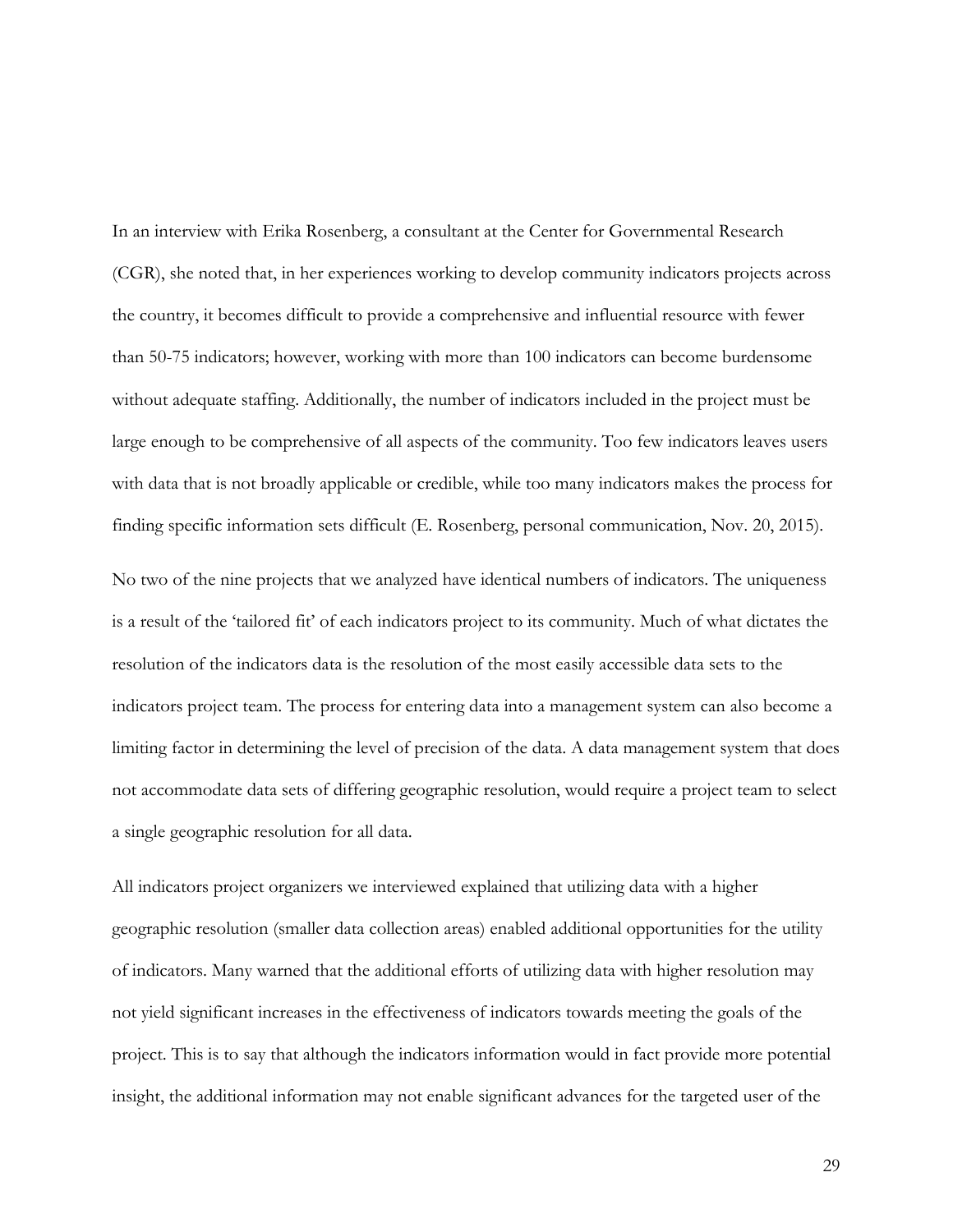indicators project. In this case the user does not need a data set with high resolution, therefore it would be inefficient for an indicators project to expend resources to provide one (J. Martin, personal communication, Nov. 30, 2015).

When determining the most useful level of precision for indicators data we found that different indicators have differing amounts to gain from being analyzed on a higher resolution. For instance indicators which aim to uncover trends which occur on a large scale, such as access to arts and culture, do not need data collected on a census block level to be most useful, and instead the indicator can be analyzed effectively with data taken on a town or even regional level.

### <span id="page-40-0"></span>Finding 4: *Employing repeatable and sustainable data sourcing methods can help to alleviate the resource burden of keeping indicators data up to date*

Data maintenance and procurement is cited by nearly every project as the most labor-intensive and resource-consuming task performed. This often must be reconciled with a tight budget and small available labor force. By saving resources in the day-to-day operation of an indicators process, more resources can be allocated to expanding and promoting services. This means that indicators projects have a lot to gain from employing efficient data-sourcing methods for updating indicators data or procuring sets of data for new indicators for the first time.

All of the indicators projects that we analyzed actively used one or more of the following techniques to improve the efficiency of their data procurement and maintenance:

- $\Box$  Only use publicly available data
- $\Box$  Form relationships and establish data sharing processes with data-holding organizations;
- $\Box$  Record and catalog methods used previously to reference the next time data is obtained for the first time or updated;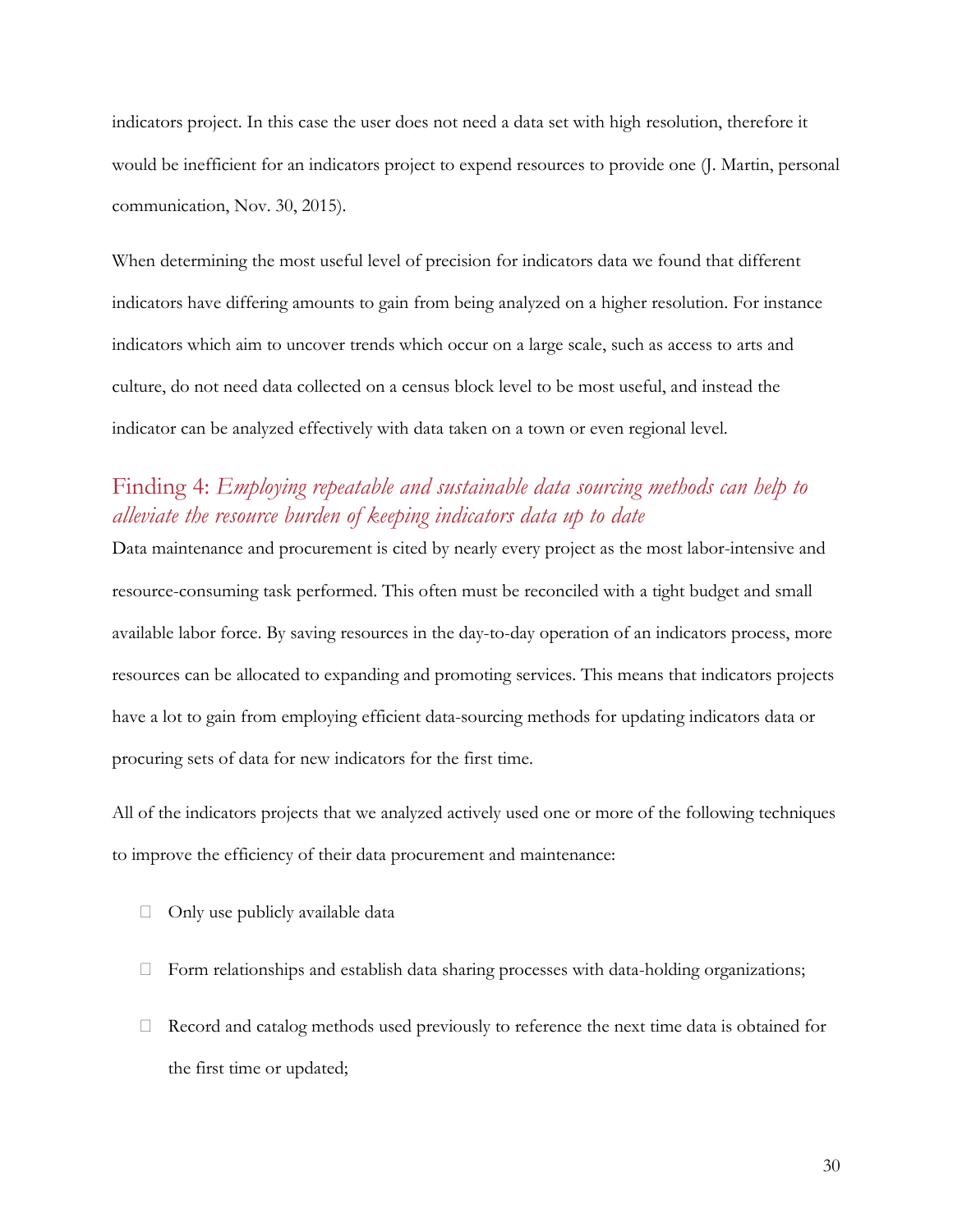#### $\Box$  Automate as much of the data sourcing and manipulation as possible

By far, the most popular and widely-used source of data for indicators projects that we have observed is the United States Census Bureau. Every indicators project in the scope of our analysis uses some combination of data from the Census Bureau's decennial national census, or their annual American Community Survey (ACS). Census Bureau data offers several advantages: it is publicly available for download and use and manipulation at any time; it is a rigorous and widely respected source of data; and it covers a wide array of data sets. However, the US Census does not provide comprehensive data for all conceivable indicators. Due to this lack of comprehensive data from the census, indicators projects often must acquire data from local government agencies, public nonprofits, health agencies, and more to get the data they need to accurately track facets of community wellbeing. Using public sources allows indicators programs to more efficiently gather data, especially when compared to the potential inefficiencies of seeking data from private groups such as local businesses (which can incur costs and require more negotiation).

Indicators are typically updated annually, at the very least. While many indicators projects routinely change some indicators and data sources year-by-year, the majority of annual data updates require nearly identical interactions with the same data-holders. Projects benefit from familiarity and strong relationships with data-holders by expediting the annual data acquisition process. Jessica Martin, Director of the Boston Indicators Project, stated that due to the strong relationships that the Boston Indicators Project staff formed with data holders within the community, it is rare that periodically collected data is gathered and not sent to the indicators project team (J. Martin, personal communication, Nov. 30, 2015). Susan Kelly, Director of Community Planning at JCCI, echoed Martin, stating that the majority of the data that JCCI works with doesn't even require a phone call to the data holders. The process occurs so periodically that data holders have grown accustomed to

31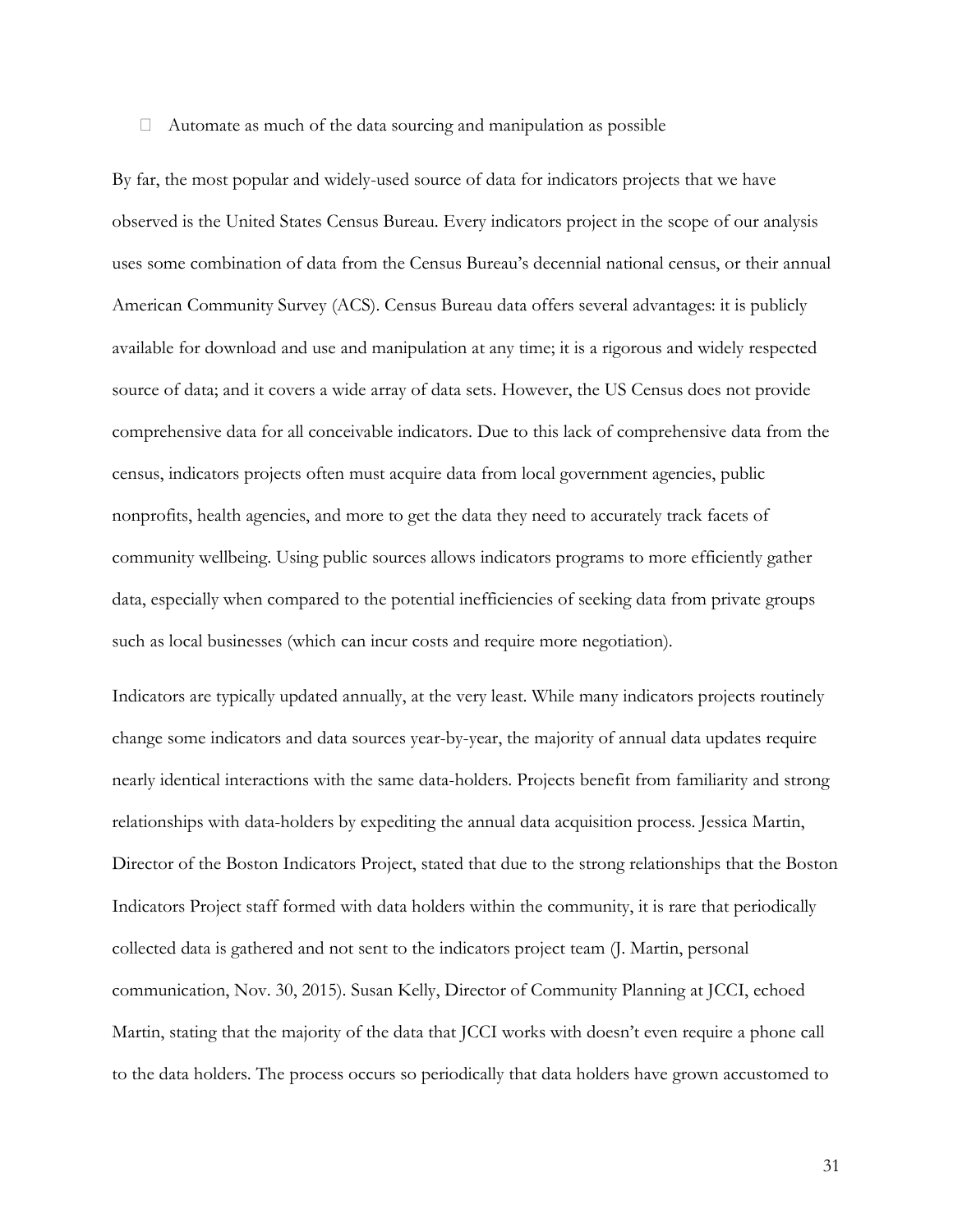sharing data with the projects when it becomes available (S. Kelly, personal communication, Nov. 19, 2015).

Similarly, those responsible within the indicators projects often process much of the same data in the same way each year. By encouraging consistent methods of collecting and implementing the data (including keeping the same person responsible for the same tasks each year), indicators projects save even more time. Peter Eaton, Director of the Center for Economic Information in Kansas City, Missouri stressed that relationship building with data holders is an efficient method for data collection (S. Eaton, personal communication, Nov. 9, 2015).

The Baltimore Neighborhood Indicators Alliance (BNIA) takes efficiency and automation a step further. A computer scientist working for the BNIA alleviated inoperability between dozens of data sources. Many data sets used by the project had different field names or other small but disabling inconsistencies (S. Iyer, personal communication, Nov. 23, 2015).

#### <span id="page-42-0"></span>Finding 5: *Collaboration provides mutual benefits to indicators projects and local organizations*

Indicators projects all run on similar bases. There is no need for new indicators projects to reinvent the wheel when there is already so much precedent set by existing indicators projects (J. Martin, personal communication, Nov. 30, 2015).

As we learned in our interviews with those directly involved with existing indicators programs, there was little to no precedent to guide Jacksonville Community Council Inc. as they pioneered the quality of life indicators project in 1985. The Boston Indicators Project was in a comparable situation as it conceived its own neighborhood-level indicators project in the late 1990s. Using existing projects as models for developing projects began at the turn of the millennium as more and more community indicators programs were implemented.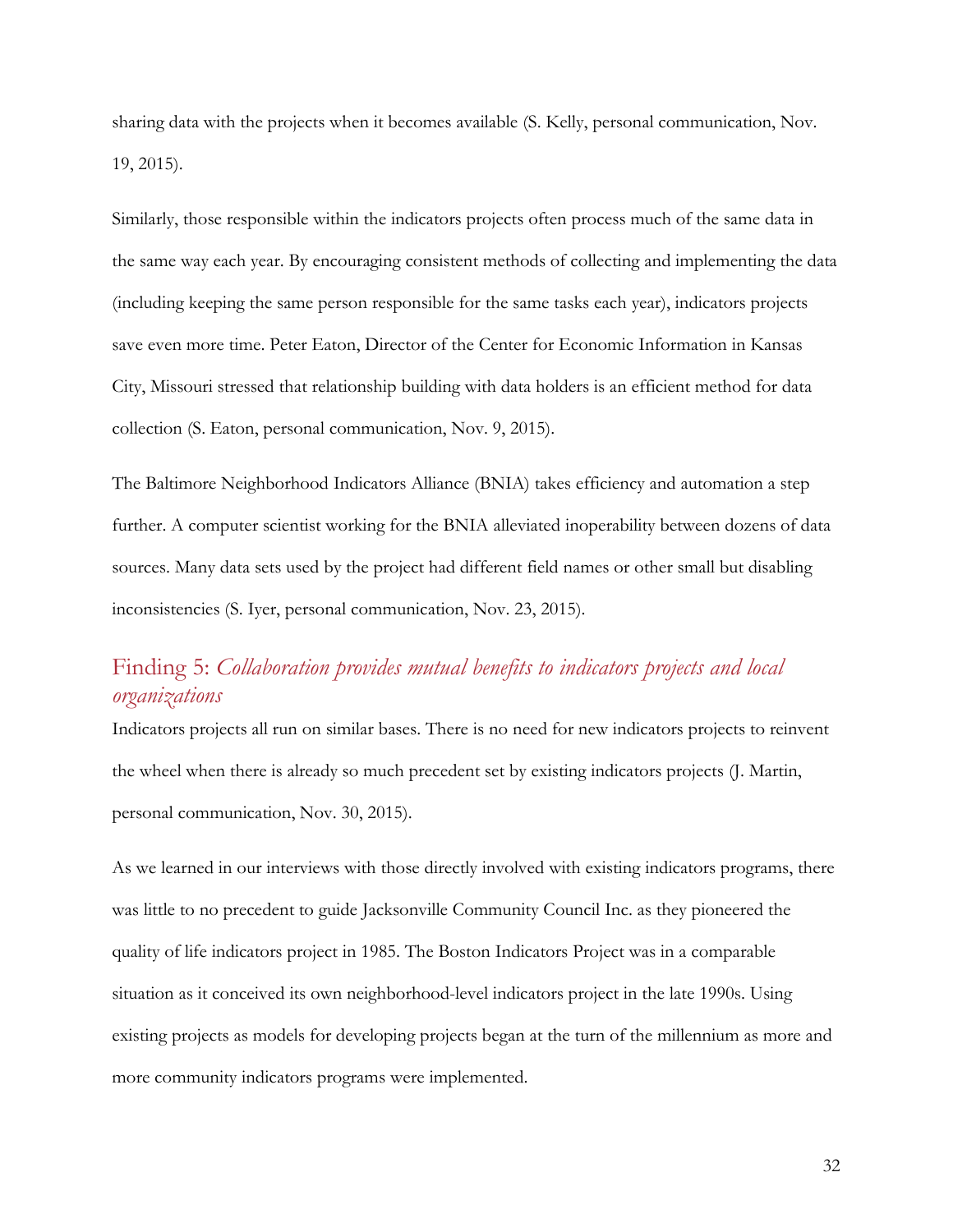For example, the Baltimore Neighborhood Indicators Alliance partly modeled their project after the Boston Indicators Project, among five others from Atlanta, Georgia; Cleveland, Ohio; Denver, Colorado; Oakland, California; and Providence, Rhode Island (Schachtel, 2001). Both of these situations contrast sharply with the situation today where hundreds of such projects inspire each other and collaborate openly. This collaboration is yet another method used by projects we have analyzed to increase community impact in spite of tight funding and limited resources.

In our interviews and project meta-analysis, we observed two approaches to collaboration: passive, in which some organizations looked to existing indicators projects for inspiration; and active, in which indicators projects actively share knowledge, resources, and more. For example, our metaanalysis showed that several projects, including those in Baltimore and Portland, looked to the indicators project pioneered by Jacksonville Community Council as they sought to develop their own (S. Iyer, personal communication, Nov. 23, 2015; S. Iyer, personal communication, Nov. 23, 2015). By learning from the successes and difficulties experienced by an established, successful program, fledgling projects could avoid potential waste of resources on "unknowns" and instead use money and resources more effectively.

Jessica Martin, Director of the Boston Indicators Project, described in an interview the three years of careful deliberation with topic and policy experts, as well as city, state, and community leaders as they formed the basis for the indicators project. She suggests that this would be a waste of time and resources for a new indicators project these days. The main result of these three years of deliberation is the very core structure of the Boston Indicators Project today and can be plainly observed, analyzed, or even replicated without taking up too much precious time repeating such initial processes (J. Martin, personal communication, Nov. 30, 2015).

33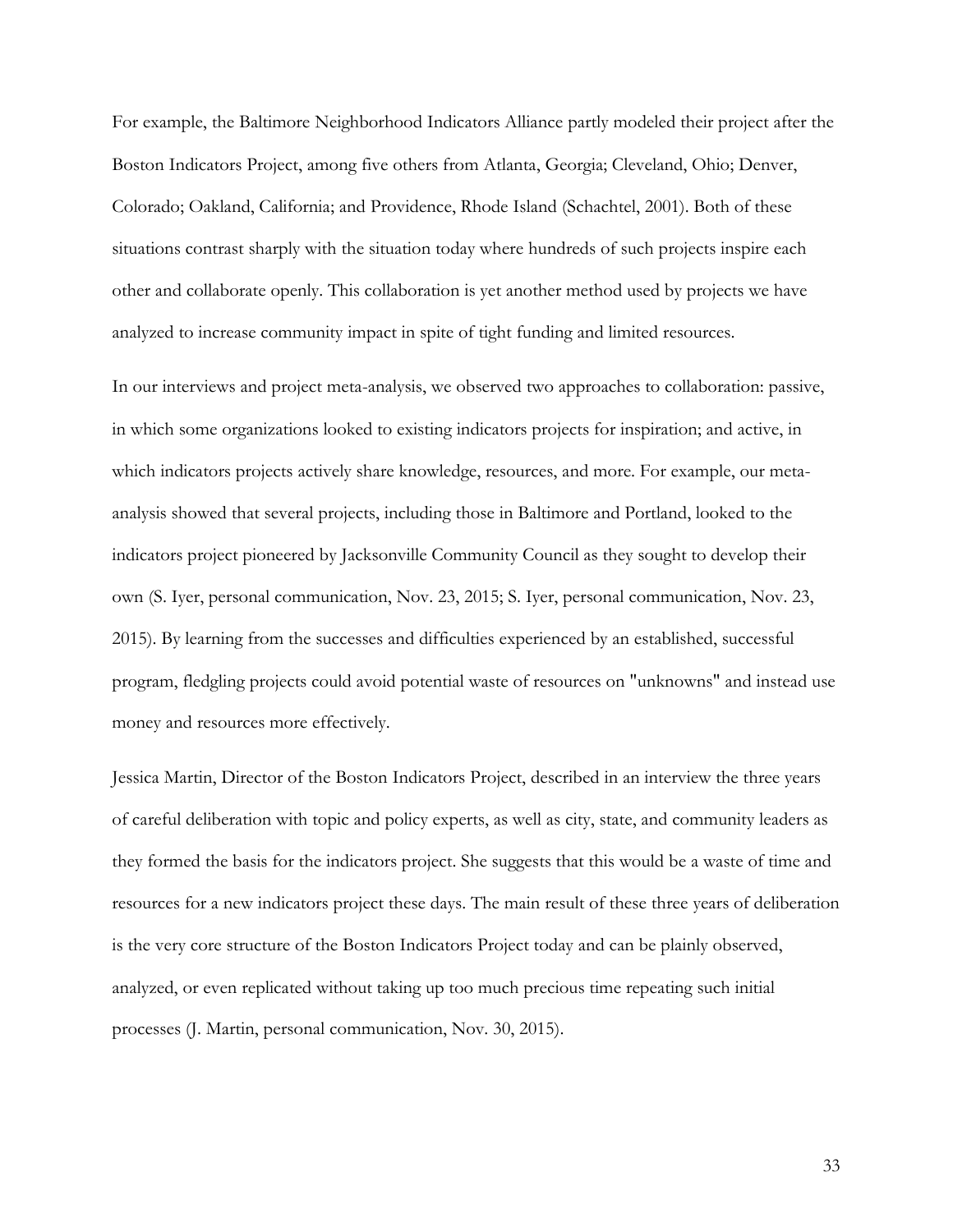Today, the National Neighborhood Indicators Partnership (NNIP) is a shining example of the power of active collaboration amongst indicators projects across the country. The NNIP is a collaborative partnership of indicators projects. The partnership offers included projects the opportunity to meet twice yearly, to discuss all aspects of indicators projects, and to share their experiences with one another. We interviewed four indicators projects that are NNIP partners Boston Indicators Project, Baltimore Vital Signs, University of Missouri – Kansas City Center for Economic Information, and Greater Portland Pulse, and learned from them that utilizing the pooled knowledge and resources of successful indicators projects makes the NNIP an invaluable resource (J. Martin, personal communication, Nov. 30, 2015; S. Iyer, personal communication, Nov. 23, 2015; S. Eaton, personal communication, Nov. 9, 2015; S. Martin, personal communication, Nov. 17, 2015).

For example, Sheila Martin of the Greater Portland Pulse project noted in an interview that since there are many different Geographic Information System (GIS) packages and software systems used through the dozens of projects in the partnership, there is less risk involved when another project wants to try out one of these tools. Partnered projects can use one another as a resource, they ask question, seek recommendations, and learn from each other's experiences (S. Martin, personal communication, Nov. 17, 2015).

We have also observed strong collaboration between indicators projects and higher education. Both Robert Ross and Thomas White run small scale indicators programs out of universities. Robert Ross, a professor at Clark University, runs the Worcester Community Indicators project. In an interview with Ross, he explained that he is able to utilize resources available to the university, such as data and contacts, as well as students who created the website for the project. Ross elaborated to say that student labor is an excellent option when there is a need for repetitive tasks like formatting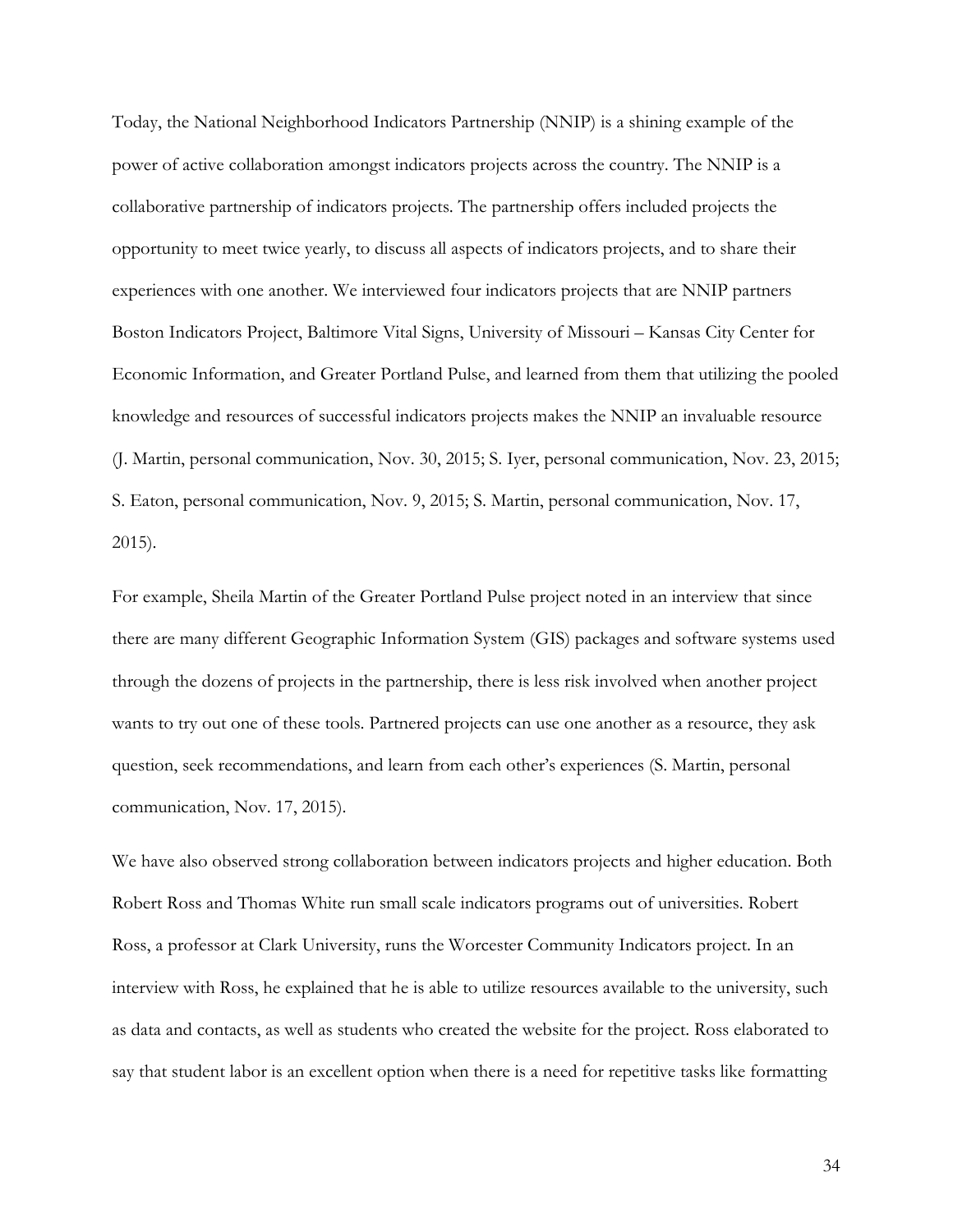data to be performed. Additionally, student labor is a strong candidate for the technically demanding aspects of indicators projects, such as website creation and maintenance, or creation of tool to streamline data manipulation (R. Ross, personal communication, Nov. 5, 2015).

Thomas White, a professor at Assumption College, publishes the Worcester Economic Index, and is also able to make use of the existing Assumption College website to publish his reports on (T. White, personal communication, Nov. 6, 2015). Higher education has proved to be a wealth of various topic experts, idea generation, and even manpower. Robert Ross lauded the efforts and impact of student interns from colleges and universities and spoke generally of the fruits of collaboration with local higher education communities (R. Ross, personal communication, Nov. 5, 2015).

### <span id="page-45-0"></span>Finding 6: *The findings and results of an indicators project must be published and distributed effectively to facilitate community impact*

We discovered a multitude of ways in which indicators projects tailor publication formats to prospective audiences to enable access to the information, as well as ways in which projects publicize and market themselves. We determined that publication format and marketing are detrimental to the frequency of use of an indicators project.

The Boston Indicators Project produces the most in-depth report that we encountered during our research of existing indicators projects. Every two years, the Boston Indicators Project publishes reports which Jessica Martin, Director of the Boston Indicators Project, suggested are designed to "create headlines" to highlight issues and put them at the forefront of discussions in homes and workplaces in the region. These reports offer careful analysis of a full spectrum of community indicators. The reports span over sixty pages in length. However, Jessica Martin identified the target audience for the reports as 'motivated community leaders'. This narrows the focus of the project and allows for more effort to be put into tailoring information for use by community leaders. In order to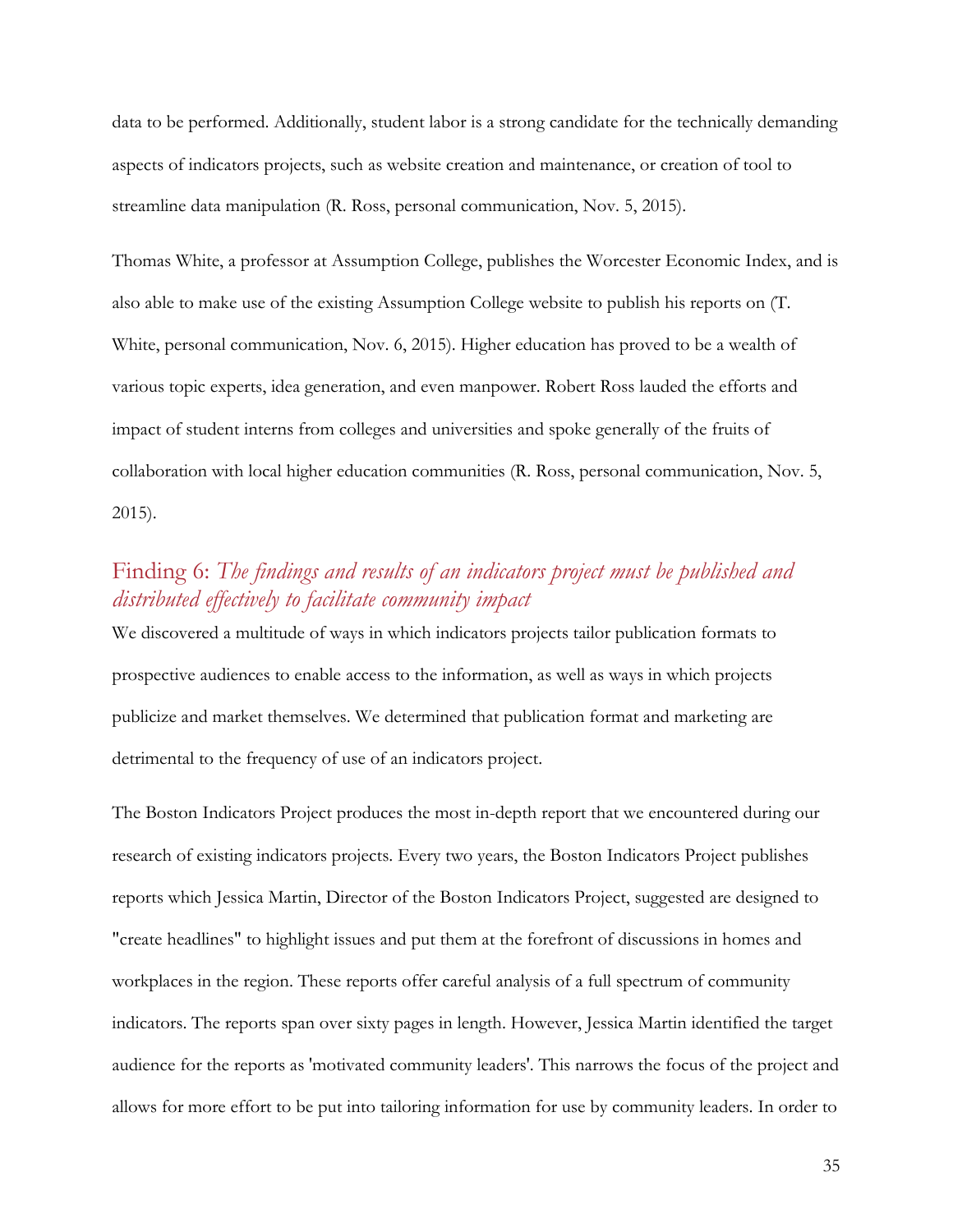provide information to the casual interest audience, the Boston Indicators project additionally publishes "Snapshots and Briefs," which are quick, descriptive, surface-level insights into communities (J. Martin, personal communication, Nov. 30, 2015).

On the other end of the spectrum, we interviewed Susan Kelly, the Director of Community Planning at Jacksonville Community Council Inc. (JCCI). She explained that JCCI produces reports aimed at benefiting the community at large: the "everyday community member." This target audience leads JCCI staff to take a different approach to publishing results compared to the Boston Indicators Project. JCCI produces brief "community report cards" on an annual basis. These report cards cover the major aspects of community wellbeing that JCCI has identified in order to effectively inform community members without presenting them with more information than necessary (S. Kelly, personal communication, Nov. 19, 2015).

Tim McGourthy, Executive Director of the Worcester Regional Research Bureau (WRRB), steers his organization in yet another direction to use data to inform the community. The organization has, starting this year in 2015, begun to publish an annually-updated collection of key data points about the city of Worcester, coined the Worcester Almanac. This static list of important figures, data, and statistics about the city is seen as a useful and appealing middle ground between indicators reports and interactive data repositories like CentralMass DataCommon. It offers the raw data and statistics like DataCommon, but is formatted, published, and lightly contextualized to resemble an indicators report. The almanac format is more approachable and actionable to a portion of the community that would otherwise not find the opportunity for utility in either alternative (T. McGourthy, personal communication, Dec. 1, 2015).

The other aspects of publishing and distributing findings and results are marketing and advertising. Jacksonville Community Council Inc. successfully utilized an external PR/communications firm to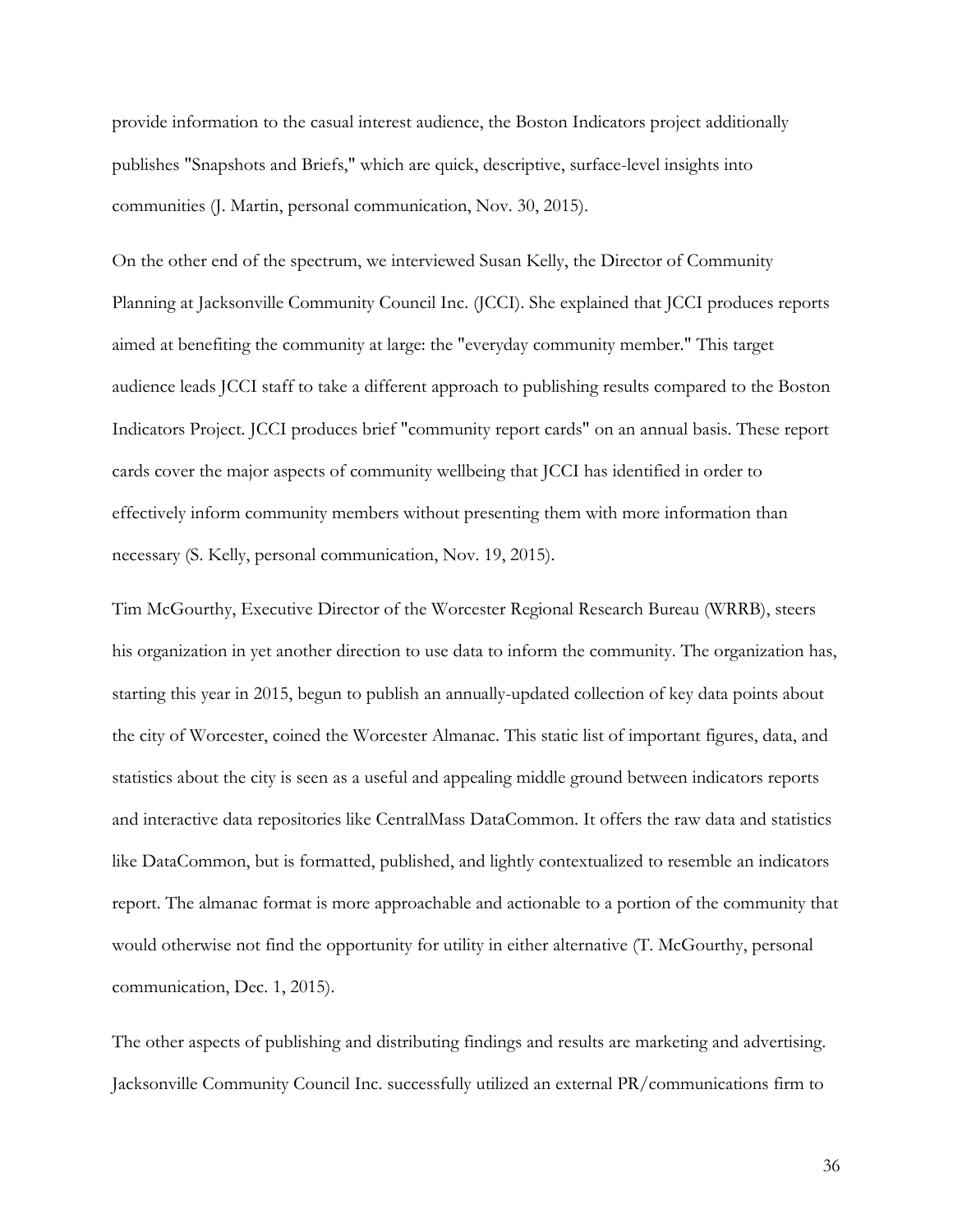stir interest in the community and encourage use of and contribution toward the Jacksonville indicators project. The widespread impact of the marketing campaign was clearly reflected by the 14,000 local survey responses and hundreds of attendees across four community forums aimed at hearing the needs of the community prior to indicator selection. While JCCI's pointed use of marketing was namely for the stakeholder input and indicator development stage of their 2012 largescale visiting initiative, it illustrates the potential influence and community impact of effective project marketing (S. Kelly, personal communication, Nov. 19, 2015).

When we shared the DataCommon informational video that we created with both existing users of DataCommon, as well as with potential users, both parties expressed the utility in a visual explanation over a verbal or written explanation. Tim McGourthy expressed the advantages of presenting DataCommon, a highly interactive tool, in a video format. He explained that unlike text or verbal descriptions, a video presentation of DataCommon encouraged potential users to imaging using the resource in their work, the connection they can feel with DataCommon in a relatively short period of watching the video is much stronger (T. McGourthy, personal communication, Dec. 1, 2015).

### <span id="page-47-0"></span>Finding 7: *Different sectors (e.g. Education, Health) often require different approaches to community involvement and indicator selection*

The most efficient and effective process for determining indicators is determined by the amount of community input required in order to select indicators which represent the most important trends for the target users of the project.

We identified three main approaches for including community members in the indicator identification process. The first is often referred to as the "Champion Method" in which a single community expert determines all necessary indicators for a specific sector. Robert Ross utilized the Champion Method for his indicators project aimed at measuring community health in Worcester,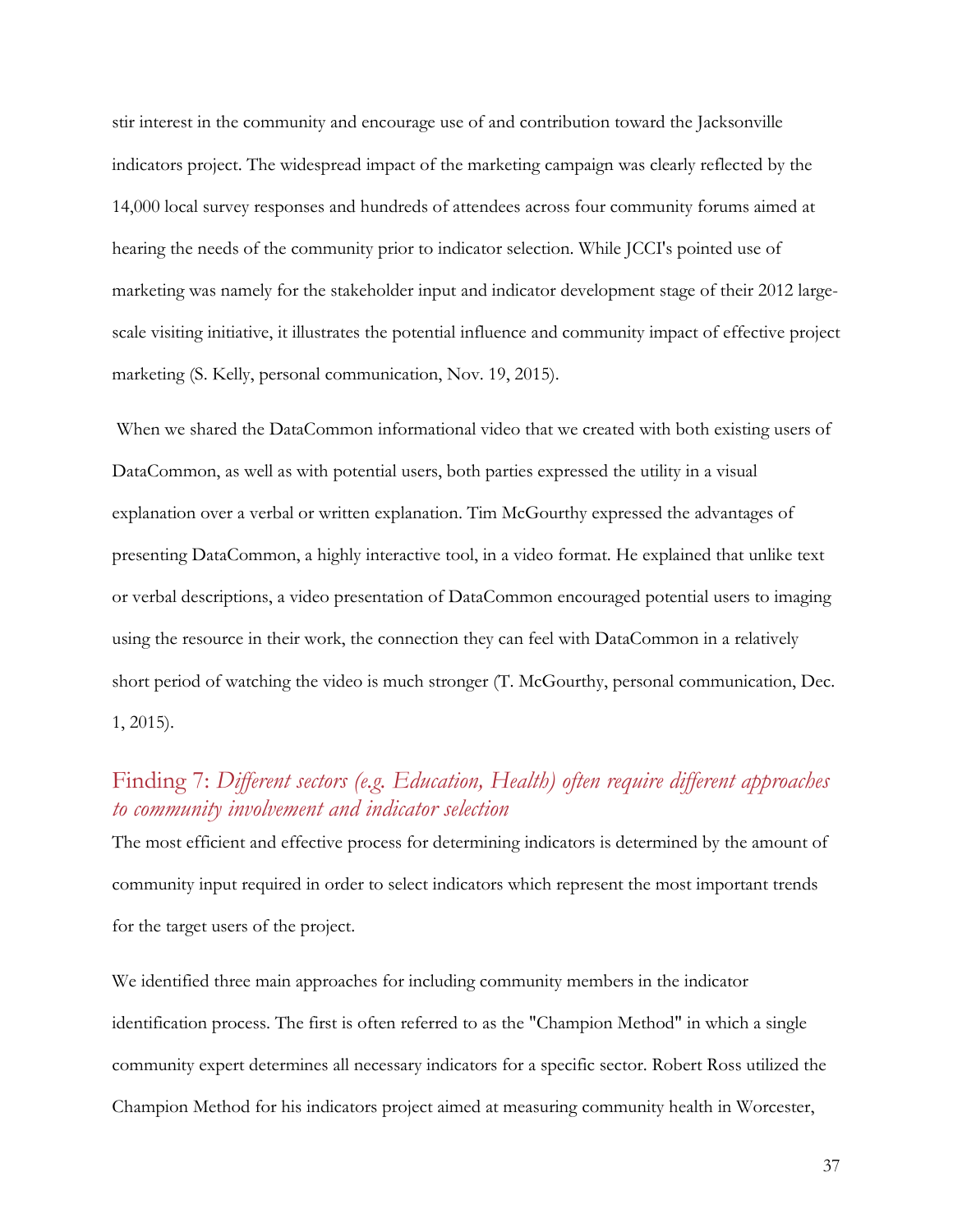Massachusetts. Given his limited resources, Ross decided to use himself as a champion which enabled him to select indicators quickly (R. Ross, personal communication, Nov. 5, 2015). The second method, "broad community input" involves more community members in the process. This method enables community opinions to be heard in meetings or focus groups. The indicators project team can then use the presented opinions to decide on indicators to move forward with. Jacksonville Community Council Inc. (JCCI) utilized survey results from thousands of community members in their indicator selection process. Susan Kelly, Directory of Community Planning at JCCI explained that this process takes significant time and resources, but ensures that selected indicators are reflective of the information the community members desire (S. Kelly, personal communication, Nov. 19, 2015). The third approach that we encountered was simply a hybrid.

The hybrid model, which uses experts and some amount of community engagement aims to limit the tendency for large groups of community members to stray in several directions when determining potential indicators. The approach suggests first consulting with an expert to develop a baseline familiarity and understanding of a sector. Then, this foundational knowledge and sectorspecific indicator framework allows for clear focus and direction when convening with community members. The Boston Indicators project utilized a hybrid model. Jessica Martin, Director of The Boston Indicators Project explained that the hybrid model added structure to the process of involving community members in indicator selection (J. Martin, personal communication, Nov. 30, 2015).

None of the three methods is universally superior to the others. Indicators project teams typically decide upon methods to use on a sector by sector basis. While selecting which method to utilize organizers attempt to weigh the benefit of hearing from many community members and therefore gaining a broader understanding of a sector, with the reality that setting up and carrying out such

38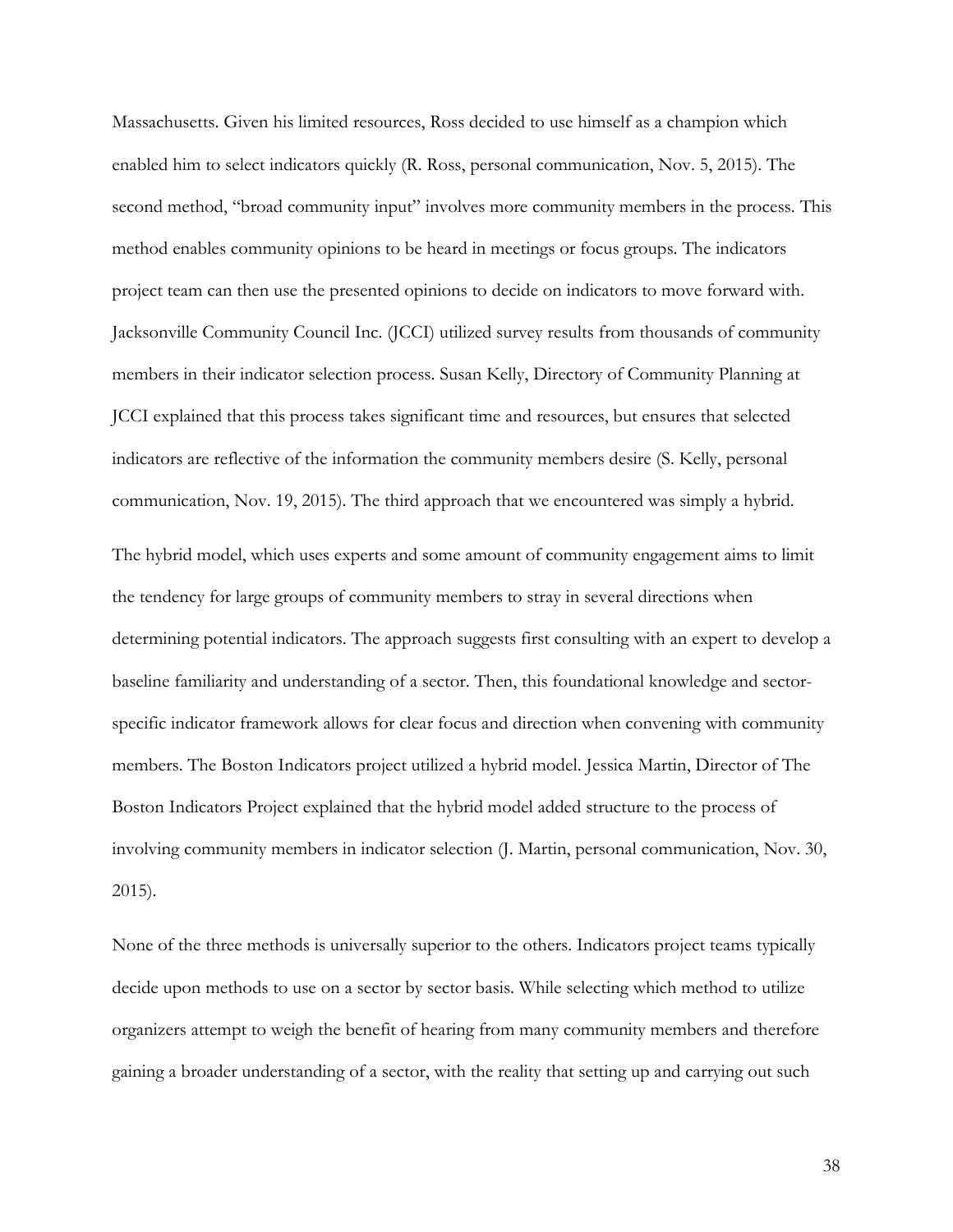meetings takes significant time as well as resources to execute well. The most efficient use of community involvement is the smallest amount which still allows for the indicators project to produce "credible indicators," a point stressed by Chris O'Keeffe, Vice President for Program at the Greater Worcester Community Foundation. He felt that, for indicators to be credible, they must appeal to the majority of members of the population being analyzed. If community members are consulted during the indicator selection process they will feel represented, and are more likely to trust and utilize the indicators project publications (C. O'Keeffe, personal communication, Dec. 1, 2015).

The general abundance and availability of data also varies sector-by-sector and therefore often requires specialized approaches to community involvement and indicator selection.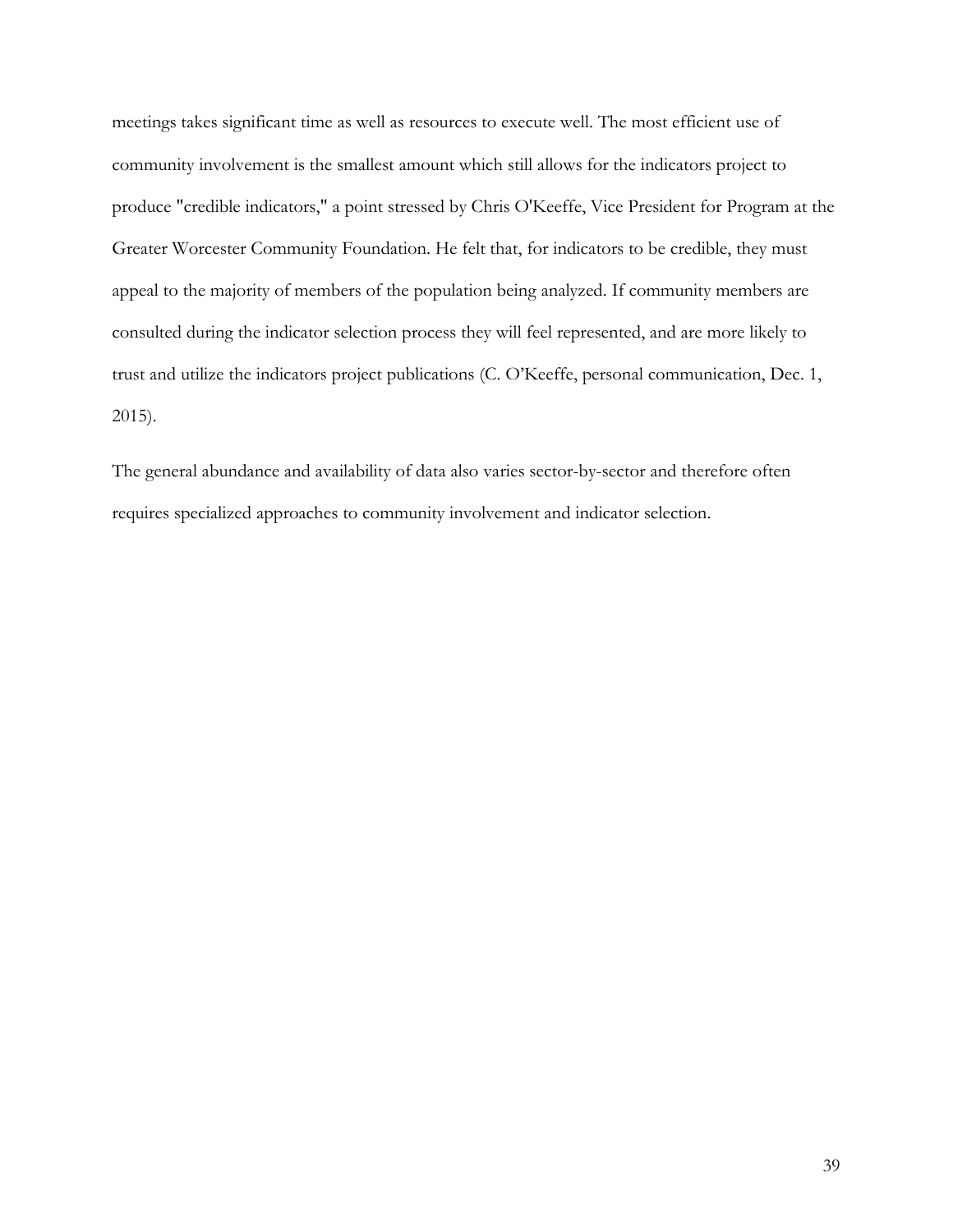#### <span id="page-50-0"></span>Recommendations

The following recommendations serve as a general framework for a full-scale indicators project aimed at measuring community wellbeing and promoting positive change in the Central Massachusetts region. These recommendations factor in the wealth of background knowledge and findings in this report along with the qualities and context of the area. We reconcile our recommendations with the (currently) limited funding and resources of the Central Massachusetts Regional Planning Commission.

We first recommend that the CMRPC **carefully assess its current funding and resources, as well as its projections for funding resources in the foreseeable future**. Funding is crucial because of how community involvement, indicator selection, and findings/results distributions and publishing are all tightly constrained by funding and resources within the CMRPC. With the given staffing available for the indicators project (approximately 2 full time staff), and the goals for the project (to be a comprehensive resource for the entire Central Massachusetts region) funding will be crucial to setting up streamlined processes for data collection and formatting.

When searching for sources of funding, there are several particularly promising options:

- **Health Sector**. The health sector is incredibly strong and prevalent in Central Massachusetts and is an invaluable potential stakeholder in the preliminary stages of an indicators project
- **Nonprofits, public agencies, and other grantmakers** whose goals and visions align with the community-impact oriented values of DataCommon and the indicators project
- **Local government agencies**, in exchange for services provided by the CMRPC via DataCommon/indicators project, if resources allow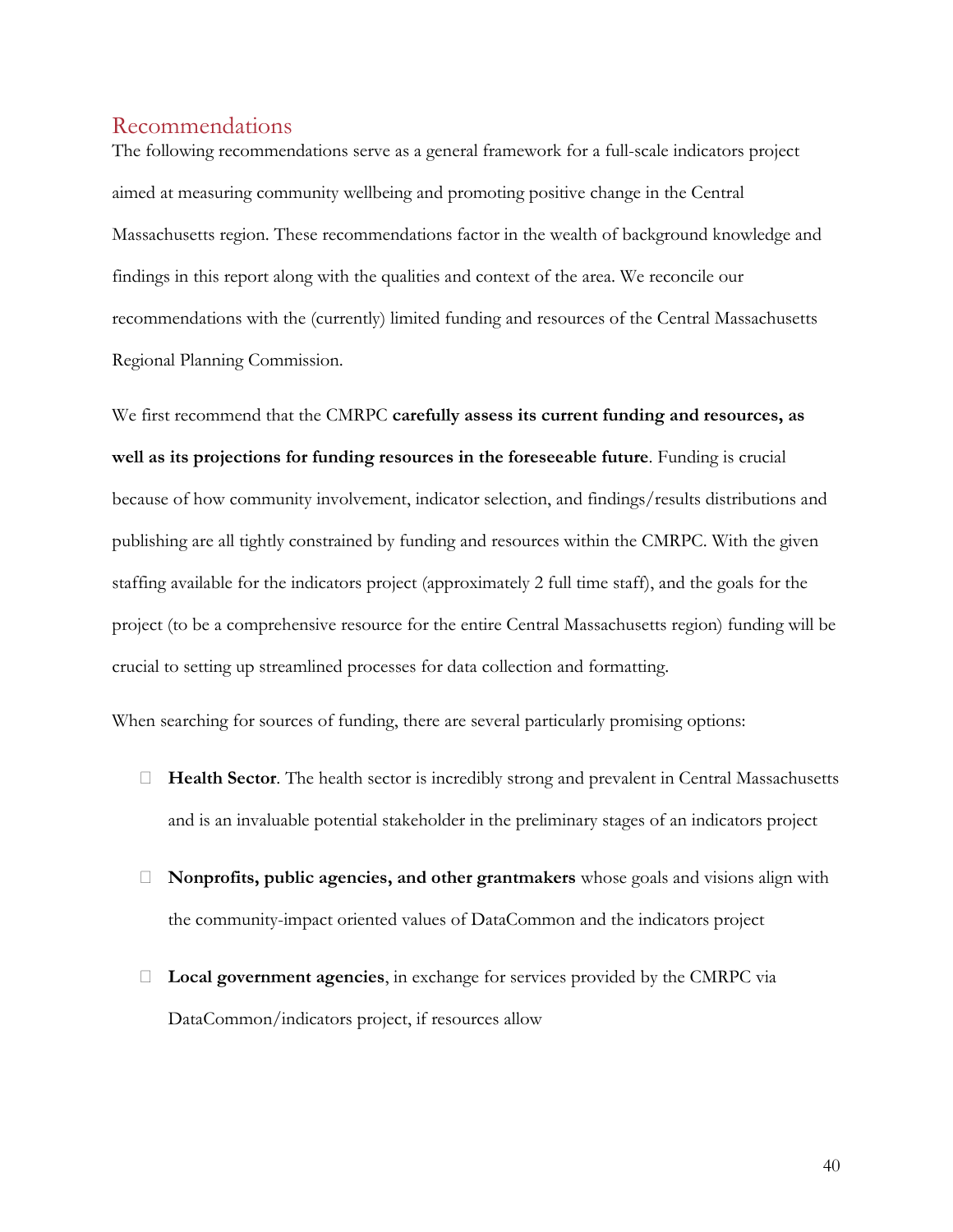When initially selecting indicators, **pursue those that are backed with data that is both easily obtained and maintained**. Constrain the scope of the indicators project to just a handful of sectors initially if necessary due to limited funding and resources. As stated in Finding 3 selecting too few indicators can lead to limited use of an indicators project. Enough indicators must be used to support the trends of the community. Given the funding and staffing limitations that the Central Massachusetts Indicators Project is beginning with, it is not reasonable to expect the first round of selected indicators to adequately represent all sectors of each of the cities and town which make up the Central Massachusetts region. **By targeting the Health and Education sectors, areas of the community with whom the CMRPC has preexisting ties, the CMRPC could present a small number of indicators, while still properly representing the sectors.** Once support builds, other sectors and more burdensome indicators requiring non-public data sets or high resolution data to be analyzed can be supported to expand the utility and impact of the project. The CMRPC should **consult with local experts and community stakeholders in related fields** for initial guidance and direction in the preliminary stages of the indicator selection process. When discussions with local experts, suggest that obtaining input from a larger, grassroots community group may be advantageous, proceed with a known direction that is determined with the local experts in order to most effectively guide conversation with community members. In practice this could mean speaking with a community expert about the five to ten issues they believe need to be tracked, then conducting meetings with community members to narrow down the five to ten top issues to just one or two. This method is much more streamlined than conducting a meeting in which community members collectively brainstorm which issues they believe are most prevalent. As seen in the Boston Indicators Project, a hybrid model involving discussion with experts and community members alike, enables indicators to be selected quickly, but also ensures the indicators represent the opinion of the community at large (J. Martin, personal communication, Nov. 30, 2015).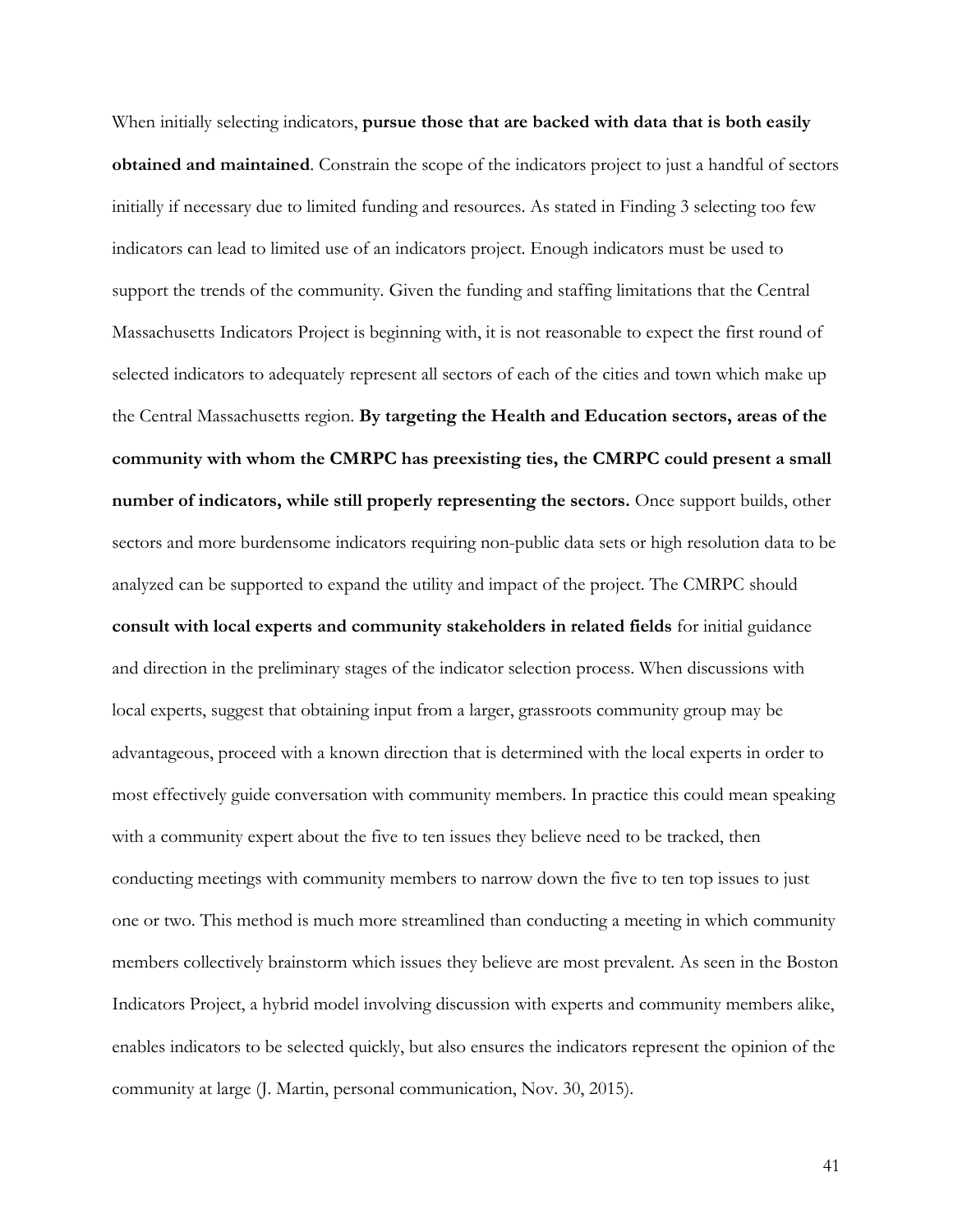As the current structure of DataCommon only allows for city/town-level data to be utilized, continue to populate the data repository with this data from the US Census/American Community Survey (ACS). **Consider narrowing the geographic scale of Worcester data to neighborhoodlevel when funding and resources allow**. Because no lower-level data can currently be entered into DataCommon for the city of Worcester, the usability and actionability of Worcester data is severely limited (C. O'Keeffe, personal communication, Dec. 1, 2015). Given the diversity of towns that make up the Central Massachusetts region, higher level data is certainly not without purpose. More homogeneous towns do not need lower level information to find utility in the indicators project. Worcester, however, is far from homogeneous, lower level data can pinpoint areas of need within the neighborhoods of the city, allowing community organizations to target efforts for improvement more effectively.

Once DataCommon is stable and well-populated with public, easily available city/town-level data (and hopefully neighborhood-level in Worcester), **begin spending time and resources acquiring more specialized data sets where the need is identified by desired indicators**, e.g. local town government officials or utilities companies. **Carefully document all processes used to gather and use this data for the sake of repeatability and sustainability**.

**Investigate and pursue inclusion into the NNIP** to utilize the experiences of other indicators projects to more easily grow the Central Massachusetts Indicators Project.

**Publish reports tailored to the community leaders identified as the target audience.** Focus the discussion to areas which these organizations can focus their efforts as well as on issues that they present.

The CentralMass DataCommon and indicators projects have the potential to to become the source of community empowerment and local change that is already seen in communities around the world.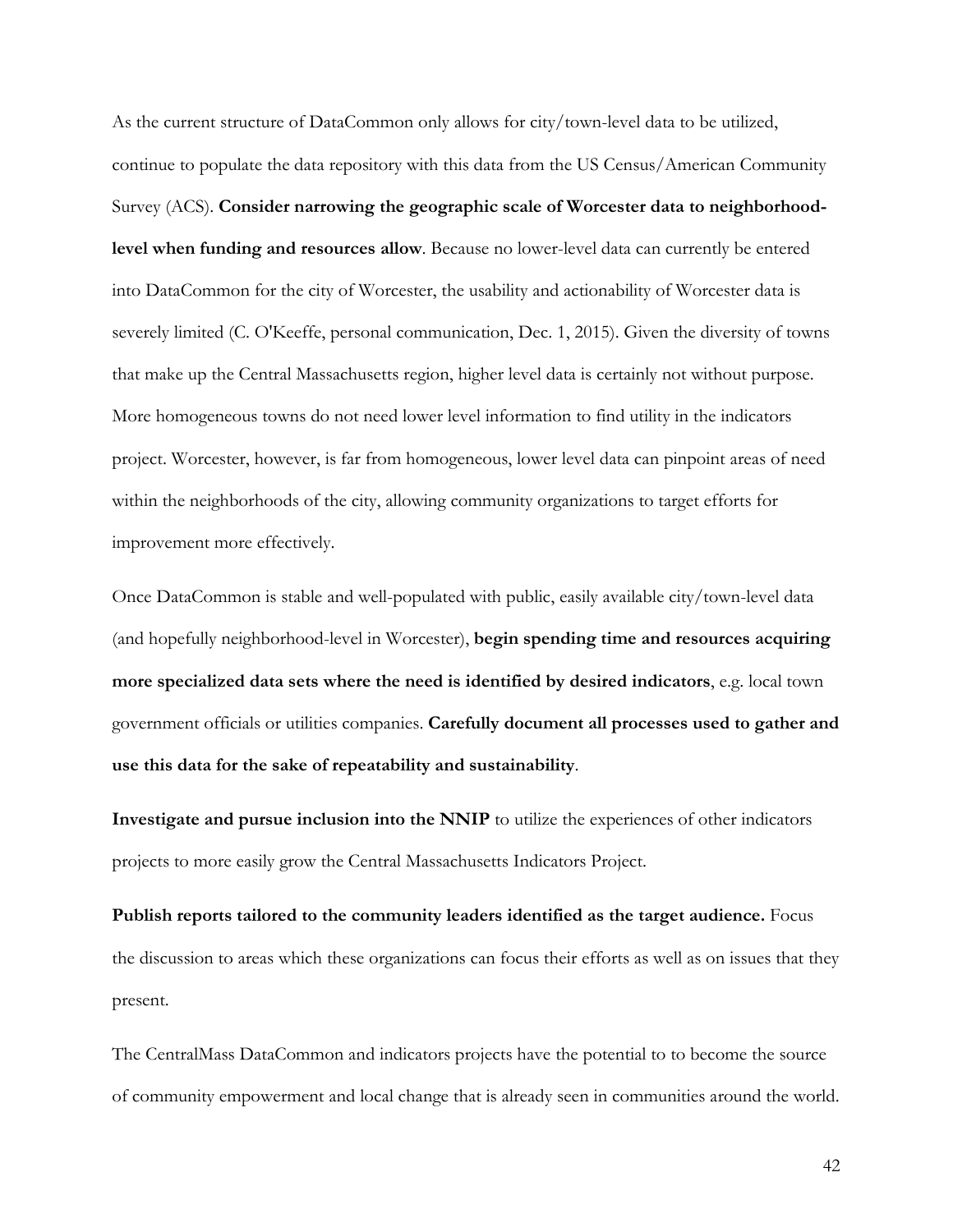#### <span id="page-53-0"></span>Additional Recommendations

Based on the response we saw to the DataCommon Informational Video we provided to the CMRPC, **we recommend that the CMRPC continue efforts to publicize DataCommon to potential stakeholders with visual media.** Given the interactive nature of DataCommon, it makes sense, and was observed, that a visual explanation is more effective in explaining the tools available through the repository.

As described in Finding 6, it is important that the CMRPC be able to format presented reports and data in a manner which is receptive to the stakeholders. This requires the CMRPC to have the ability to modify all publication materials including the website which houses DataCommon and eventually the indicators project reports and summaries. The current website is restricted to the formatting of the MetroBoston Datacommon. **We recommend that the CMRPC investigate possible resources for the creation of a new website, one specific to the Central Massachusetts region.** A new website would allow the CMRPC to modify formatting to suit the needs that stakeholders express.

We also recommend that the CMRPC **investigate the use of summary statistics and composite indicators as supplementary measures of community wellbeing**. While this is a common practice on the global scale, we have not observed the use of community wellbeing indices in any of the seven full-scale community indicators project that we studied. The CMRPC has expressed a desire to pursue unique and innovative tools to measure community wellbeing, and we recognize this as an opportunity to do so. The utility of summary statistics and composite indicators is explained on the global scale in Section 2.3.2. On a smaller scale, Thomas White's Worcester Economic Index shows the value of using multiple indicators to calculate a One Number Summary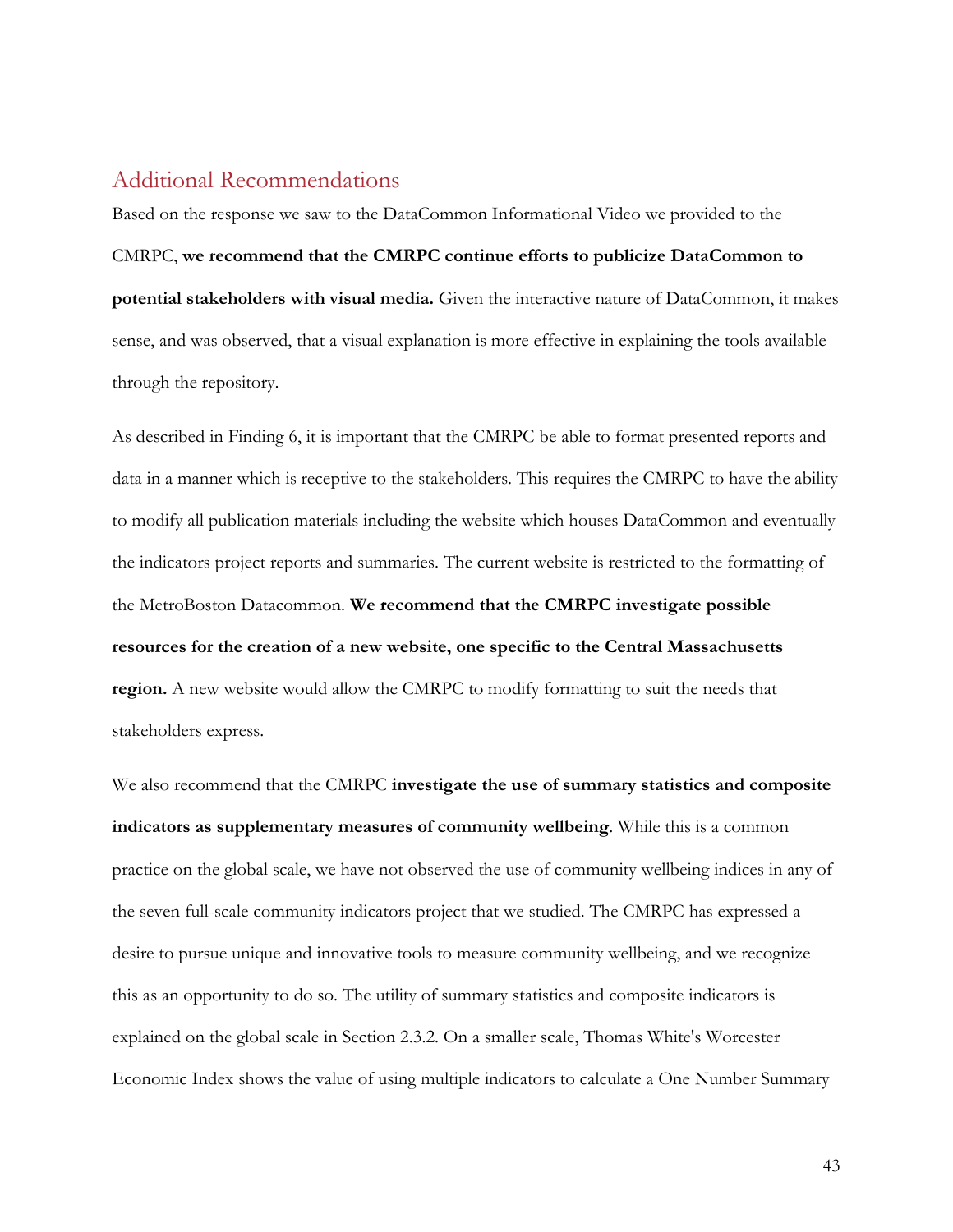component measurement of community wellbeing. We recommend further research into the feasibility of summary measures in regional communities and in topics outside of economics.

### <span id="page-54-0"></span>Conclusion

The Central Massachusetts region lacks a common, centralized tool to facilitate informed discussions and decisions, drive and measure progress toward shared goals, and provide a credible, accurate snapshot of the wellbeing of the many facets of the Central Massachusetts community. The findings and recommendations in this report can help the Central Massachusetts Regional Planning Commission develop, implement, and sustain the critical indicators program tailored to both the special circumstances of the Planning Commission and the unique needs, characteristics, and common goals of the region.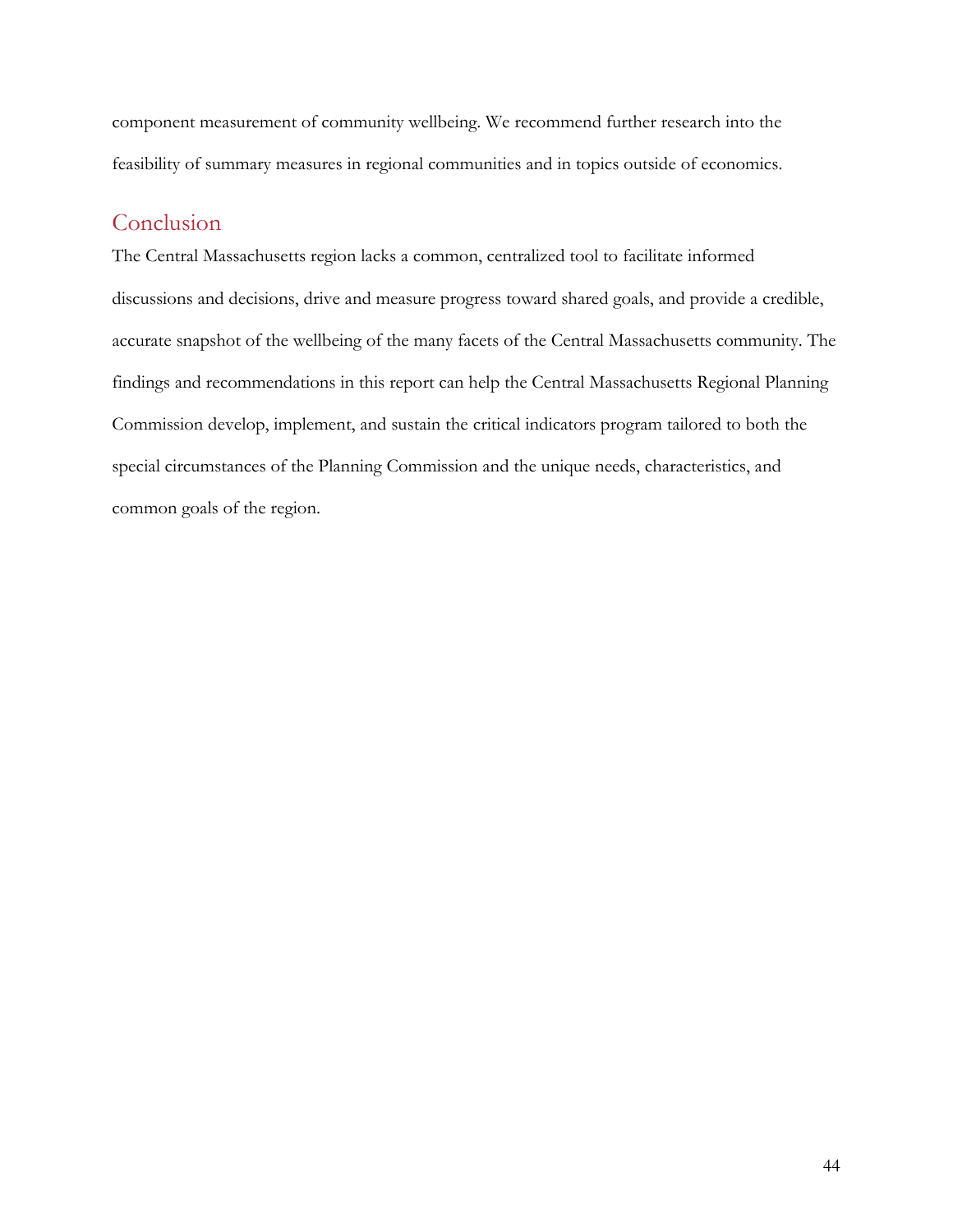# <span id="page-55-0"></span>References

CIC (2015). "Indicator Projects." Retrieved 9/13/2015, 2015, from http://communityindicators.net/projects.

CMRPC (2015). "About Us." Retrieved 9/13/2015, 2015, from http://www.cmrpc.org/.

Cobb, C. W. and C. Rixford (1998). Lessons learned from the history of social indicators, Redefining Progress San Francisco.

Diener, E. and E. Suh (1997). "Measuring quality of life: Economic, social, and subjective indicators." Social indicators research **40**(1-2): 189-216.

Dluhy, M. and N. Swartz (2006). "Connecting knowledge and policy: The promise of community indicators in the United States." Social indicators research **79**(1): 1-23.

EDN (2002). "Sustainability starts in your community (Earth Day Network)."

Ellery, J. P. (2015). "East Brookfield residents oppose proposed rail line." Worcester Telegram.

FFP (2015). "Fragile States Index." Retrieved 12/06/2015, 2015, from http://fsi.fundforpeace.org/.

Glass, G. V., et al. (1984). Meta-analysis in social research, Sage Beverly Hills, CA.

GPP (2015). "Reports." Retrieved 9/28/2015, 2015, from http://portlandpulse.org/reports.

Hayes, R. (2006). "Informing Our Nation: Improving How to Understand and Assess the USA's Position and Progress. by the Committee on Commerce, Science, and Transportation, U.S. Senate. Washington, DC: Government Accountability Office, 2004. (GAO-05-1). 246 pp. Available as PDF: http://www.gao.gov/new.items/d051.pdf." Library & Information Science Research **28**(1): 154-157.

Magee, L., et al. (2012). "Measuring social sustainability: A community-centred approach." Applied Research in Quality of Life **7**(3): 239-261.

Malik, K. (2014). Human development report 2014: Sustaining human progress: Reducing vulnerabilities and building resilience, United Nations Development Programme.

Martin, J. and A. Vance (2015). Shape of the City: Making Boston America's Upwardly Mobile City, Boston Indicators Project.

Martin, S. A. and E. Morehead (2013). "Regional Indicators as Civic Governance: Using Measurement to Identify and Act Upon Community Priorities." National Civic Review **102**(1): 33- 42.

Miles, R. L., et al. (2008). "Measuring community wellbeing: A Central Queensland case study."

OECD (2015). "Net ODA."

OI (2015) Measuring Poverty from Space. Medium

Robert, K. W., et al. (2005). "What is Sustainable Development? Goals, Indicators, Values, and Practice." Environment: Science and Policy for Sustainable Development **47**(3): 8-21.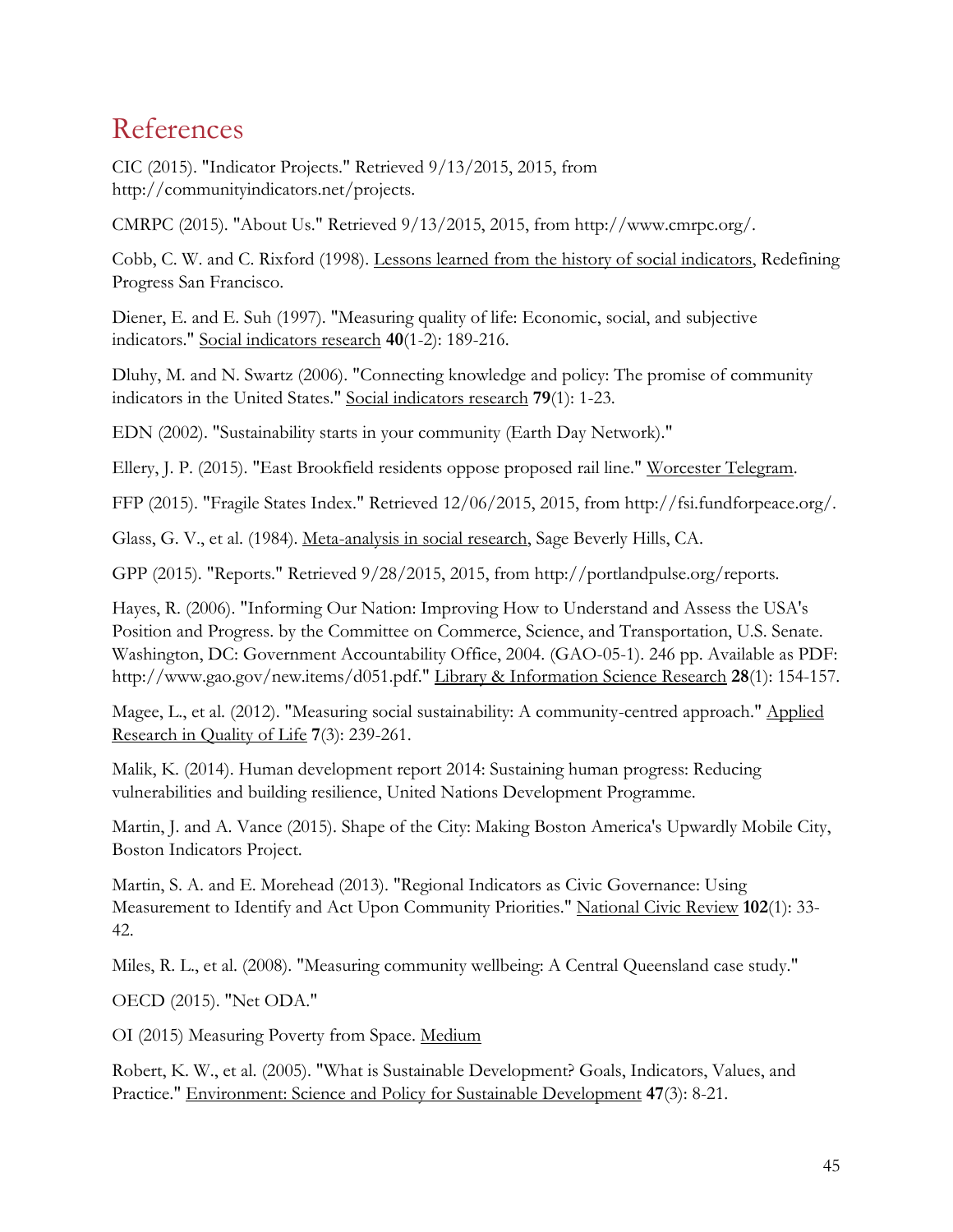Scerri, A. and P. James (2010). "Accounting for sustainability: combining qualitative and quantitative research in developing 'indicators' of sustainability." International Journal of Social Research Methodology **13**(1): 41-53.

Schachtel, M. R. B. (2001). "CitiStat and the Baltimore Neighborhood Indicators Alliance: Using Information to Improve Communication and Community." National Civic Review **90**(3): 253-266.

Scrivens, K. and B. Iasiello (2010). "Indicators of" Societal Progress"."

Serajuddin, U., et al. (2015). Data Deprivation: Another Deprivation to End, The World Bank.

Swain, D. H., Danielle (2003). "Measuring Progress: Community Indicators and the Quality of Life." International Journal of Public Administration **26**(7): 789-814.

Van Assche, J., et al. (2010). "Can Community Indicators Live Up to Their Expectations? The Case of the Flemish City Monitor for Livable and Sustainable Urban Development." Applied Research in Quality of Life **5**(4): 341-352.

Woolcock, G. W. E. (2009). "Measuring up?: assessing the liveability of Australian cities."

WRRB (2010). Worcester's Demographic Trends: 2010 Census, Worcester Regional Research Bureau, Inc.

Yin, R. K. (1994). Case study research: design and methods. Thousand Oaks, Sage Publications.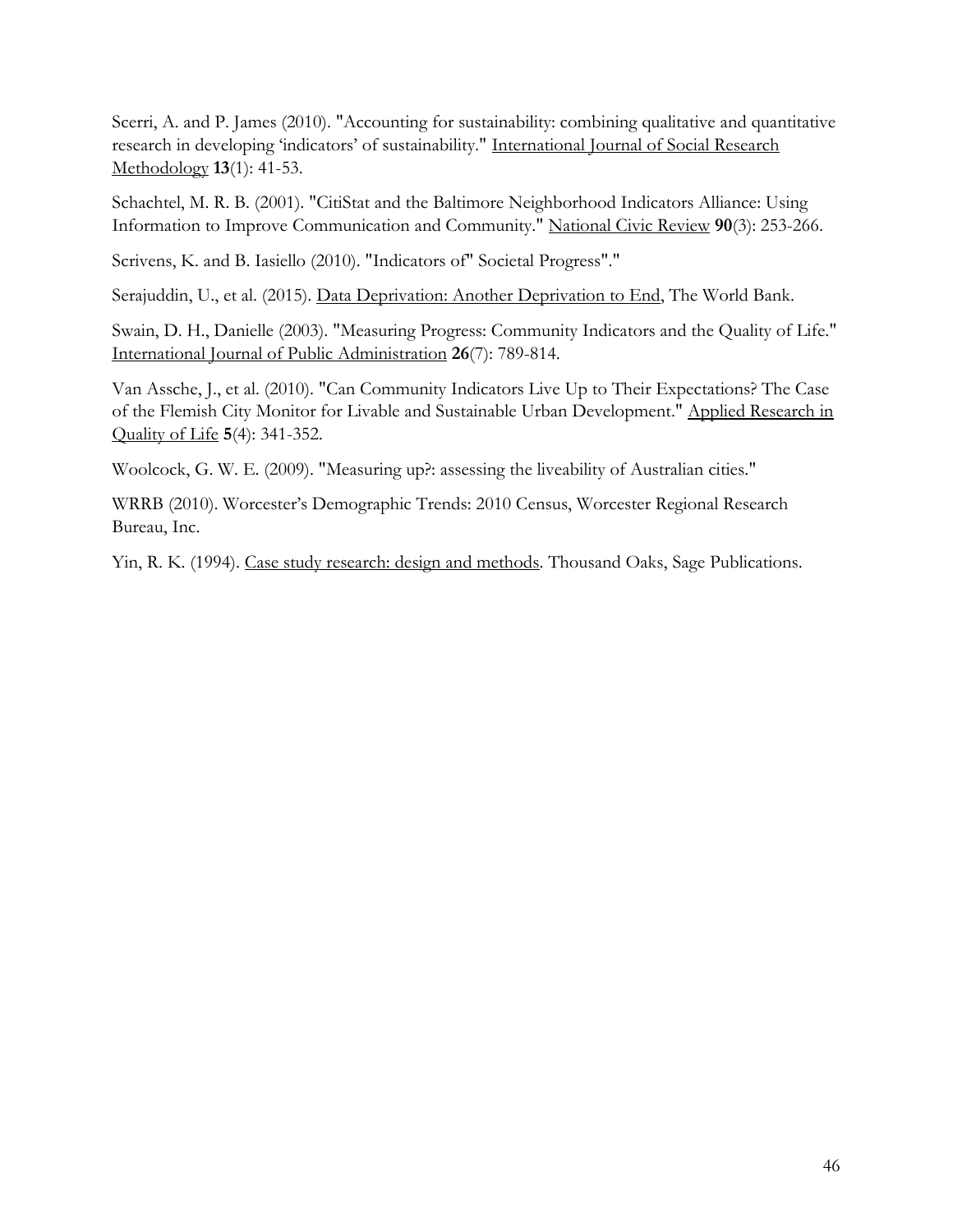# <span id="page-57-0"></span>Appendix

### <span id="page-57-1"></span>Preamble

We are a group of students from Worcester Polytechnic Institute in Massachusetts. We are conducting interviews and focus groups of community members to learn more about the status of the education sector of the community in order to develop community indicators. We strongly believe this kind of research will enable stakeholders to better understand the education system and where efforts can be made in order to see positive changes. Your participation in this survey is completely voluntary and you may withdraw at any time. Please remember that your answers will remain anonymous. No names or identifying information will appear on the questionnaires or in any of the project reports or publications. This is a collaborative project between the Central Massachusetts Regional Planning Commission (CMRPC) and WPI, and your participation is greatly appreciated. If interested, a copy of our results can be provided at the conclusion of the study.

## <span id="page-57-2"></span>Appendix A – Interviews with other indicators projects

- 1. What's the background of your project?
	- What was your motivation?
- 2. Who does your project aim to benefit?
	- How were these parties determined?
		- Would you recommend this determination method for our project?
			- $\bullet$  If yes, why?
			- If no, what would you recommend?
- 3. What methods of stakeholder involvement did you utilize, if any?
	- How do you recommend using community stakeholder input to select indicators?
- 4. How is data collected in the communities you aim to benefit?
	- Where does the data come from?
	- Does your project utilize a centralized source for all data (i.e. CentralMass DataCommon)?
- 5. What was the process followed to choose indicators?
	- Do you think this would be an effective process in a project of our scale?
		- If so, why?
		- If not, why?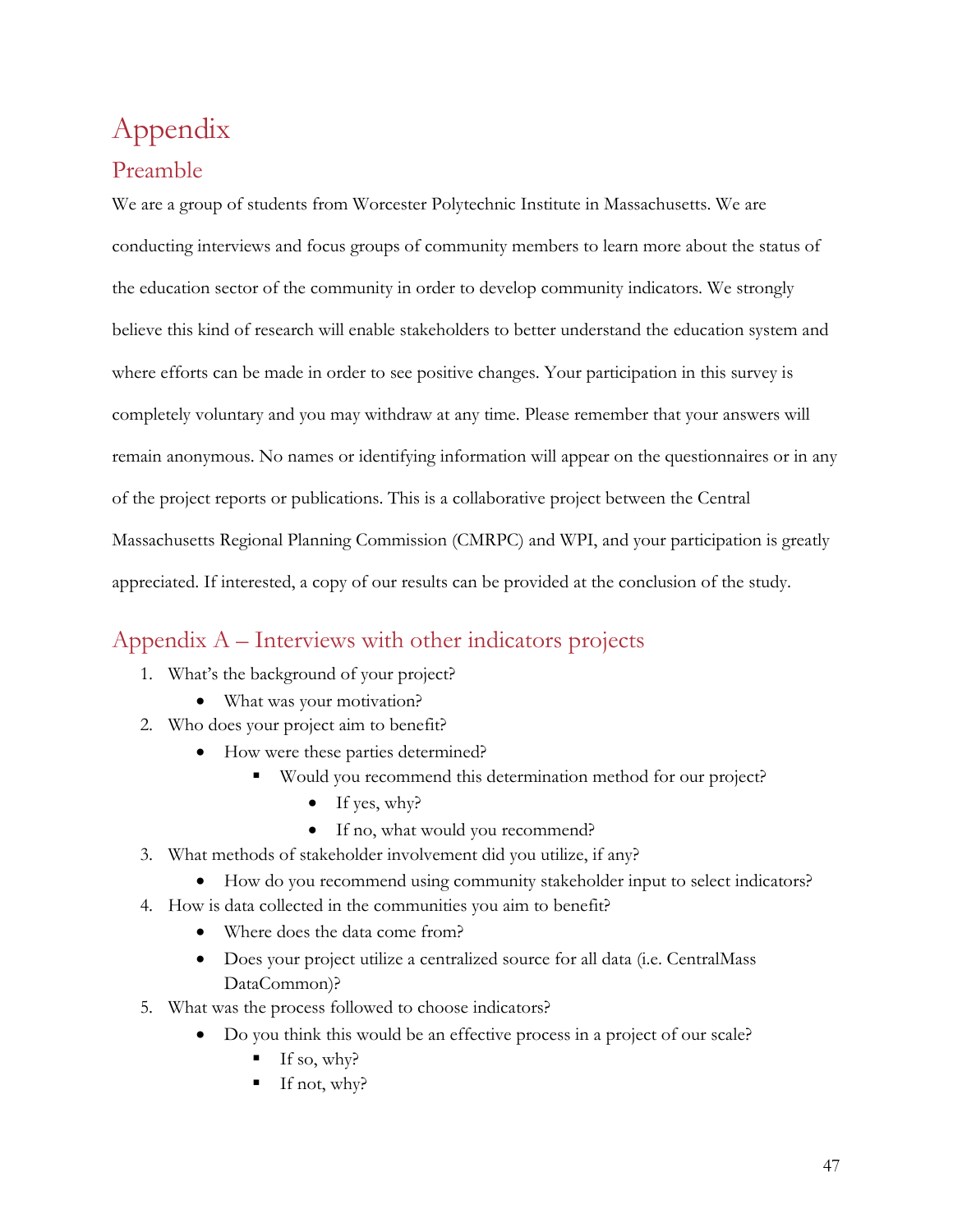- How else would you recommend choosing indicators?
- 6. What sources of funding does your project rely on?
	- What is your corporate structure?
		- How many full-time and part-time employees do you have?
	- Are there any potential funding sources that you believe we should investigate?
- 7. Is there anyone else you would recommend we try to get in touch with?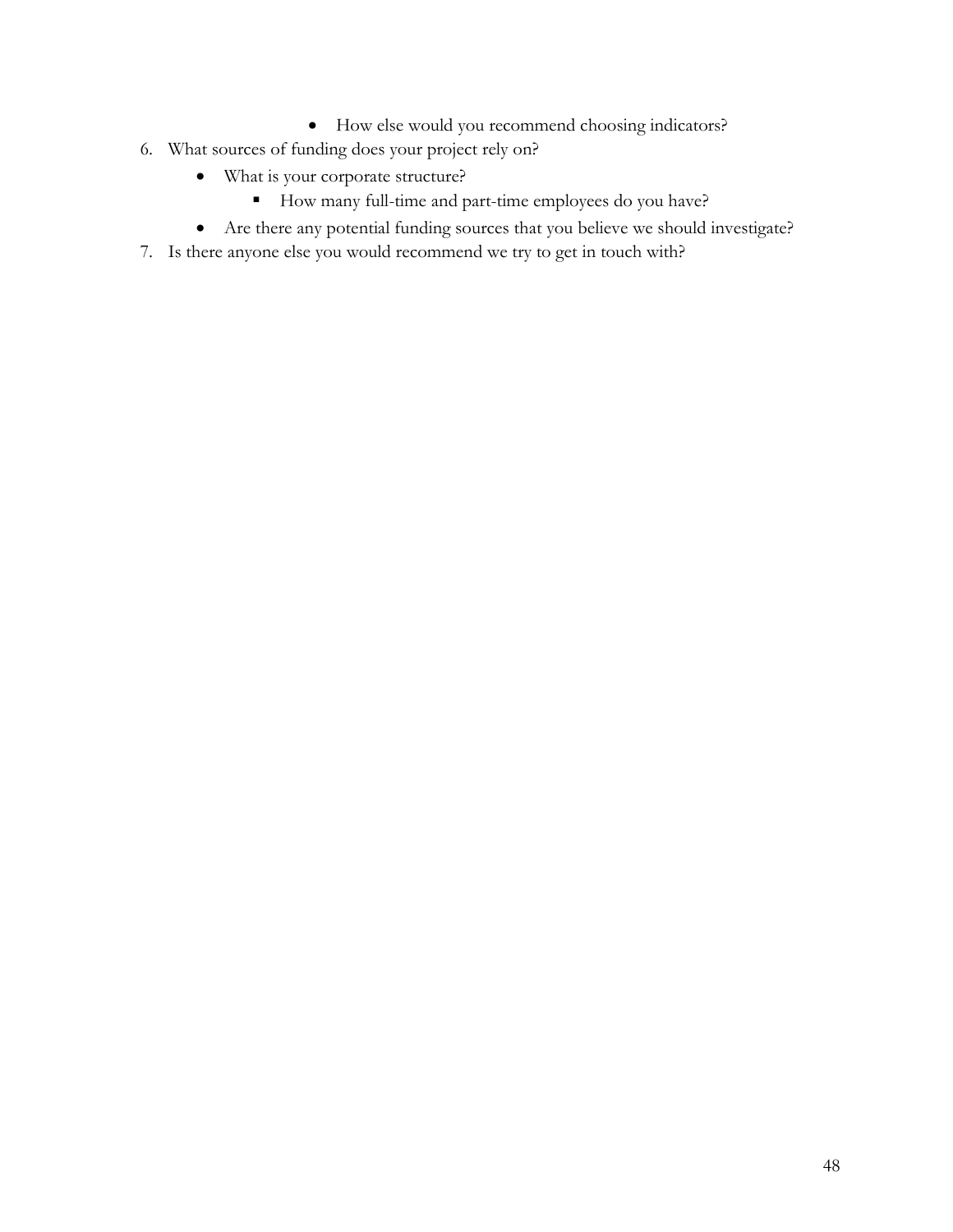# <span id="page-59-0"></span>Appendix B – Indicator Project Comparison Matrix

|                                                                                   | Project Purpose/Goal                                                                                                                                                                                                                                                                                  | <b>Project Inspirations</b>                                                                                                                                                   | <b>Scale of Project</b>                                                                                                                                              |
|-----------------------------------------------------------------------------------|-------------------------------------------------------------------------------------------------------------------------------------------------------------------------------------------------------------------------------------------------------------------------------------------------------|-------------------------------------------------------------------------------------------------------------------------------------------------------------------------------|----------------------------------------------------------------------------------------------------------------------------------------------------------------------|
| <b>Robert Ross (Clark University)</b><br><b>Worcester Community</b><br>Indicators | To provide student in his<br>sociology students with the story<br>of a community which can't be<br>told by data. He used to have his<br>students walk through<br>communities to understand them                                                                                                       | Providence Plan. The director of<br>the Prov. Plan is Pat McGuigan,<br>an acquaintance of Ross.                                                                               | Worcester, Massachusetts<br>About 40 Square Miles                                                                                                                    |
| Thomas White (Assumption<br>College)<br>Worcester Economic Index                  | To provide a way to keep track of<br>the local economy relative to<br>national or state measures. Serve<br>as another piece of information<br>for businesses and organizations.<br>Never intended for the project to<br>end up becoming anything large<br>scale. Aimed to project economic<br>change. | Based indicator selection on<br>indicators used for national<br>economic projects.<br>Based methods on those used by<br>Allen Clayton Matthews at<br>Northeastern University. | Worcester, Massachusetts<br>About 40 Square Miles                                                                                                                    |
| Peter Eaton<br>Kansas City Center for<br><b>Economic Information</b>              | The goal was to benefit low-<br>income neighborhoods in urban<br>core of Kansas City as well as<br>larger cities in the Metropolitan<br>area.                                                                                                                                                         | Early GIS attempts<br>Department of Housing and<br>Urban Development Grant in<br>1990's                                                                                       |                                                                                                                                                                      |
| <b>Jessica Martin</b><br><b>Boston Indicators Project</b>                         | NOT Deficit-oriented<br>Aimed at determining where the<br>community should be in the<br>future                                                                                                                                                                                                        | Oakland, Atlanta, Rhode Island<br>data hub, Cleveland - founding<br>members of NNIP                                                                                           | Boston and surrounding cities                                                                                                                                        |
| Seema Iyer<br><b>Baltimore Vital Signs</b>                                        | Sustainability<br>Help make data driven decisions<br>for distressed communities                                                                                                                                                                                                                       | Cohort with Cleveland and<br>Oakland                                                                                                                                          | Baltimore, 81 Square Miles. Data<br>by each of 55 community<br>statistical areas (CSAs)                                                                              |
| Tim Kuhn<br><b>Eastern Tennessee Index</b>                                        | Plan East Tennessee (a regional<br>planning effort) defined the need<br>for indicators as a way to track<br>progression of community goals.<br>Broad resource to anyone with<br>needs for data.                                                                                                       | Jacksonville<br>Boston                                                                                                                                                        | "The Region"<br>About 3500 Square Miles                                                                                                                              |
| Sheila Martin<br>Portland Oregon, Greater<br><b>Portland Pulse</b>                | Provide an intuitive, easy-to-use<br>data repository with up-to-date<br>data & information                                                                                                                                                                                                            | General Oregon "ethos" of<br>measurement, progress tracking,<br>etc.,                                                                                                         | Portland-Vancouver-Hillsboro<br>Metropolitan Statistical Area<br>(Portland MSA), which is<br>comprised of seven counties                                             |
|                                                                                   | Serve as an authoritative source<br>through its collaborative<br>community-driven process and an<br>impartial managing organization                                                                                                                                                                   | Oregon Shines (community<br>goal/vision)                                                                                                                                      |                                                                                                                                                                      |
| <b>Susan Kelly</b><br>Jacksonville                                                | Illustrate and track quality of life<br>in Jacksonville relative to the goals<br>and visions set by the community                                                                                                                                                                                     |                                                                                                                                                                               | Jacksonville (Duval County) for<br>indicators<br>All Florida counties for<br>Community Snapshot when<br>possible, otherwise aim for<br>Jacksonville MSA (5 counties) |
| Erika Rosenburg<br>CGR                                                            | Often stems from knowing about<br>other indicators projects, and<br>needing a way to compare to<br>other locations                                                                                                                                                                                    |                                                                                                                                                                               |                                                                                                                                                                      |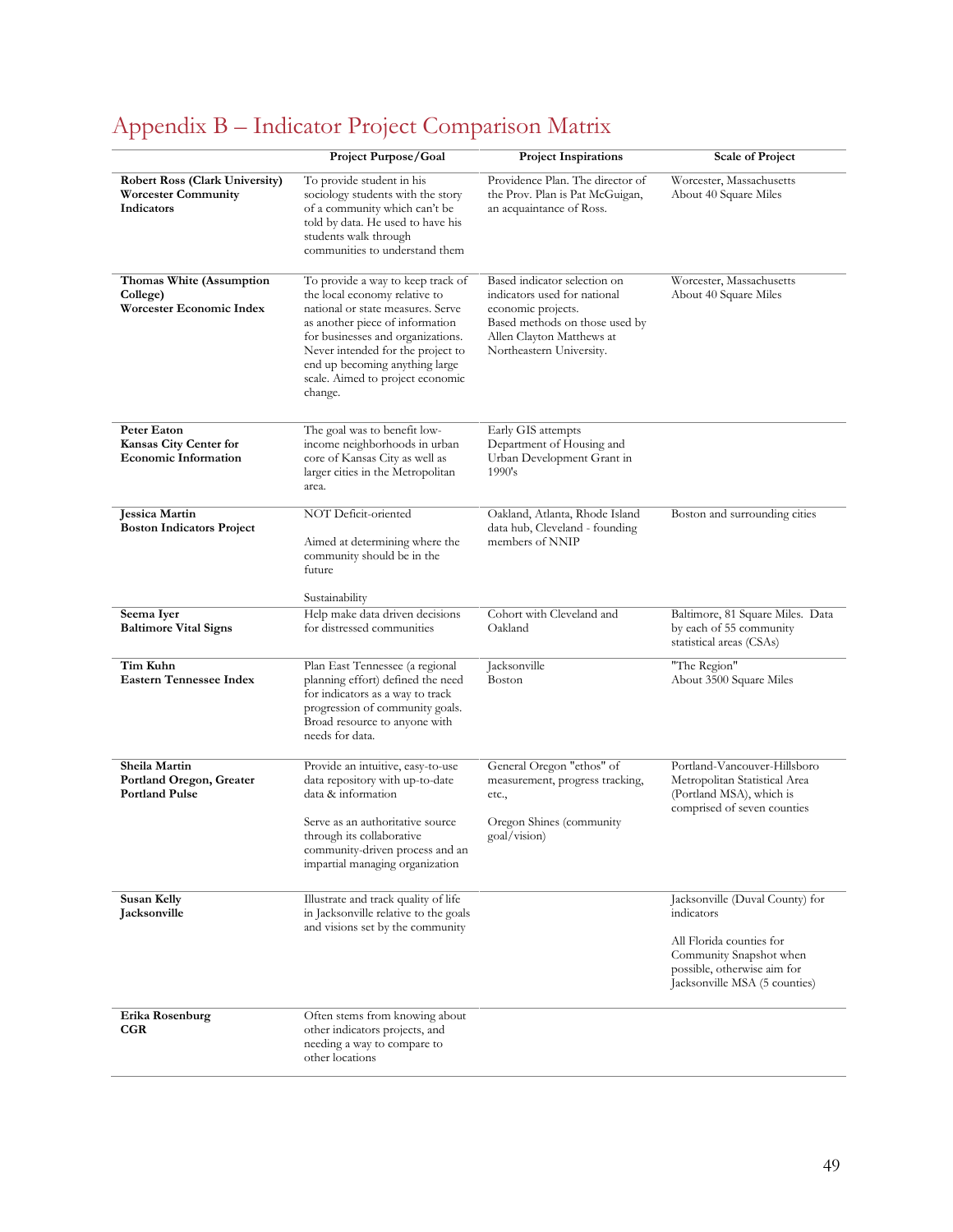|                                                                                | <b>Community Involvement</b>                                                                                                                                                                         | <b>Presence of Data Repository</b><br>(e.g. DataCommon)                 | Geographic Scope and<br>Criteria of Data/Indicators                                                                                                            |
|--------------------------------------------------------------------------------|------------------------------------------------------------------------------------------------------------------------------------------------------------------------------------------------------|-------------------------------------------------------------------------|----------------------------------------------------------------------------------------------------------------------------------------------------------------|
| <b>Robert Ross (Clark University)</b><br><b>Worcester Community Indicators</b> | None                                                                                                                                                                                                 | Data Compare feature but not<br>on the scale of a<br>DataCommon         |                                                                                                                                                                |
| Thomas White (Assumption<br>College)<br>Worcester Economic Index               | None                                                                                                                                                                                                 | No                                                                      |                                                                                                                                                                |
| <b>Peter Eaton</b><br>Kansas City Center for Economic<br>Information           | Community Partners are involved,<br>the needs they voice are used as a<br>starting block for indicator<br>selection.<br>Neighborhood Associates<br>CDC's<br>Regional Groups<br>Council of Government | CityScope and MetroScope are<br>the equivalents                         |                                                                                                                                                                |
| <b>Jessica Martin</b><br><b>Boston Indicators Project</b>                      | Most involvement is with<br>grassroots leaders, who can<br>convey the information that they<br>receive from the community<br>members.                                                                | Yes, DataCommon                                                         | Look for lowest level<br>neighborhood data                                                                                                                     |
| Seema Iver<br><b>Baltimore Vital Signs</b>                                     | Steering Committee of about 25<br>members, representatives from<br>foundations, higher education<br>systems, city agencies, library<br>system etc.<br>Meet twice per year                            | Yes, Vital Signs website                                                | Prefer yearly updated data<br>Prefer data at neighborhood<br>level                                                                                             |
| Tim Kuhn<br><b>Eastern Tennessee Index</b>                                     | The original goals were defined by<br>community members during the<br>Plan East Tennessee event.<br>Used experts from the community<br>to determine indicators                                       | No                                                                      | Data by county (9 total<br>counties)                                                                                                                           |
| Sheila Martin<br>Portland Oregon, Greater Portland<br>Pulse                    |                                                                                                                                                                                                      | Internal/integrated data<br>repository                                  | County-level/metropolitan-<br>level, except for education<br>(which is school-district-<br>level)                                                              |
| Susan Kelly<br>Jacksonville                                                    | see Indicator Selection                                                                                                                                                                              | <b>JCCI</b> Community Snapshot                                          | County-level. Aim for data<br>for all FL counties. Prioritize<br>Duval (Jacksonville) and<br>other four counties in<br>Jacksonville Metro Statistical<br>Area. |
| Erika Rosenburg<br>CGR                                                         | NEED Community Involvement,<br>one organization can not plan and<br>execute indicators project<br>Start with experts in the field to<br>gain inspirations, then engage<br>community effectively      | County Data is main level<br>Smallest section sizes always<br>preferred | Same data in several projects,<br>Census Bureau, National<br>Economic Data Sets, BEA,<br>Education Data from states,<br>health data from states                |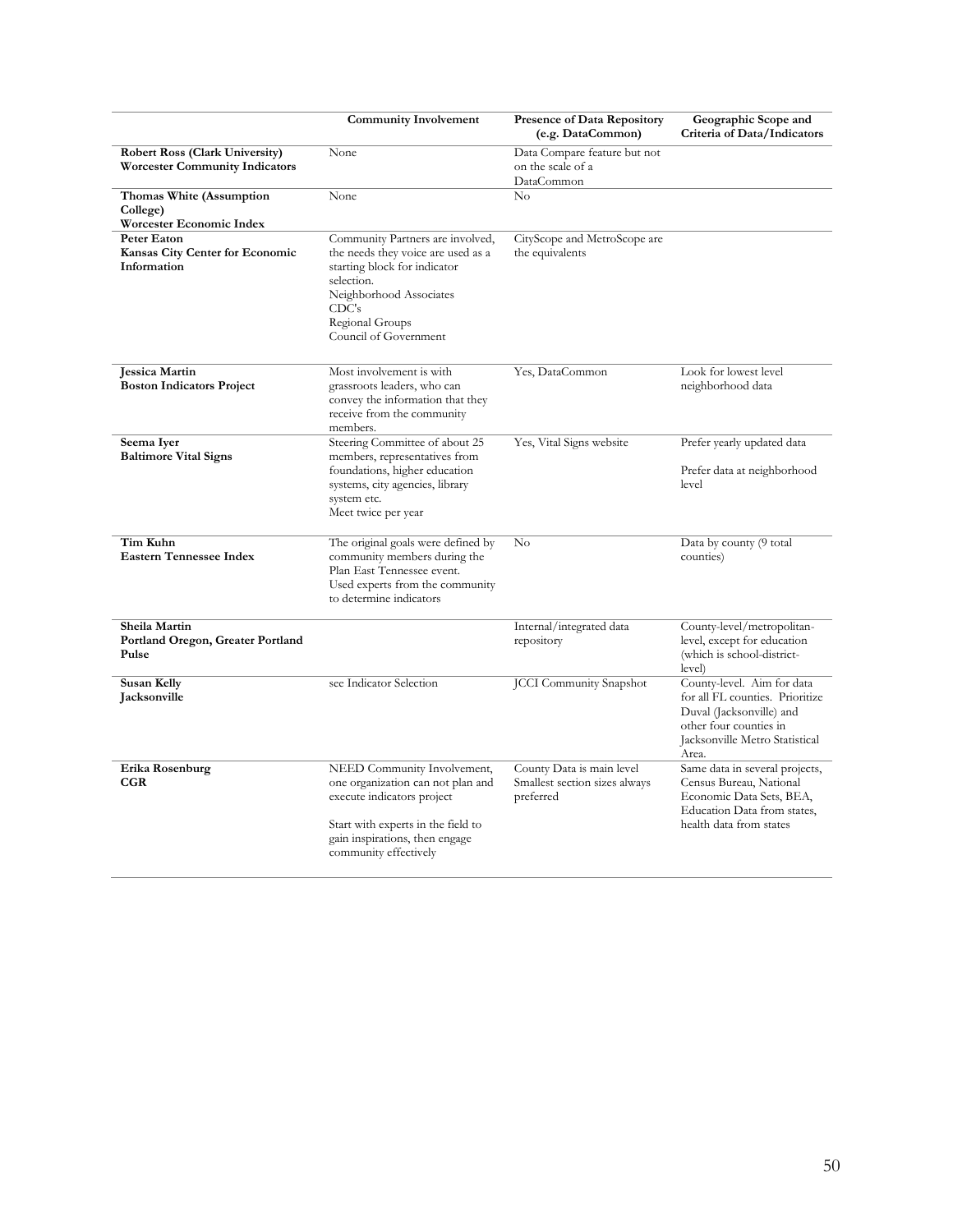|                                                                                      | Population<br>Covered        | How County/City Gathers<br>Data                                                                                                                                                                          | <b>Indicator Selection Process (Champion,</b><br>Committee, Hybrid)                                                                                                                                                                                                                                                                   | # Indicators                                                        |
|--------------------------------------------------------------------------------------|------------------------------|----------------------------------------------------------------------------------------------------------------------------------------------------------------------------------------------------------|---------------------------------------------------------------------------------------------------------------------------------------------------------------------------------------------------------------------------------------------------------------------------------------------------------------------------------------|---------------------------------------------------------------------|
| <b>Robert Ross (Clark</b><br>University)<br><b>Worcester Community</b><br>Indicators | About<br>180,000             | Sourced data from Census<br>and ACS.<br>Suggested that non-public<br>record data is "a pain"                                                                                                             | Ross served as his own Champion during<br>data collection.                                                                                                                                                                                                                                                                            | $40 - 50$<br>indicators                                             |
| Thomas White<br>(Assumption College)<br><b>Worcester Economic</b><br>Index           | About<br>180,000             | Sourced data through<br>Assumption College in order<br>to pay for data which was<br>unavailable to public.                                                                                               | Initially White served as a Champion in the<br>data selection and indicator selection,<br>eventually ran remaining data sets through<br>a mathematic simulation in order to select<br>which data sets would most appropriately<br>represent the indicator he had selected.                                                            | 4 local<br>leading<br>economic<br>indicators in<br>Worcester        |
| Peter Eaton<br>Kansas City Center for<br><b>Economic Information</b>                 |                              | Local governments provide<br>data.<br>Purchasing data isn't a<br>sustainable framework<br>ACS Data > Census Data<br>Housing Condition Survey<br>Get data from health<br>partners                         | Focus Group style meeting with<br>community partners                                                                                                                                                                                                                                                                                  |                                                                     |
| <b>Jessica Martin</b><br><b>Boston Indicators</b><br>Project                         | $1$ Million $+$              | All publicly available data<br>Source Data from agencies<br>(key partnerships)<br>Found primary source data<br>to be too difficult to get<br>without significant return                                  | Vetting with experts within Boston<br>Foundation before sector based<br>convening's with community members<br>(organized by sector)                                                                                                                                                                                                   | 150 detailed<br>indicators<br>across 10<br>primary<br>sectors       |
| Seema Iyer<br><b>Baltimore Vital Signs</b>                                           | About<br>620,000             | Source data from agencies<br>administrative data records<br>Publicly available data                                                                                                                      | <b>Steering Committee</b><br>Reach out to businesses and stakeholders<br>on a yearly basis to involve more<br>community members.                                                                                                                                                                                                      | $150+$<br>indicators                                                |
| Tim Kuhn<br><b>Eastern Tennessee</b><br>Index                                        | About<br>865,000             | Tried primary source data<br>but found it to have minimal<br>returns given the effort<br>required                                                                                                        | 75 Indicators to begin the project<br>Tried to select indicators which "filled<br>gaps" and were the most generally<br>applicable<br>Expert champions used in indicator<br>selection<br>Recommended committees to get insight<br>into the communities, but not too much<br>deliberation                                               | 87 indicators                                                       |
| Sheila Martin<br>Portland Oregon,<br><b>Greater Portland Pulse</b>                   | About<br>550,000             |                                                                                                                                                                                                          | Advisory committee nominates people to<br>be in work groups (one work group per<br>indicator category) and ensure "gaps are<br>filled". Use "goal question" to steer<br>discussion and indicator selection. Each<br>work group proposes 5-8 indicators.<br>Equity Committee ensures equal<br>representation and addresses disparities | 49 indicators<br>over 11<br>"topics"                                |
| Susan Kelly<br>Jacksonville                                                          | About<br>1,000,000<br>people | Census/ACS, health/crime<br>data from local/state<br>departments, some data<br>from direct requests (e.g.<br>electrical/power data from<br>utilities). Florida "sunshine<br>laws" help data acquisition. | 2012: large-scale visiting initiative for<br>whole city. 140,000 survey responses, 4<br>community forums (via hired PR/comm.<br>firm). First forum for visioning, second<br>for tracking progress, accountability, more<br>fine details. Annual Quality of Life review<br>of 15 subject experts                                       | 50 indicators<br>across 10<br>"target areas"<br>(5 <sub>per</sub> ) |
| Erika Rosenburg<br>CGR                                                               |                              | Set up key partnerships with<br>data agencies                                                                                                                                                            | Recommends middle ground between<br>Champion Method and Grassroots Focus<br>Groups                                                                                                                                                                                                                                                    | Recommends<br>75-150<br>indicators                                  |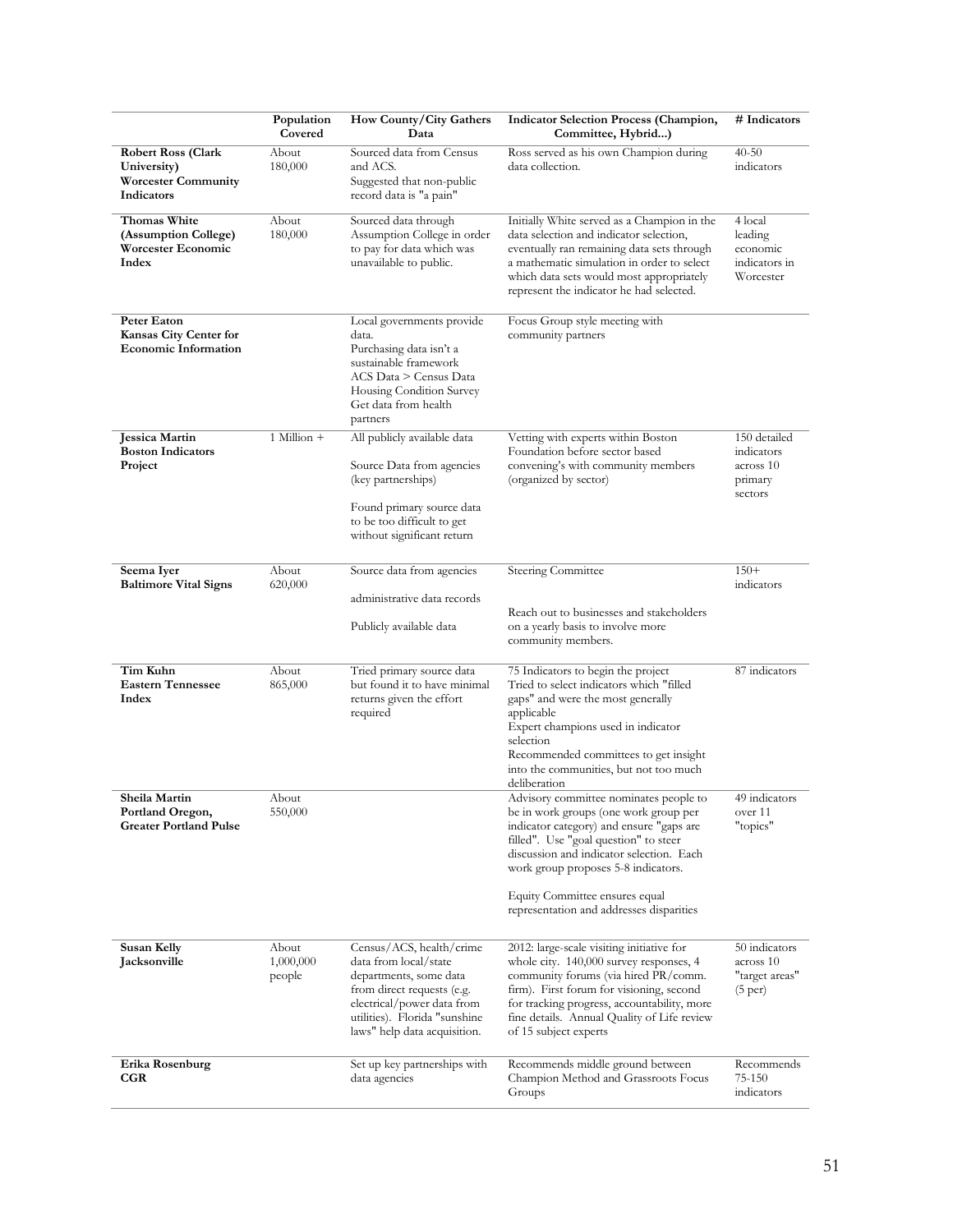|                                                                                      | Number of Staff                                                                    | <b>Funding Sources</b>                                                                                                                                                                                                                                                             |
|--------------------------------------------------------------------------------------|------------------------------------------------------------------------------------|------------------------------------------------------------------------------------------------------------------------------------------------------------------------------------------------------------------------------------------------------------------------------------|
| <b>Robert Ross (Clark</b><br>University)<br><b>Worcester Community</b><br>Indicators | Ross, part-time.<br>Sources work from<br>students to update<br>data and website.   | Began with project set up by the United Fund that Ross did<br>not remain a participant in.<br>Eventually tried to gain funding from Worcester Community<br>Foundation but failed.<br>Suggested that Health Sector had both need for indicators<br>and data which we could utilize. |
| Thomas White<br>(Assumption College)<br>Worcester Economic Index                     | White, part-time.                                                                  | Assumption College paid for data.                                                                                                                                                                                                                                                  |
| <b>Peter Eaton</b><br>Kansas City Center for<br><b>Economic Information</b>          | 4 Full Time Staff                                                                  | Use paid indicators to subsidize other efforts (general<br>indicators as well as CityScope and MetroScope)                                                                                                                                                                         |
| Jessica Martin<br><b>Boston Indicators Project</b>                                   | 3 Full Time Staff<br>Have a lot of help<br>around report<br>publications           | The Boston Foundation                                                                                                                                                                                                                                                              |
| Seema Iyer<br><b>Baltimore Vital Signs</b>                                           | 3.5 Full Time Staff<br>2 Contractual<br>Employees<br>2-3 Student Summer<br>Interns | Began with 90% funding from Annie A Casey Foundation<br>Now $1/3$ from foundation, $1/3$ data partners for higher<br>education institutes, 1/3 Grants                                                                                                                              |
| Tim Kuhn<br><b>Eastern Tennessee Index</b>                                           | 0.1 Full time<br>employees                                                         | Recommended getting strong partnerships with community<br>stakeholders<br>Help from stakeholders with sourcing data<br>United Way<br>Community Action Coalition<br>Engage with Economic Development people                                                                         |
| Sheila Martin<br>Portland Oregon, Greater<br><b>Portland Pulse</b>                   |                                                                                    | Lots of support from the Institute of Portland Metropolitan<br>Studies, which it's housed in<br>Oregon Population Research Center<br>Local gov't sponsorships<br>Washington State University<br>Health Foundation for Health Equity (?)                                            |
| <b>Susan Kelly</b><br>Jacksonville                                                   | $0.5$ full-time<br>employees                                                       | All JCCI core programs are by sponsorship.<br>United Way (also has input in review committee)<br>CSX, utilities, other companies with interest in community<br>wellbeing                                                                                                           |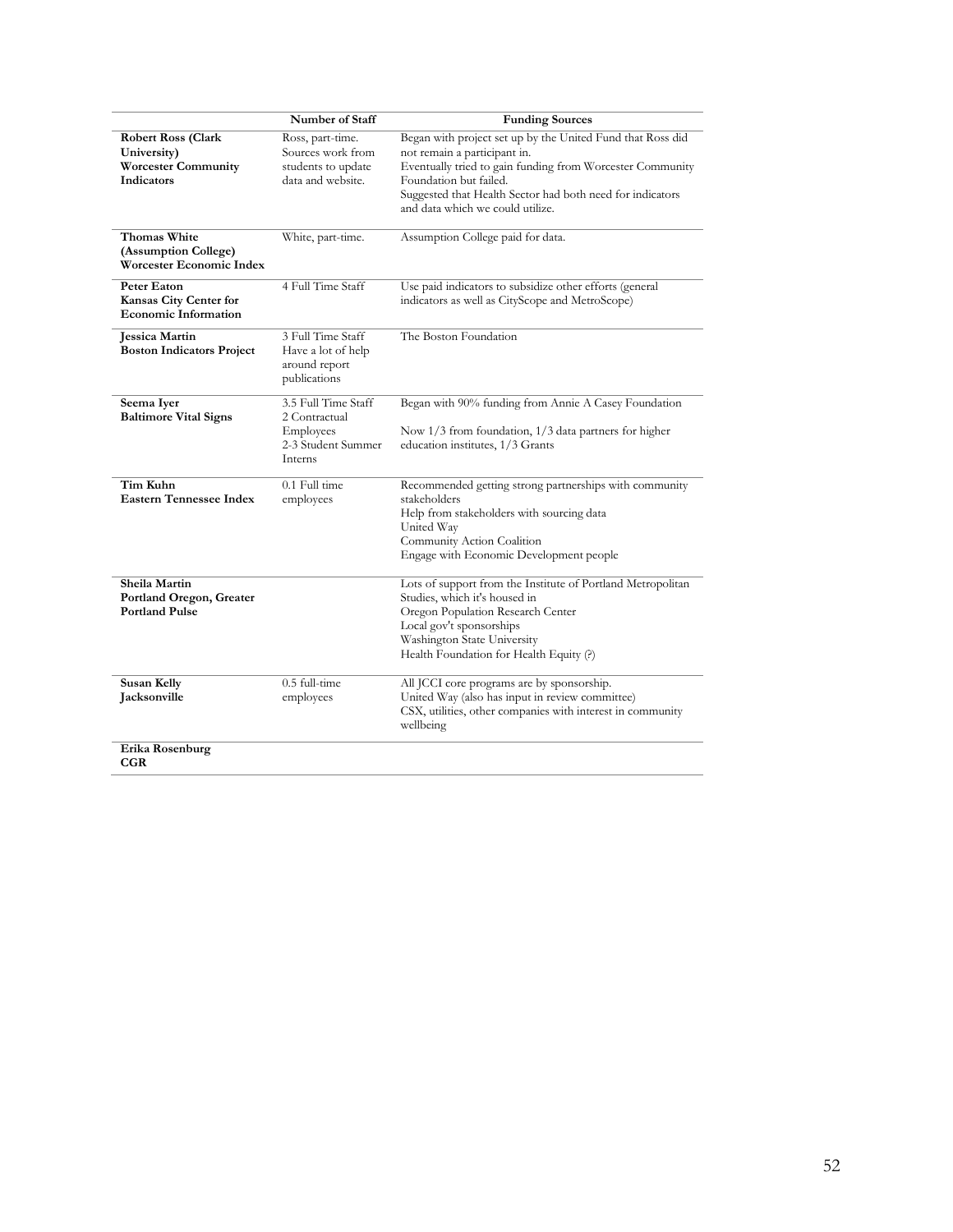| Interviewee             | Organization                                              | Position(s)                                                                                                                            |
|-------------------------|-----------------------------------------------------------|----------------------------------------------------------------------------------------------------------------------------------------|
| <b>Peter Eaton</b>      | University of<br>Missouri-Kansas<br>City                  | Associate Professor, Economics, UMKC<br>Director, Center for Economic Information                                                      |
| Seema Iyer              | Baltimore<br>Neighborhood<br><b>Indicators Alliance</b>   | Associate Director, Jacob France Institute<br>Research Assistant Professor, University of<br>Baltimore (Dpt. of Finance and Economics) |
| <b>Susan Kelly</b>      | Jacksonville<br>Community Council<br>Inc. (JCCI)          | Director of Community Planning, JCCI                                                                                                   |
| Tim Kuhn                | Knoxville-Knox<br>Metropolitan<br>Planning<br>Commission  | GIS Manager, Knoxville-Knox MPC                                                                                                        |
| <b>Jessica Martin</b>   | <b>Boston Foundation</b>                                  | Director, Boston Indicators Project                                                                                                    |
| Sheila Martin           | <b>Portland State</b><br>University                       | Director, Institute of Portland Metropolitan<br>Studies                                                                                |
| Tim McGourthy           | Worcester Regional<br>Research Bureau                     | <b>Executive Director, WRRB</b>                                                                                                        |
| Chris O'Keeffe          | <b>Greater Worcester</b><br>Community<br>Foundation       | Vice President for Program, GWCF                                                                                                       |
| Erika<br>Rosenberg      | Center for<br>Government<br>Research (CGR)                | Principal, CGR                                                                                                                         |
| <b>Robert Ross</b>      | Clark University                                          | Professor, Department of Sociology                                                                                                     |
| <b>Jim Walker</b>       | Central Texas<br>Sustainable<br><b>Indicators Project</b> | Director of Sustainability, University of<br>Texas - Austin<br>Co-Director, CTSIP                                                      |
| Thomas White            | <b>Assumption College</b>                                 | Professor, Department of Economics &<br><b>Global Studies</b>                                                                          |
| Janice "Jan" B.<br>Yost | Health Foundation<br>of Central<br>Massachusetts          | President & CEO, HFCM                                                                                                                  |

# <span id="page-63-0"></span>Appendix C – List of Interviewees